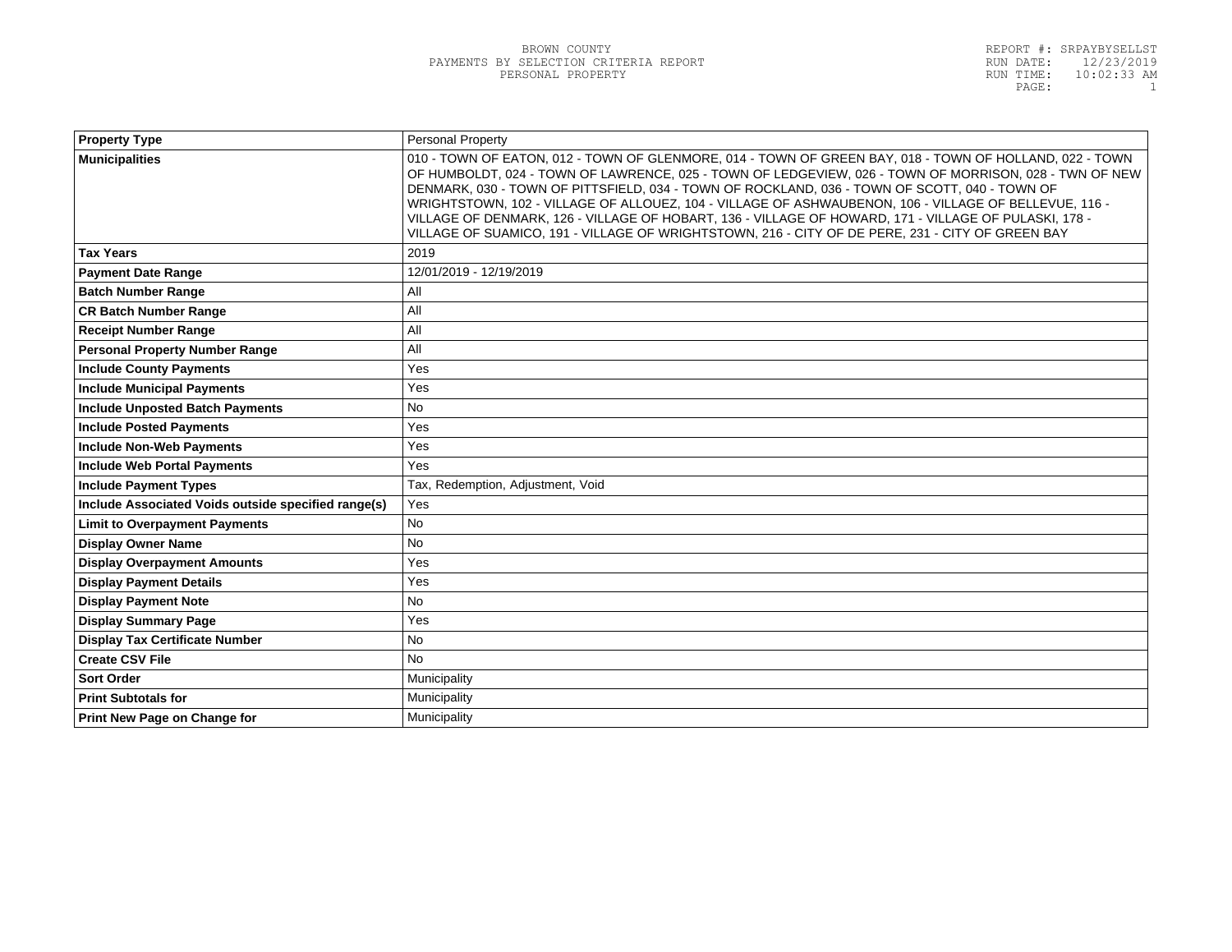|                 |            |         |                                       | $\mathbb T$ |          |                                 |       |                     |                     |                                    |
|-----------------|------------|---------|---------------------------------------|-------------|----------|---------------------------------|-------|---------------------|---------------------|------------------------------------|
| PROPERTY NUMBER | YEAR BATCH | RECEIPT | DATE SY<br>CR BATCH R P<br>TRANS# C E |             | GENERAL  | SPEC ASMT<br>SP CHRG<br>DEL CHG | OCCUP | INT GEN<br>INT SPEC | PEN GEN<br>PEN SPEC | OTHER CHRG<br>TOTAL<br>OVERPAYMENT |
| 12796           | 2019       | 23143   | 12/16/2019 C T<br>381<br>12836        |             | 288.84   | 0.00<br>0.00<br>0.00            | 0.00  | 0.00<br>0.00        | 0.00<br>0.00        | 0.00<br>288.84<br>0.00             |
| 17680           | 2019       | 25953   | 12/17/2019 C T<br>389<br>14308        |             | 1.61     | 0.00<br>0.00<br>0.00            | 0.00  | 0.00<br>0.00        | 0.00<br>0.00        | 0.00<br>1.61<br>0.00               |
| 23194           | 2019       | 25966   | 12/17/2019 C T<br>389<br>14321        |             | 975.99   | 0.00<br>0.00<br>0.00            | 0.00  | 0.00<br>0.00        | 0.00<br>0.00        | 0.00<br>975.99<br>0.00             |
| 15322           | 2019       | 27634   | 12/18/2019 C T<br>400<br>15288        |             | 1.61     | 0.00<br>0.00<br>0.00            | 0.00  | 0.00<br>0.00        | 0.00<br>0.00        | 0.00<br>1.61<br>0.00               |
| 21156           | 2019       | 27910   | 12/18/2019 C T<br>398<br>15498        |             | 1.61     | 0.00<br>0.00<br>0.00            | 0.00  | 0.00<br>0.00        | 0.00<br>0.00        | 0.00<br>1.61<br>0.00               |
| 6500            | 2019       | 28114   | 12/18/2019 C T<br>395<br>15629        |             | 323.73   | 0.00<br>0.00<br>0.00            | 0.00  | 0.00<br>0.00        | 0.00<br>0.00        | 0.00<br>323.73<br>0.00             |
| 6489            | 2019       | 28911   | 12/19/2019 C T<br>401<br>15950        |             | 80.53    | 0.00<br>0.00<br>0.00            | 0.00  | 0.00<br>0.00        | 0.00<br>0.00        | 0.00<br>80.53<br>0.00              |
| 12066           | 2019       | 29584   | 12/19/2019 C T<br>401<br>16406        |             | 177.17   | 0.00<br>0.00<br>0.00            | 0.00  | 0.00<br>0.00        | 0.00<br>0.00        | 0.00<br>177.17<br>0.00             |
|                 |            |         | TOWN OF EATON TOTAL                   |             | 1,851.09 | 0.00<br>0.00<br>0.00            | 0.00  | 0.00<br>0.00        | 0.00<br>0.00        | 0.00<br>1,851.09<br>0.00           |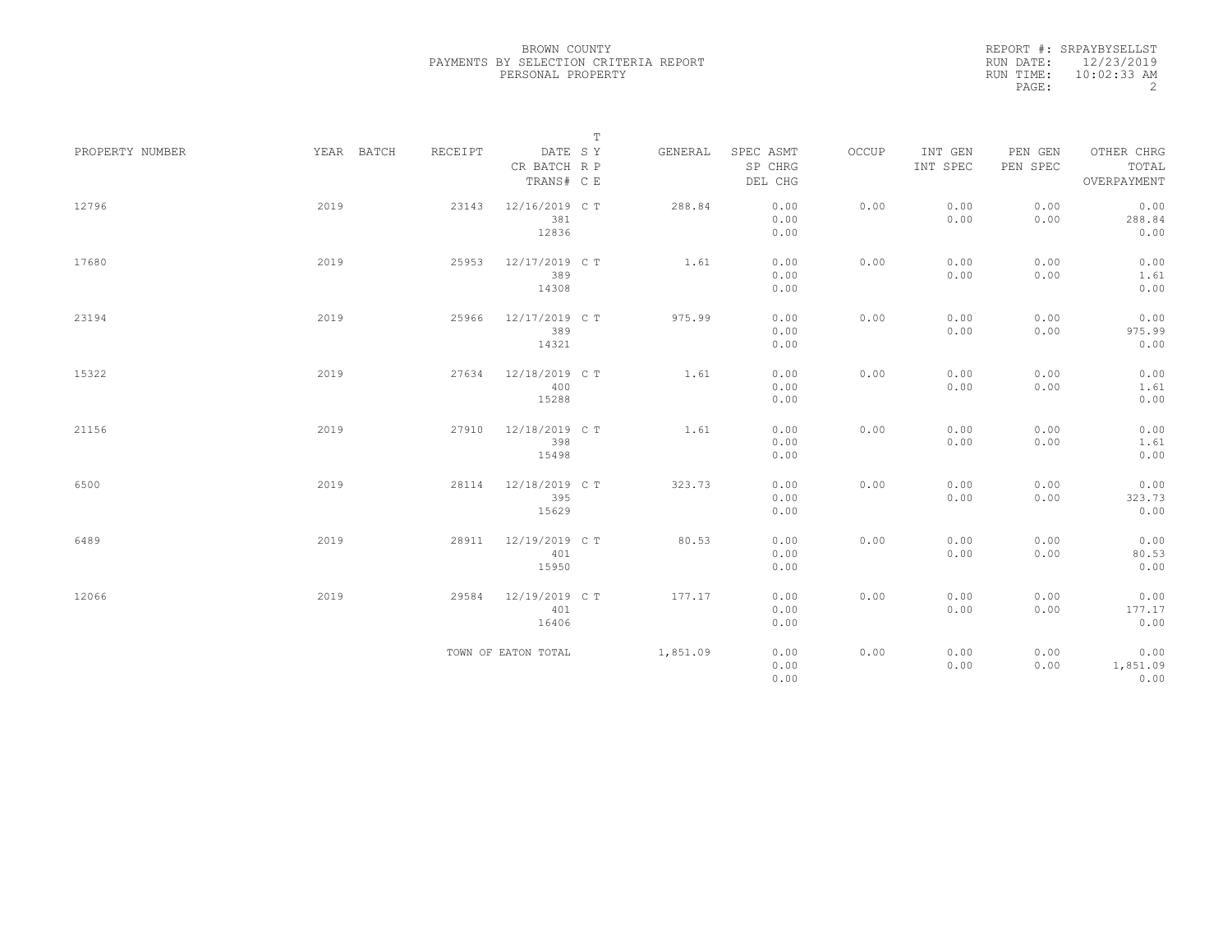| PROPERTY NUMBER | BATCH<br>YEAR | RECEIPT | DATE SY                | GENERAL | SPEC ASMT | OCCUP | INT GEN  | PEN GEN  | OTHER CHRG  |  |
|-----------------|---------------|---------|------------------------|---------|-----------|-------|----------|----------|-------------|--|
|                 |               |         | CR BATCH R P           |         | SP CHRG   |       | INT SPEC | PEN SPEC | TOTAL       |  |
|                 |               |         | TRANS# C E             |         | DEL CHG   |       |          |          | OVERPAYMENT |  |
| 22339           | 2019          | 28181   | 12/18/2019 C T         | 15.90   | 0.00      | 0.00  | 0.00     | 0.00     | 0.00        |  |
|                 |               |         | 395                    |         | 0.00      |       | 0.00     | 0.00     | 15.90       |  |
|                 |               |         | 15675                  |         | 0.00      |       |          |          | 0.00        |  |
|                 |               |         | TOWN OF GLENMORE TOTAL | 15.90   | 0.00      | 0.00  | 0.00     | 0.00     | 0.00        |  |
|                 |               |         |                        |         | 0.00      |       | 0.00     | 0.00     | 15.90       |  |
|                 |               |         |                        |         | 0.00      |       |          |          | 0.00        |  |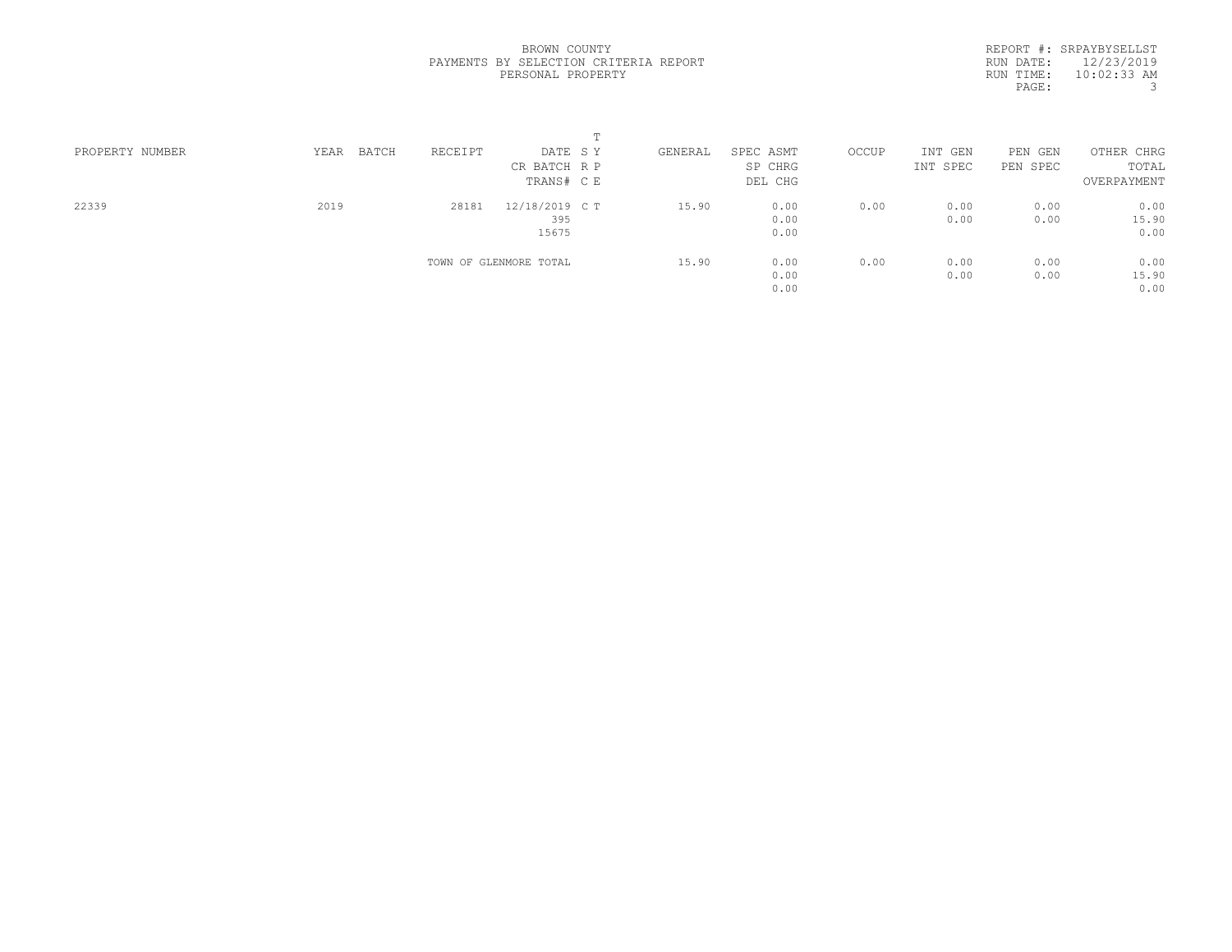|                 |      |       |         |                         | $\mathbb T$ |         |           |       |          |          |             |  |
|-----------------|------|-------|---------|-------------------------|-------------|---------|-----------|-------|----------|----------|-------------|--|
| PROPERTY NUMBER | YEAR | BATCH | RECEIPT | DATE SY                 |             | GENERAL | SPEC ASMT | OCCUP | INT GEN  | PEN GEN  | OTHER CHRG  |  |
|                 |      |       |         | CR BATCH R P            |             |         | SP CHRG   |       | INT SPEC | PEN SPEC | TOTAL       |  |
|                 |      |       |         | TRANS# C E              |             |         | DEL CHG   |       |          |          | OVERPAYMENT |  |
|                 |      |       |         |                         |             |         |           |       |          |          |             |  |
| 12556           | 2019 |       | 23672   | 12/16/2019 C T          |             | 47.71   | 0.00      | 0.00  | 0.00     | 0.00     | 0.00        |  |
|                 |      |       |         | 385                     |             |         | 0.00      |       | 0.00     | 0.00     | 47.71       |  |
|                 |      |       |         | 13164                   |             |         | 0.00      |       |          |          | 0.00        |  |
| 7244            | 2019 |       | 26877   | 12/18/2019 C T          |             | 77.61   | 0.00      | 0.00  | 0.00     | 0.00     | 0.00        |  |
|                 |      |       |         |                         |             |         |           |       |          |          |             |  |
|                 |      |       |         | 399                     |             |         | 0.00      |       | 0.00     | 0.00     | 77.61       |  |
|                 |      |       |         | 14721                   |             |         | 0.00      |       |          |          | 0.00        |  |
| 7239            | 2019 |       | 28634   | 12/19/2019 C T          |             | 143.11  | 0.00      | 0.00  | 0.00     | 0.00     | 0.00        |  |
|                 |      |       |         | 404                     |             |         | 0.00      |       | 0.00     | 0.00     | 143.11      |  |
|                 |      |       |         | 15743                   |             |         | 0.00      |       |          |          | 0.00        |  |
|                 |      |       |         |                         |             |         |           |       |          |          |             |  |
| 14503           | 2019 |       | 28972   | 12/19/2019 C T          |             | 110.49  | 0.00      | 0.00  | 0.00     | 0.00     | 0.00        |  |
|                 |      |       |         | 401                     |             |         | 0.00      |       | 0.00     | 0.00     | 110.49      |  |
|                 |      |       |         | 15986                   |             |         | 0.00      |       |          |          | 0.00        |  |
|                 |      |       |         |                         |             |         |           |       |          |          |             |  |
|                 |      |       |         | TOWN OF GREEN BAY TOTAL |             | 378.92  | 0.00      | 0.00  | 0.00     | 0.00     | 0.00        |  |
|                 |      |       |         |                         |             |         | 0.00      |       | 0.00     | 0.00     | 378.92      |  |
|                 |      |       |         |                         |             |         | 0.00      |       |          |          | 0.00        |  |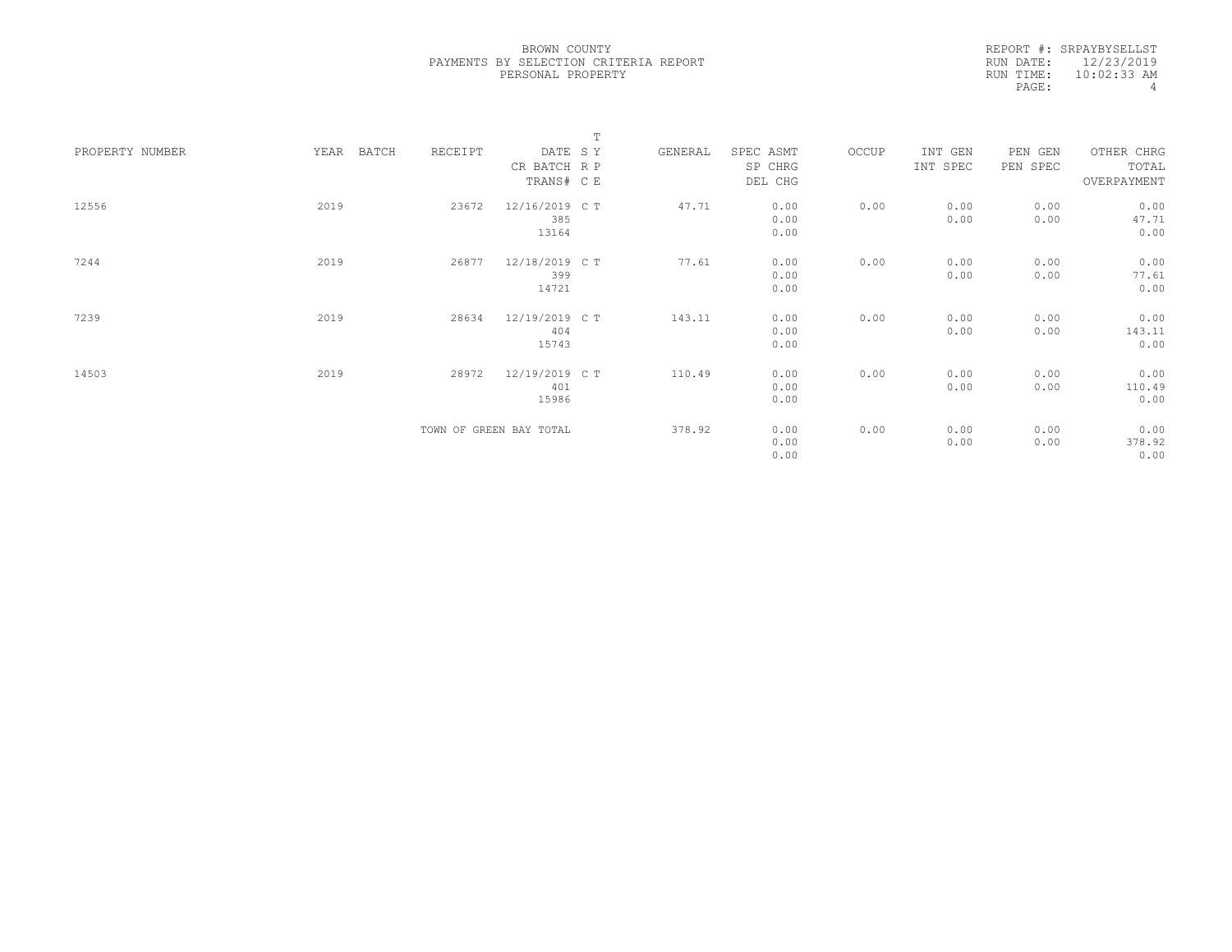|           | REPORT #: SRPAYBYSELLST |
|-----------|-------------------------|
| RUN DATE: | 12/23/2019              |
| RUN TIME: | $10:02:33$ AM           |
| PAGE:     | .5                      |
|           |                         |

|                 |      |       |         |                        | $\mathbb T$ |         |           |       |          |          |             |  |
|-----------------|------|-------|---------|------------------------|-------------|---------|-----------|-------|----------|----------|-------------|--|
| PROPERTY NUMBER | YEAR | BATCH | RECEIPT | DATE SY                |             | GENERAL | SPEC ASMT | OCCUP | INT GEN  | PEN GEN  | OTHER CHRG  |  |
|                 |      |       |         | CR BATCH R P           |             |         | SP CHRG   |       | INT SPEC | PEN SPEC | TOTAL       |  |
|                 |      |       |         | TRANS# C E             |             |         | DEL CHG   |       |          |          | OVERPAYMENT |  |
|                 |      |       |         |                        |             |         |           |       |          |          |             |  |
| 8685            | 2019 |       | 27104   | 12/18/2019 C T         |             | 31.01   | 0.00      | 0.00  | 0.00     | 0.00     | 0.00        |  |
|                 |      |       |         | 398                    |             |         | 0.00      |       | 0.00     | 0.00     | 31.01       |  |
|                 |      |       |         | 14903                  |             |         | 0.00      |       |          |          | 0.00        |  |
|                 |      |       |         |                        |             |         |           |       |          |          |             |  |
| 25591           | 2019 |       | 27721   | 12/18/2019 C T         |             | 39.85   | 0.00      | 0.00  | 0.00     | 0.00     | 0.00        |  |
|                 |      |       |         | 396                    |             |         | 0.00      |       | 0.00     | 0.00     | 39.85       |  |
|                 |      |       |         | 15343                  |             |         | 0.00      |       |          |          | 0.00        |  |
| 5676            | 2019 |       | 28026   | 12/18/2019 C T         |             | 14.76   | 0.00      | 0.00  | 0.00     | 0.00     | 0.00        |  |
|                 |      |       |         | 400                    |             |         | 0.00      |       | 0.00     | 0.00     | 14.76       |  |
|                 |      |       |         | 15551                  |             |         | 0.00      |       |          |          | 0.00        |  |
|                 |      |       |         |                        |             |         |           |       |          |          |             |  |
| 8680            | 2019 |       | 29193   | 12/19/2019 C T         |             | 95.95   | 0.00      | 0.00  | 0.00     | 0.00     | 0.00        |  |
|                 |      |       |         | 407                    |             |         | 0.00      |       | 0.00     | 0.00     | 95.95       |  |
|                 |      |       |         | 16145                  |             |         | 0.00      |       |          |          | 0.00        |  |
|                 |      |       |         |                        |             |         |           |       |          |          |             |  |
|                 |      |       |         | TOWN OF HUMBOLDT TOTAL |             | 181.57  | 0.00      | 0.00  | 0.00     | 0.00     | 0.00        |  |
|                 |      |       |         |                        |             |         | 0.00      |       | 0.00     | 0.00     | 181.57      |  |
|                 |      |       |         |                        |             |         | 0.00      |       |          |          | 0.00        |  |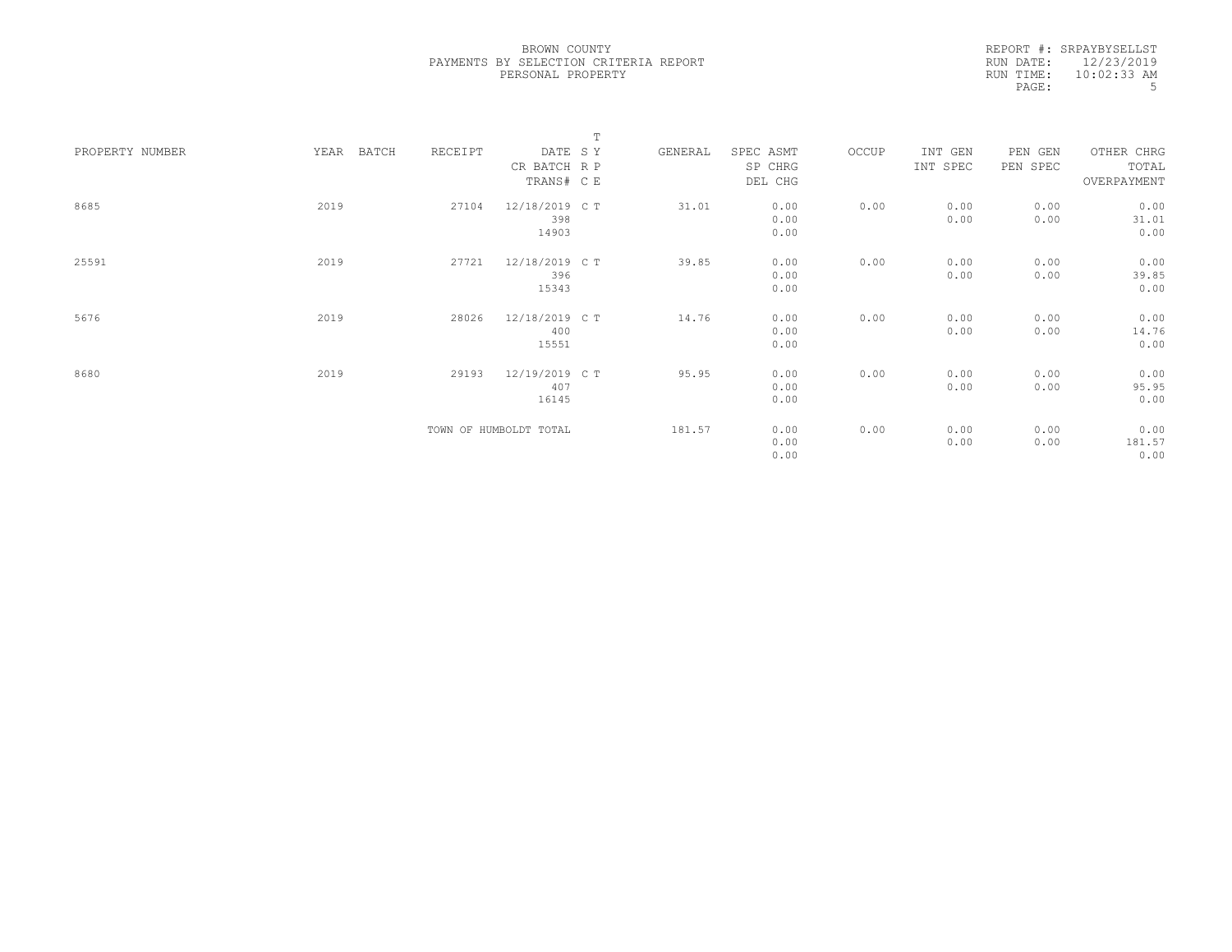|                 |             |         |                         | $\mathbb T$ |          |                      |       |                     |                     |                     |
|-----------------|-------------|---------|-------------------------|-------------|----------|----------------------|-------|---------------------|---------------------|---------------------|
| PROPERTY NUMBER | YEAR BATCH  | RECEIPT | DATE SY<br>CR BATCH R P |             | GENERAL  | SPEC ASMT<br>SP CHRG | OCCUP | INT GEN<br>INT SPEC | PEN GEN<br>PEN SPEC | OTHER CHRG<br>TOTAL |
|                 |             |         | TRANS# C E              |             |          | DEL CHG              |       |                     |                     | OVERPAYMENT         |
| 17707           | 2019 191213 | 1539    | 12/13/2019 C T          |             | 117.37   | 0.00                 | 0.00  | 0.00                | 0.00                | 0.00                |
|                 |             |         |                         |             |          | 0.00                 |       | 0.00                | 0.00                | 117.37              |
|                 |             |         |                         |             |          | 0.00                 |       |                     |                     | 0.00                |
| 17700           | 2019        | 24853   | 12/17/2019 C T          |             | 732.53   | 0.00                 | 0.00  | 0.00                | 0.00                | 0.00                |
|                 |             |         | 388                     |             |          | 0.00                 |       | 0.00                | 0.00                | 732.53              |
|                 |             |         | 13515                   |             |          | 0.00                 |       |                     |                     | 0.00                |
| 26393           | 2019 191217 |         | 1712 12/17/2019 CT      |             | 15.15    | 0.00                 | 0.00  | 0.00                | 0.00                | 0.00                |
|                 |             |         |                         |             |          | 0.00                 |       | 0.00                | 0.00                | 15.15               |
|                 |             |         |                         |             |          | 0.00                 |       |                     |                     | 0.00                |
| 26396           | 2019        | 25049   | 12/17/2019 C T          |             | 161.11   | 0.00                 | 0.00  | 0.00                | 0.00                | 0.00                |
|                 |             |         | 391                     |             |          | 0.00                 |       | 0.00                | 0.00                | 161.11              |
|                 |             |         | 13661                   |             |          | 0.00                 |       |                     |                     | 0.00                |
| 9941            | 2019        | 25125   | 12/17/2019 C T          |             | 98.43    | 0.00                 | 0.00  | 0.00                | 0.00                | 0.00                |
|                 |             |         | 387                     |             |          | 0.00                 |       | 0.00                | 0.00                | 98.43               |
|                 |             |         | 13723                   |             |          | 0.00                 |       |                     |                     | 0.00                |
| 27063           | 2019        | 27803   | 12/18/2019 C T          |             | 1,881.51 | 0.00                 | 0.00  | 0.00                | 0.00                | 0.00                |
|                 |             |         | 400                     |             |          | 0.00                 |       | 0.00                | 0.00                | 1,881.51            |
|                 |             |         | 15412                   |             |          | 0.00                 |       |                     |                     | 0.00                |
| 24412           | 2019        | 29382   | 12/19/2019 C T          |             | 20.82    | 0.00                 | 0.00  | 0.00                | 0.00                | 0.00                |
|                 |             |         | 405                     |             |          | 0.00                 |       | 0.00                | 0.00                | 20.82               |
|                 |             |         | 16243                   |             |          | 0.00                 |       |                     |                     | 0.00                |
|                 |             |         | TOWN OF LAWRENCE TOTAL  |             | 3,026.92 | 0.00                 | 0.00  | 0.00                | 0.00                | 0.00                |
|                 |             |         |                         |             |          | 0.00                 |       | 0.00                | 0.00                | 3,026.92            |
|                 |             |         |                         |             |          | 0.00                 |       |                     |                     | 0.00                |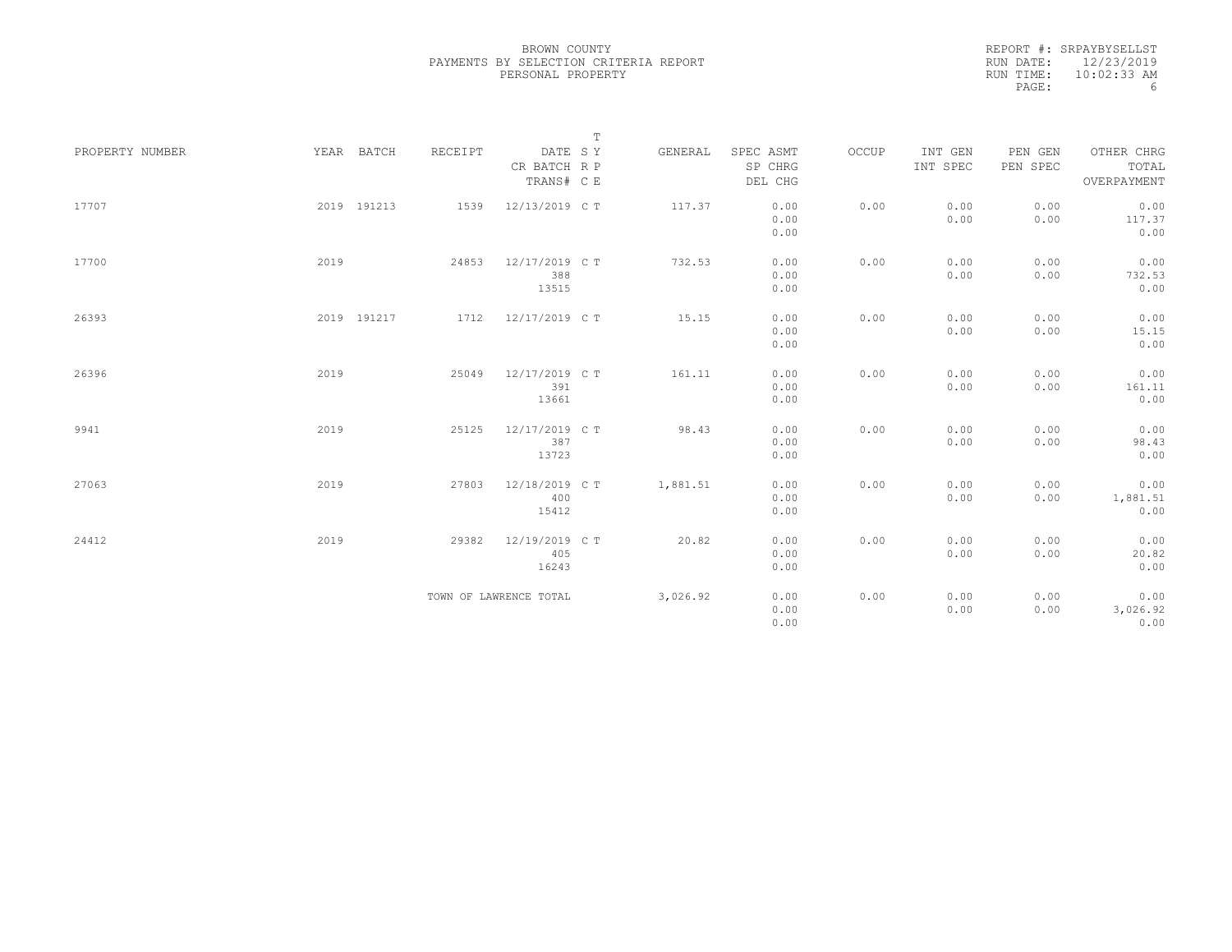|                 |      |             |         |                                       | $\mathbb T$ |         |                                 |       |                     |                     |                                    |  |
|-----------------|------|-------------|---------|---------------------------------------|-------------|---------|---------------------------------|-------|---------------------|---------------------|------------------------------------|--|
| PROPERTY NUMBER |      | YEAR BATCH  | RECEIPT | DATE SY<br>CR BATCH R P<br>TRANS# C E |             | GENERAL | SPEC ASMT<br>SP CHRG<br>DEL CHG | OCCUP | INT GEN<br>INT SPEC | PEN GEN<br>PEN SPEC | OTHER CHRG<br>TOTAL<br>OVERPAYMENT |  |
| 19800           | 2019 |             | 21914   | 12/13/2019 C T<br>374<br>12657        |             | 45.73   | 0.00<br>0.00<br>0.00            | 0.00  | 0.00<br>0.00        | 0.00<br>0.00        | 0.00<br>45.73<br>0.00              |  |
| 13609           |      | 2019 191215 | 1625    | 12/15/2019 C T                        |             | 52.26   | 0.00<br>0.00<br>0.00            | 0.00  | 0.00<br>0.00        | 0.00<br>0.00        | 0.00<br>52.26<br>0.00              |  |
| 15098           | 2019 |             | 25976   | 12/17/2019 C T<br>394<br>14331        |             | 22.87   | 0.00<br>0.00<br>0.00            | 0.00  | 0.00<br>0.00        | 0.00<br>0.00        | 0.00<br>22.87<br>0.00              |  |
| 11252           | 2019 |             | 27834   | 12/18/2019 C T<br>400<br>15439        |             | 9.79    | 0.00<br>0.00<br>0.00            | 0.00  | 0.00<br>0.00        | 0.00<br>0.00        | 0.00<br>9.79<br>0.00               |  |
| 11246           | 2019 |             | 27893   | 12/18/2019 C T<br>397<br>15482        |             | 287.47  | 0.00<br>0.00<br>0.00            | 0.00  | 0.00<br>0.00        | 0.00<br>0.00        | 0.00<br>287.47<br>0.00             |  |
| 26603           | 2019 |             | 27941   | 12/18/2019 C T<br>397<br>15502        |             | 45.73   | 0.00<br>0.00<br>0.00            | 0.00  | 0.00<br>0.00        | 0.00<br>0.00        | 0.00<br>45.73<br>0.00              |  |
| 23081           | 2019 |             | 27977   | 12/18/2019 C T<br>395<br>15518        |             | 69.40   | 0.00<br>0.00<br>0.00            | 0.00  | 0.00<br>0.00        | 0.00<br>0.00        | 0.00<br>69.40<br>0.00              |  |
| 18596           | 2019 |             | 28042   | 12/18/2019 C T<br>398<br>15565        |             | 715.42  | 0.00<br>0.00<br>0.00            | 0.00  | 0.00<br>0.00        | 0.00<br>0.00        | 0.00<br>715.42<br>0.00             |  |
| 4192            | 2019 |             | 28046   | 12/18/2019 C T<br>395<br>15568        |             | 19.61   | 0.00<br>0.00<br>0.00            | 0.00  | 0.00<br>0.00        | 0.00<br>0.00        | 0.00<br>19.61<br>0.00              |  |
| 17366           | 2019 |             | 28198   | 12/18/2019 C T<br>395<br>15692        |             | 192.74  | 0.00<br>0.00<br>0.00            | 0.00  | 0.00<br>0.00        | 0.00<br>0.00        | 0.00<br>192.74<br>0.00             |  |
| 20885           | 2019 |             | 29249   | 12/19/2019 C T<br>405<br>16193        |             | 408.11  | 0.00<br>0.00<br>0.00            | 0.00  | 0.00<br>0.00        | 0.00<br>0.00        | 0.00<br>408.11<br>0.00             |  |
| 10585           | 2019 |             | 29392   | 12/19/2019 C T<br>407<br>16253        |             | 29.38   | 0.00<br>0.00<br>0.00            | 0.00  | 0.00<br>0.00        | 0.00<br>0.00        | 0.00<br>29.38<br>0.00              |  |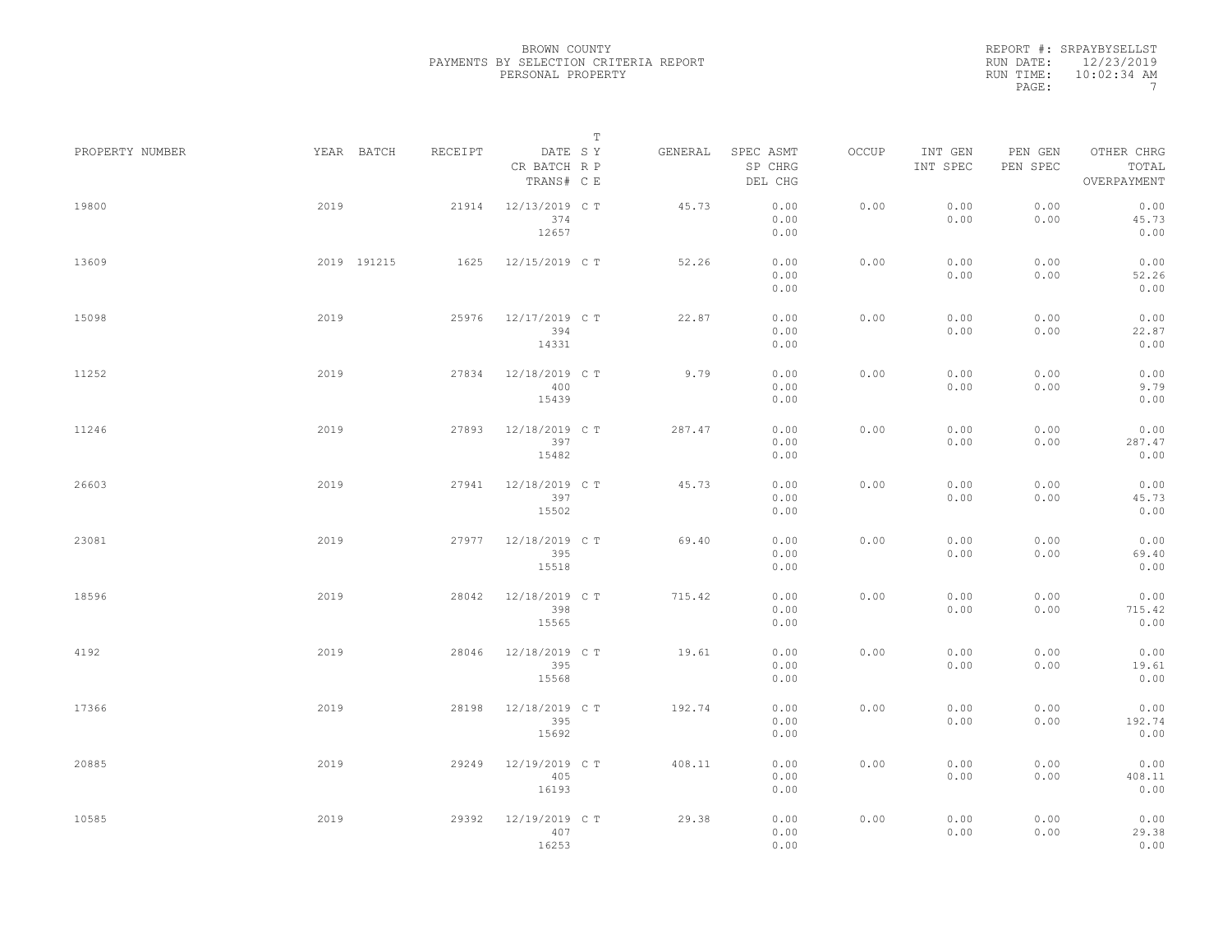|           | REPORT #: SRPAYBYSELLST |
|-----------|-------------------------|
| RUN DATE: | 12/23/2019              |
| RUN TIME: | $10:02:34$ AM           |
| PAGE:     | 8                       |
|           |                         |

| PROPERTY NUMBER | BATCH<br>YEAR | RECEIPT<br>DATE SY      | GENERAL  | SPEC ASMT | OCCUP | INT<br>GEN | PEN GEN  | OTHER CHRG  |  |
|-----------------|---------------|-------------------------|----------|-----------|-------|------------|----------|-------------|--|
|                 |               | CR BATCH R P            |          | SP CHRG   |       | INT SPEC   | PEN SPEC | TOTAL       |  |
|                 |               | TRANS# C E              |          | DEL CHG   |       |            |          | OVERPAYMENT |  |
|                 |               | TOWN OF LEDGEVIEW TOTAL | 1,898.51 | 0.00      | 0.00  | 0.00       | 0.00     | 0.00        |  |
|                 |               |                         |          | 0.00      |       | 0.00       | 0.00     | 1,898.51    |  |
|                 |               |                         |          | 0.00      |       |            |          | 0.00        |  |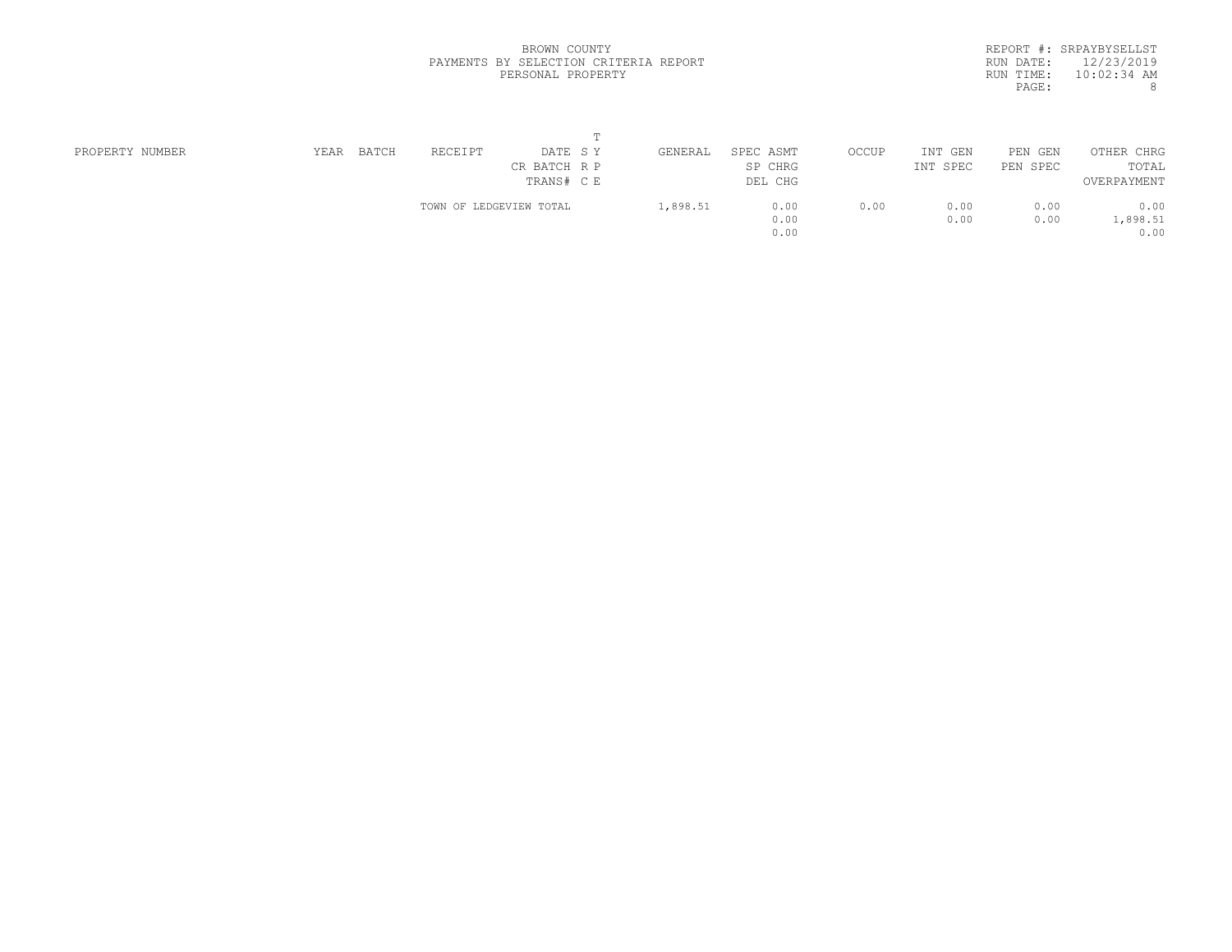|                 |               |         | $\blacksquare$<br>÷.   |         |           |       |          |          |             |  |
|-----------------|---------------|---------|------------------------|---------|-----------|-------|----------|----------|-------------|--|
| PROPERTY NUMBER | YEAR<br>BATCH | RECEIPT | DATE SY                | GENERAL | SPEC ASMT | OCCUP | INT GEN  | PEN GEN  | OTHER CHRG  |  |
|                 |               |         | CR BATCH R P           |         | SP CHRG   |       | INT SPEC | PEN SPEC | TOTAL       |  |
|                 |               |         | TRANS# C E             |         | DEL CHG   |       |          |          | OVERPAYMENT |  |
| 25750           | 2019          | 24220   | 12/16/2019 C T         | 170.29  | 0.00      | 0.00  | 0.00     | 0.00     | 0.00        |  |
|                 |               |         | 386                    |         | 0.00      |       | 0.00     | 0.00     | 170.29      |  |
|                 |               |         | 13440                  |         | 0.00      |       |          |          | 3,090.23    |  |
| 25277           | 2019          | 26882   | 12/18/2019 C T         | 118.93  | 0.00      | 0.00  | 0.00     | 0.00     | 0.00        |  |
|                 |               |         | 397                    |         | 0.00      |       | 0.00     | 0.00     | 118.93      |  |
|                 |               |         | 14727                  |         | 0.00      |       |          |          | 0.00        |  |
|                 |               |         | TOWN OF MORRISON TOTAL | 289.22  | 0.00      | 0.00  | 0.00     | 0.00     | 0.00        |  |
|                 |               |         |                        |         | 0.00      |       | 0.00     | 0.00     | 289.22      |  |
|                 |               |         |                        |         | 0.00      |       |          |          | 3,090.23    |  |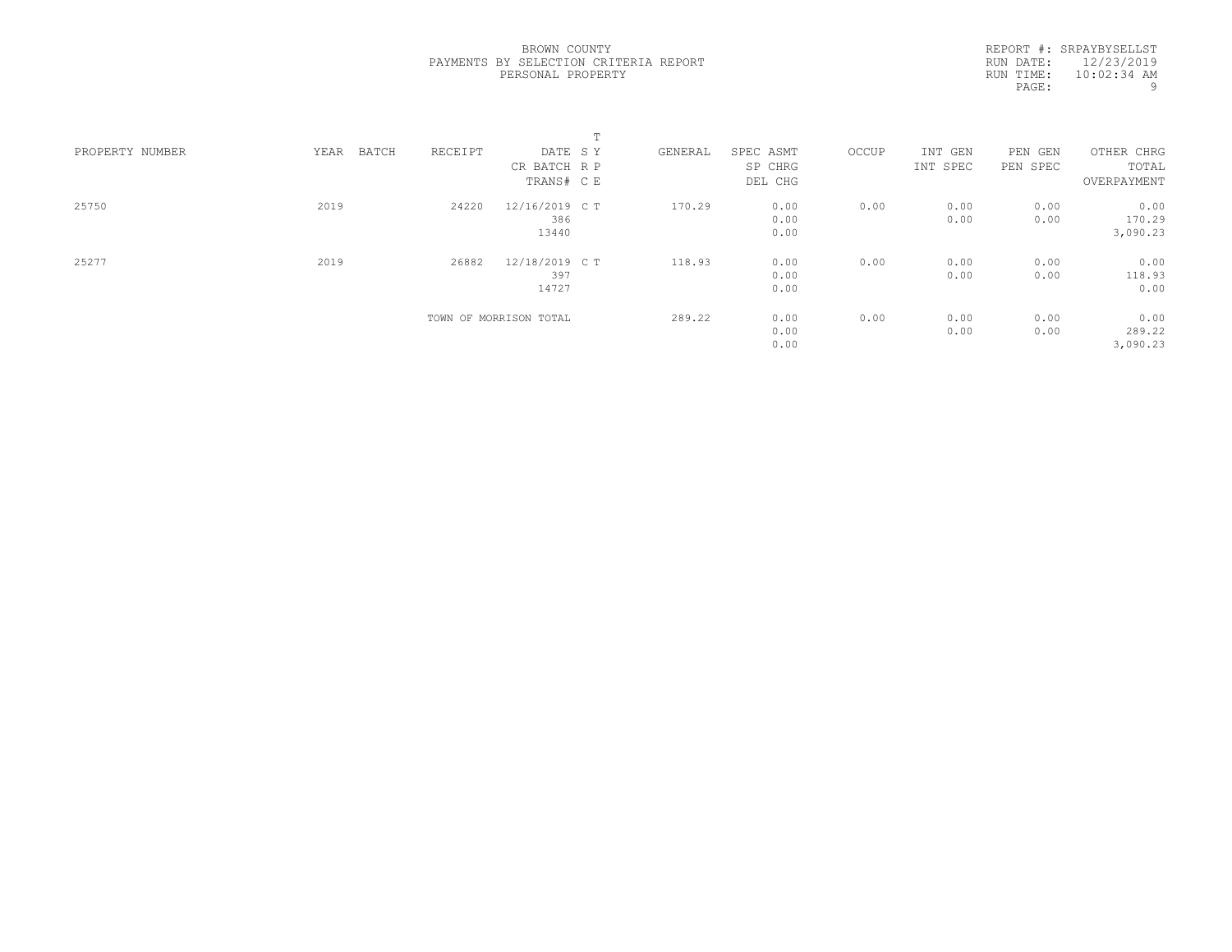|                 |               |                          |                | $\blacksquare$<br>÷. |         |           |       |          |          |             |  |
|-----------------|---------------|--------------------------|----------------|----------------------|---------|-----------|-------|----------|----------|-------------|--|
| PROPERTY NUMBER | YEAR<br>BATCH | RECEIPT                  | DATE SY        |                      | GENERAL | SPEC ASMT | OCCUP | INT GEN  | PEN GEN  | OTHER CHRG  |  |
|                 |               |                          | CR BATCH R P   |                      |         | SP CHRG   |       | INT SPEC | PEN SPEC | TOTAL       |  |
|                 |               |                          | TRANS# C E     |                      |         | DEL CHG   |       |          |          | OVERPAYMENT |  |
| 17690           | 2019          | 21996                    | 12/13/2019 C T |                      | 163.71  | 0.00      | 0.00  | 0.00     | 0.00     | 0.00        |  |
|                 |               |                          | 374            |                      |         | 0.00      |       | 0.00     | 0.00     | 163.71      |  |
|                 |               |                          | 12695          |                      |         | 0.00      |       |          |          | 0.00        |  |
| 18419           | 2019          | 25828                    | 12/17/2019 C T |                      | 363.42  | 0.00      | 0.00  | 0.00     | 0.00     | 0.00        |  |
|                 |               |                          | 394            |                      |         | 0.00      |       | 0.00     | 0.00     | 363.42      |  |
|                 |               |                          | 14202          |                      |         | 0.00      |       |          |          | 0.00        |  |
|                 |               | TWN OF NEW DENMARK TOTAL |                |                      | 527.13  | 0.00      | 0.00  | 0.00     | 0.00     | 0.00        |  |
|                 |               |                          |                |                      |         | 0.00      |       | 0.00     | 0.00     | 527.13      |  |
|                 |               |                          |                |                      |         | 0.00      |       |          |          | 0.00        |  |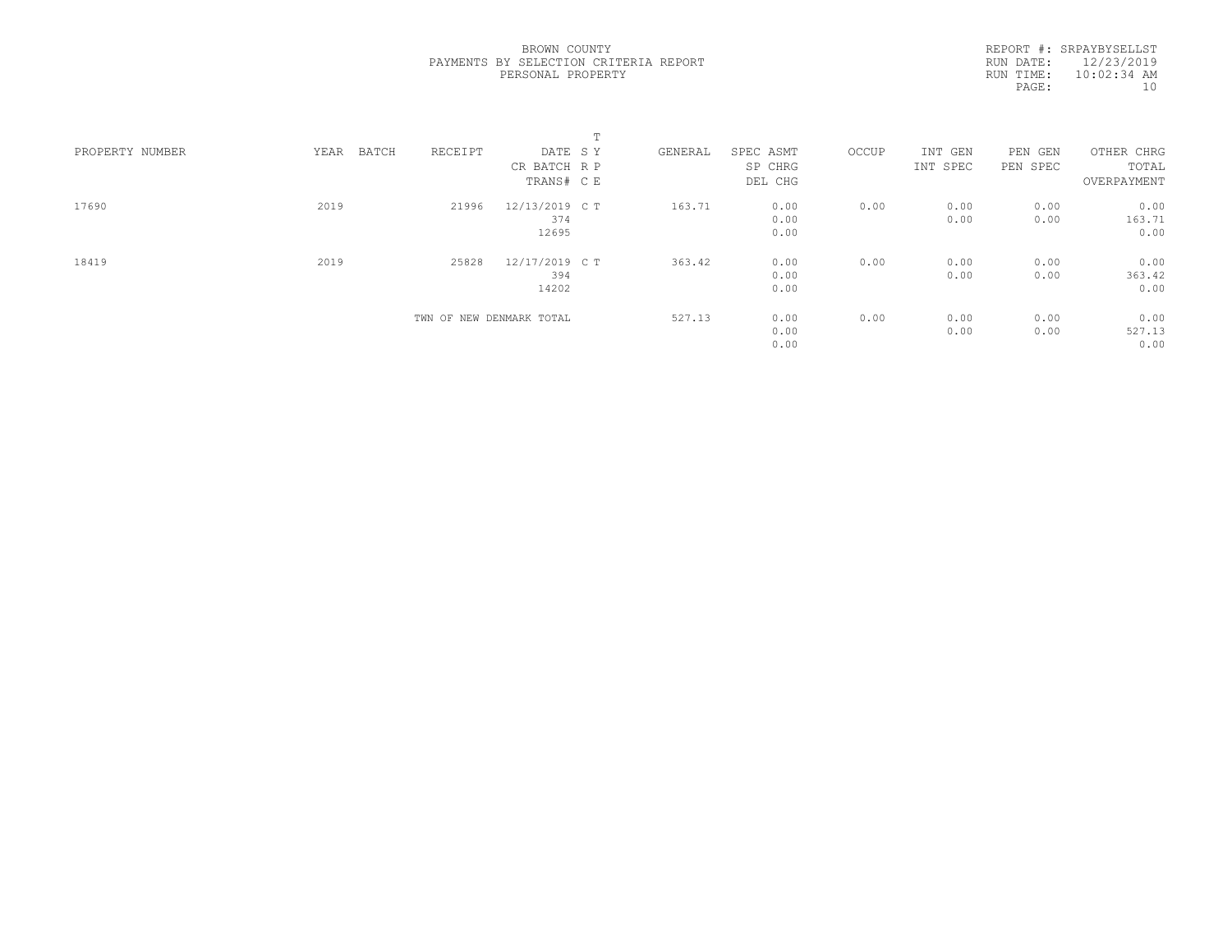|                 |               |         |                          | $\mathbb T$ |         |           |       |          |          |             |  |
|-----------------|---------------|---------|--------------------------|-------------|---------|-----------|-------|----------|----------|-------------|--|
| PROPERTY NUMBER | BATCH<br>YEAR | RECEIPT | DATE SY                  |             | GENERAL | SPEC ASMT | OCCUP | INT GEN  | PEN GEN  | OTHER CHRG  |  |
|                 |               |         | CR BATCH R P             |             |         | SP CHRG   |       | INT SPEC | PEN SPEC | TOTAL       |  |
|                 |               |         | TRANS# CE                |             |         | DEL CHG   |       |          |          | OVERPAYMENT |  |
| 6396            | 2019          | 24141   | 12/16/2019 C T           |             | 74.20   | 0.00      | 0.00  | 0.00     | 0.00     | 0.00        |  |
|                 |               |         | 386                      |             |         | 0.00      |       | 0.00     | 0.00     | 74.20       |  |
|                 |               |         | 13381                    |             |         | 0.00      |       |          |          | 0.00        |  |
| 6418            | 2019          | 24873   | 12/17/2019 C T           |             | 72.54   | 0.00      | 0.00  | 0.00     | 0.00     | 0.00        |  |
|                 |               |         | 392                      |             |         | 0.00      |       | 0.00     | 0.00     | 72.54       |  |
|                 |               |         | 13531                    |             |         | 0.00      |       |          |          | 0.00        |  |
| 24352           | 2019          | 27774   | 12/18/2019 C T           |             | 13.19   | 0.00      | 0.00  | 0.00     | 0.00     | 0.00        |  |
|                 |               |         | 399                      |             |         | 0.00      |       | 0.00     | 0.00     | 13.19       |  |
|                 |               |         | 15384                    |             |         | 0.00      |       |          |          | 0.00        |  |
|                 |               |         | TOWN OF PITTSFIELD TOTAL |             | 159.93  | 0.00      | 0.00  | 0.00     | 0.00     | 0.00        |  |
|                 |               |         |                          |             |         | 0.00      |       | 0.00     | 0.00     | 159.93      |  |
|                 |               |         |                          |             |         | 0.00      |       |          |          | 0.00        |  |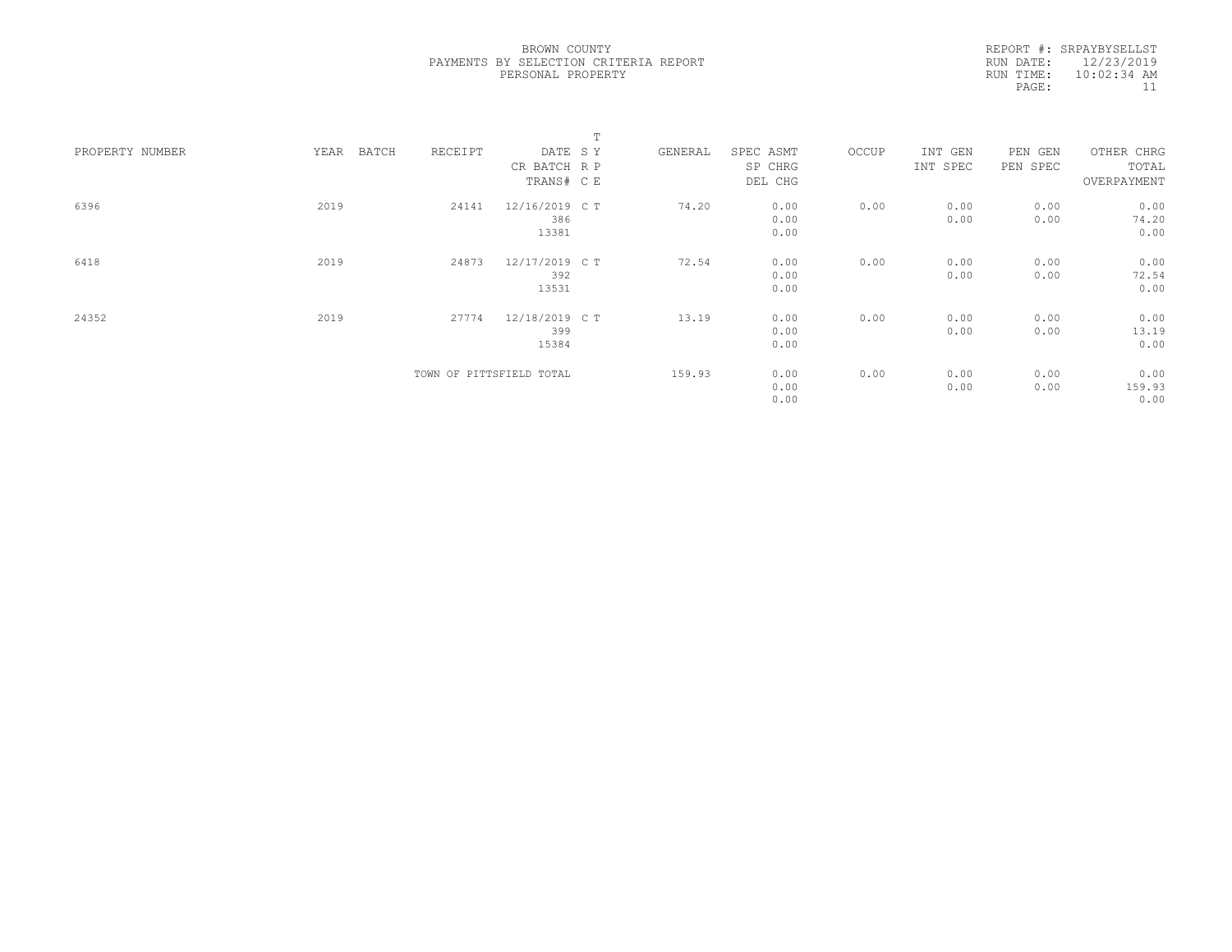|                 |               |         |                        | $\blacksquare$<br>÷. |         |           |       |          |          |             |
|-----------------|---------------|---------|------------------------|----------------------|---------|-----------|-------|----------|----------|-------------|
| PROPERTY NUMBER | YEAR<br>BATCH | RECEIPT | DATE SY                |                      | GENERAL | SPEC ASMT | OCCUP | INT GEN  | PEN GEN  | OTHER CHRG  |
|                 |               |         | CR BATCH R P           |                      |         | SP CHRG   |       | INT SPEC | PEN SPEC | TOTAL       |
|                 |               |         | TRANS# C E             |                      |         | DEL CHG   |       |          |          | OVERPAYMENT |
| 18437           | 2019          | 25843   | 12/17/2019 C T         |                      | 2.99    | 0.00      | 0.00  | 0.00     | 0.00     | 0.00        |
|                 |               |         | 394                    |                      |         | 0.00      |       | 0.00     | 0.00     | 2.99        |
|                 |               |         | 14214                  |                      |         | 0.00      |       |          |          | 0.00        |
| 20337           | 2019          | 27729   | 12/18/2019 C T         |                      | 68.75   | 0.00      | 0.00  | 0.00     | 0.00     | 0.00        |
|                 |               |         | 397                    |                      |         | 0.00      |       | 0.00     | 0.00     | 68.75       |
|                 |               |         | 15351                  |                      |         | 0.00      |       |          |          | 0.00        |
|                 |               |         | TOWN OF ROCKLAND TOTAL |                      | 71.74   | 0.00      | 0.00  | 0.00     | 0.00     | 0.00        |
|                 |               |         |                        |                      |         | 0.00      |       | 0.00     | 0.00     | 71.74       |
|                 |               |         |                        |                      |         | 0.00      |       |          |          | 0.00        |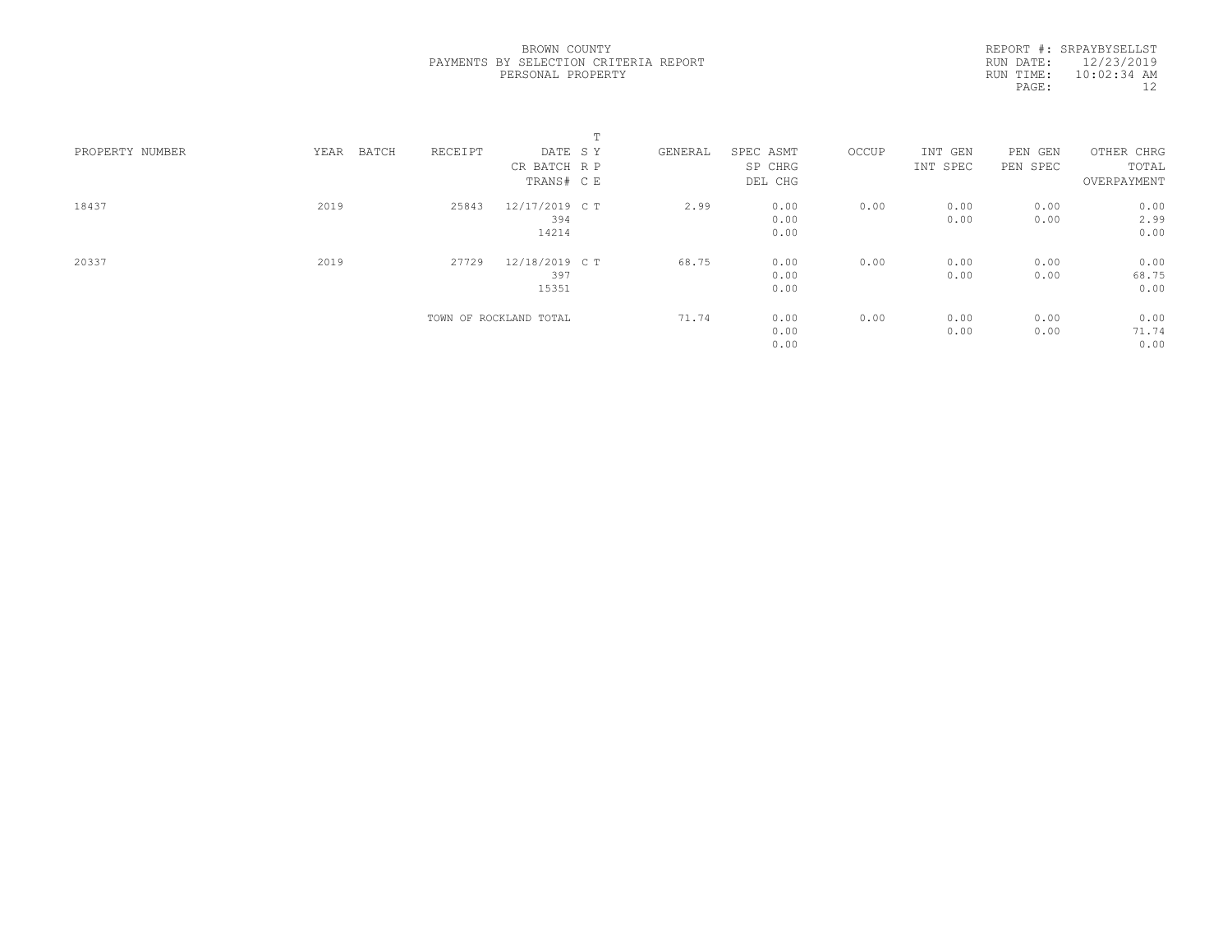|                 |               |         | m.                  |         |           |       |          |          |             |
|-----------------|---------------|---------|---------------------|---------|-----------|-------|----------|----------|-------------|
| PROPERTY NUMBER | BATCH<br>YEAR | RECEIPT | DATE SY             | GENERAL | SPEC ASMT | OCCUP | INT GEN  | PEN GEN  | OTHER CHRG  |
|                 |               |         | CR BATCH R P        |         | SP CHRG   |       | INT SPEC | PEN SPEC | TOTAL       |
|                 |               |         | TRANS# C E          |         | DEL CHG   |       |          |          | OVERPAYMENT |
| 14522           | 2019          | 25827   | 12/17/2019 C T      | 160.79  | 0.00      | 0.00  | 0.00     | 0.00     | 0.00        |
|                 |               |         | 394                 |         | 0.00      |       | 0.00     | 0.00     | 160.79      |
|                 |               |         | 14202               |         | 0.00      |       |          |          | 0.00        |
| 18448           | 2019          | 29317   | 12/19/2019 C T      | 3.21    | 0.00      | 0.00  | 0.00     | 0.00     | 0.00        |
|                 |               |         | 401                 |         | 0.00      |       | 0.00     | 0.00     | 3.21        |
|                 |               |         | 16227               |         | 0.00      |       |          |          | 0.00        |
|                 |               |         | TOWN OF SCOTT TOTAL | 164.00  | 0.00      | 0.00  | 0.00     | 0.00     | 0.00        |
|                 |               |         |                     |         | 0.00      |       | 0.00     | 0.00     | 164.00      |
|                 |               |         |                     |         | 0.00      |       |          |          | 0.00        |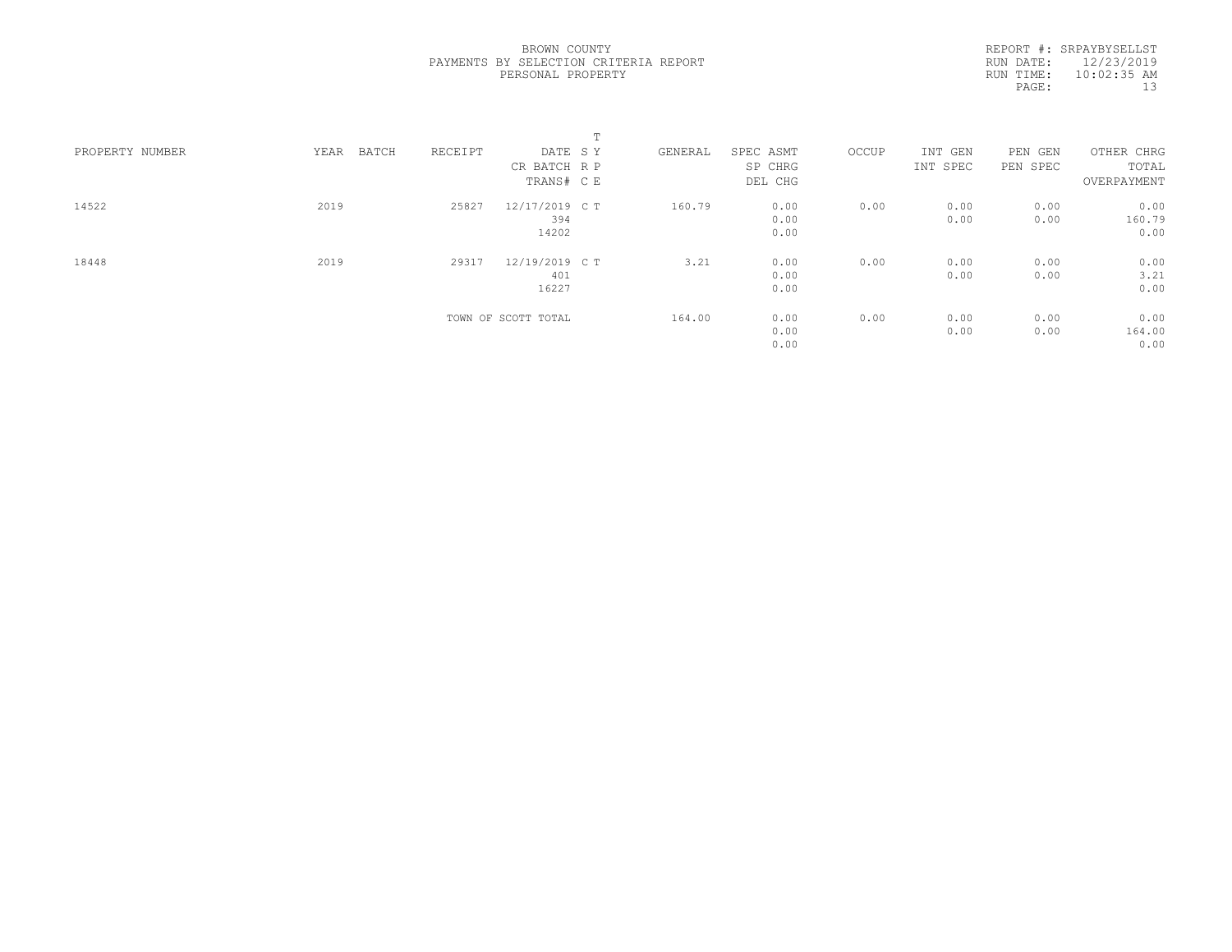|                 |               |                           | $\blacksquare$ |         |           |       |          |          |             |
|-----------------|---------------|---------------------------|----------------|---------|-----------|-------|----------|----------|-------------|
| PROPERTY NUMBER | BATCH<br>YEAR | RECEIPT                   | DATE SY        | GENERAL | SPEC ASMT | OCCUP | INT GEN  | PEN GEN  | OTHER CHRG  |
|                 |               |                           | CR BATCH R P   |         | SP CHRG   |       | INT SPEC | PEN SPEC | TOTAL       |
|                 |               |                           | TRANS# C E     |         | DEL CHG   |       |          |          | OVERPAYMENT |
| 24451           | 2019          | 26280                     | 12/17/2019 C T | 327.94  | 0.00      | 0.00  | 0.00     | 0.00     | 0.00        |
|                 |               |                           | 392            |         | 0.00      |       | 0.00     | 0.00     | 327.94      |
|                 |               |                           | 14546          |         | 0.00      |       |          |          | 0.00        |
| 3815            | 2019          | 29431                     | 12/19/2019 C T | 6.90    | 0.00      | 0.00  | 0.00     | 0.00     | 0.00        |
|                 |               |                           | 404            |         | 0.00      |       | 0.00     | 0.00     | 6.90        |
|                 |               |                           | 16287          |         | 0.00      |       |          |          | 0.00        |
|                 |               | TOWN OF WRIGHTSTOWN TOTAL |                | 334.84  | 0.00      | 0.00  | 0.00     | 0.00     | 0.00        |
|                 |               |                           |                |         | 0.00      |       | 0.00     | 0.00     | 334.84      |
|                 |               |                           |                |         | 0.00      |       |          |          | 0.00        |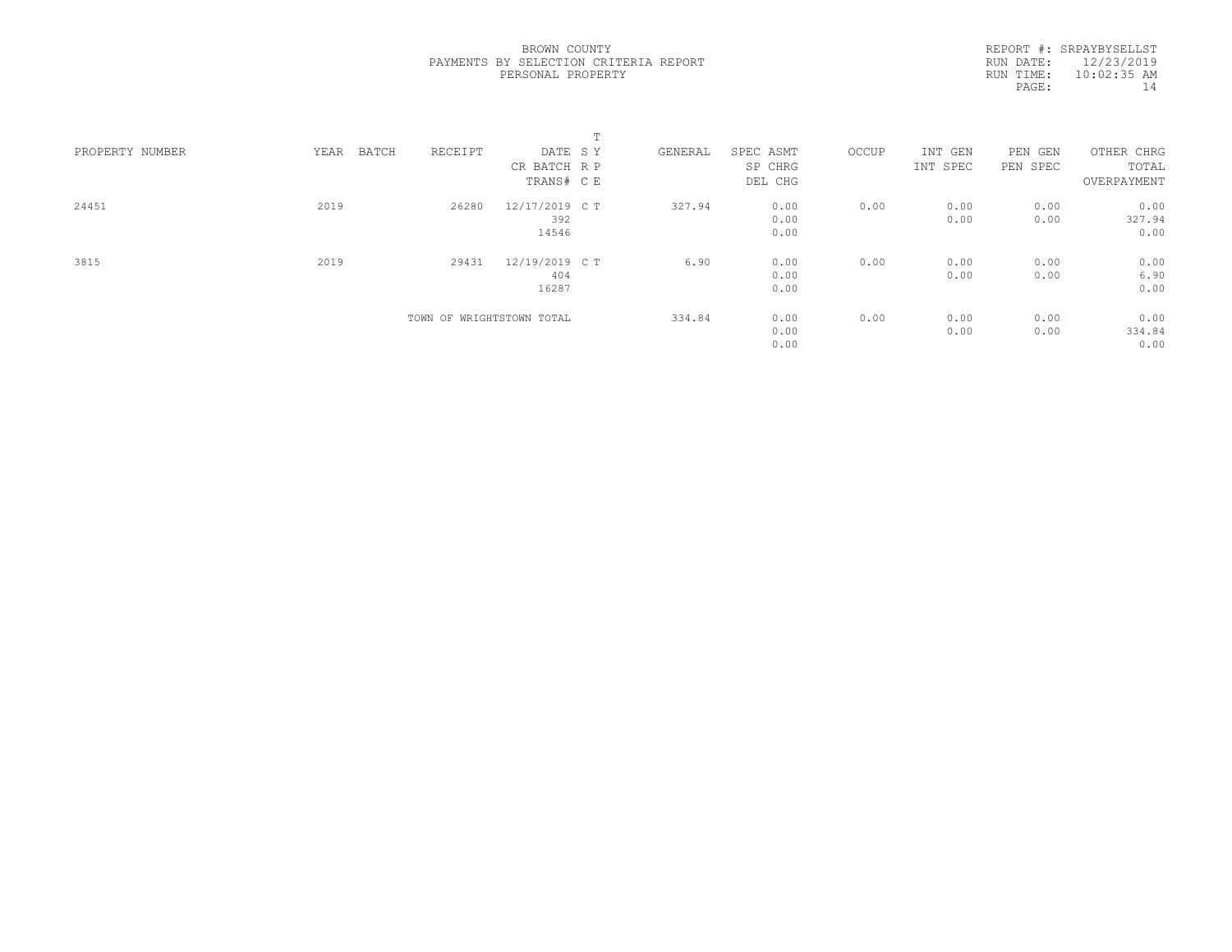|                 |      |             |         |                                       | T |          |                                 |       |                     |                     |                                    |  |
|-----------------|------|-------------|---------|---------------------------------------|---|----------|---------------------------------|-------|---------------------|---------------------|------------------------------------|--|
| PROPERTY NUMBER |      | YEAR BATCH  | RECEIPT | DATE SY<br>CR BATCH R P<br>TRANS# C E |   | GENERAL  | SPEC ASMT<br>SP CHRG<br>DEL CHG | OCCUP | INT GEN<br>INT SPEC | PEN GEN<br>PEN SPEC | OTHER CHRG<br>TOTAL<br>OVERPAYMENT |  |
| 11195           |      | 2019 191213 | 1562    | 12/13/2019 C T                        |   | 4,470.39 | 0.00<br>0.00<br>0.00            | 0.00  | 0.00<br>0.00        | 0.00<br>0.00        | 0.00<br>4,470.39<br>0.00           |  |
| 25703           | 2019 |             | 23162   | 12/16/2019 C T<br>380<br>12853        |   | 108.11   | 0.00<br>0.00<br>0.00            | 0.00  | 0.00<br>0.00        | 0.00<br>0.00        | 0.00<br>108.11<br>0.00             |  |
| 15001           | 2019 |             | 23166   | 12/16/2019 C T<br>381<br>12857        |   | 153.14   | 0.00<br>0.00<br>0.00            | 0.00  | 0.00<br>0.00        | 0.00<br>0.00        | 0.00<br>153.14<br>0.00             |  |
| 25138           | 2019 |             | 23282   | 12/16/2019 C T<br>384<br>12895        |   | 83.34    | 0.00<br>0.00<br>0.00            | 0.00  | 0.00<br>0.00        | 0.00<br>0.00        | 0.00<br>83.34<br>0.00              |  |
| 11121           | 2019 |             | 24073   | 12/16/2019 C T<br>381<br>13336        |   | 403.12   | 0.00<br>0.00<br>0.00            | 0.00  | 0.00<br>0.00        | 0.00<br>0.00        | 0.00<br>403.12<br>0.00             |  |
| 26704           | 2019 |             | 25044   | 12/17/2019 C T<br>392<br>13656        |   | 6.75     | 0.00<br>0.00<br>0.00            | 0.00  | 0.00<br>0.00        | 0.00<br>0.00        | 0.00<br>6.75<br>0.00               |  |
| 05636           | 2019 |             | 25420   | 12/17/2019 C T<br>390<br>13950        |   | 29.27    | 0.00<br>0.00<br>0.00            | 0.00  | 0.00<br>0.00        | 0.00<br>0.00        | 0.00<br>29.27<br>0.00              |  |
| 24777           | 2019 |             | 25846   | 12/17/2019 C T<br>387<br>14217        |   | 114.86   | 0.00<br>0.00<br>0.00            | 0.00  | 0.00<br>0.00        | 0.00<br>0.00        | 0.00<br>114.86<br>0.00             |  |
| 25951           | 2019 |             | 26069   | 12/17/2019 C T<br>394<br>14392        |   | 180.17   | 0.00<br>0.00<br>0.00            | 0.00  | 0.00<br>0.00        | 0.00<br>0.00        | 0.00<br>180.17<br>0.00             |  |
| 17845           | 2019 |             | 26394   | 12/17/2019 C T<br>392<br>14622        |   | 18.01    | 0.00<br>0.00<br>0.00            | 0.00  | 0.00<br>0.00        | 0.00<br>0.00        | 0.00<br>18.01<br>0.00              |  |
| 00145           | 2019 |             | 27068   | 12/18/2019 C T<br>395<br>14866        |   | 83.34    | 0.00<br>0.00<br>0.00            | 0.00  | 0.00<br>0.00        | 0.00<br>0.00        | 0.00<br>83.34<br>0.00              |  |
| 26701           |      | 2019 191218 |         | 1777 12/18/2019 CT                    |   | 2.25     | 0.00<br>0.00<br>0.00            | 0.00  | 0.00<br>0.00        | 0.00<br>0.00        | 0.00<br>2.25<br>0.00               |  |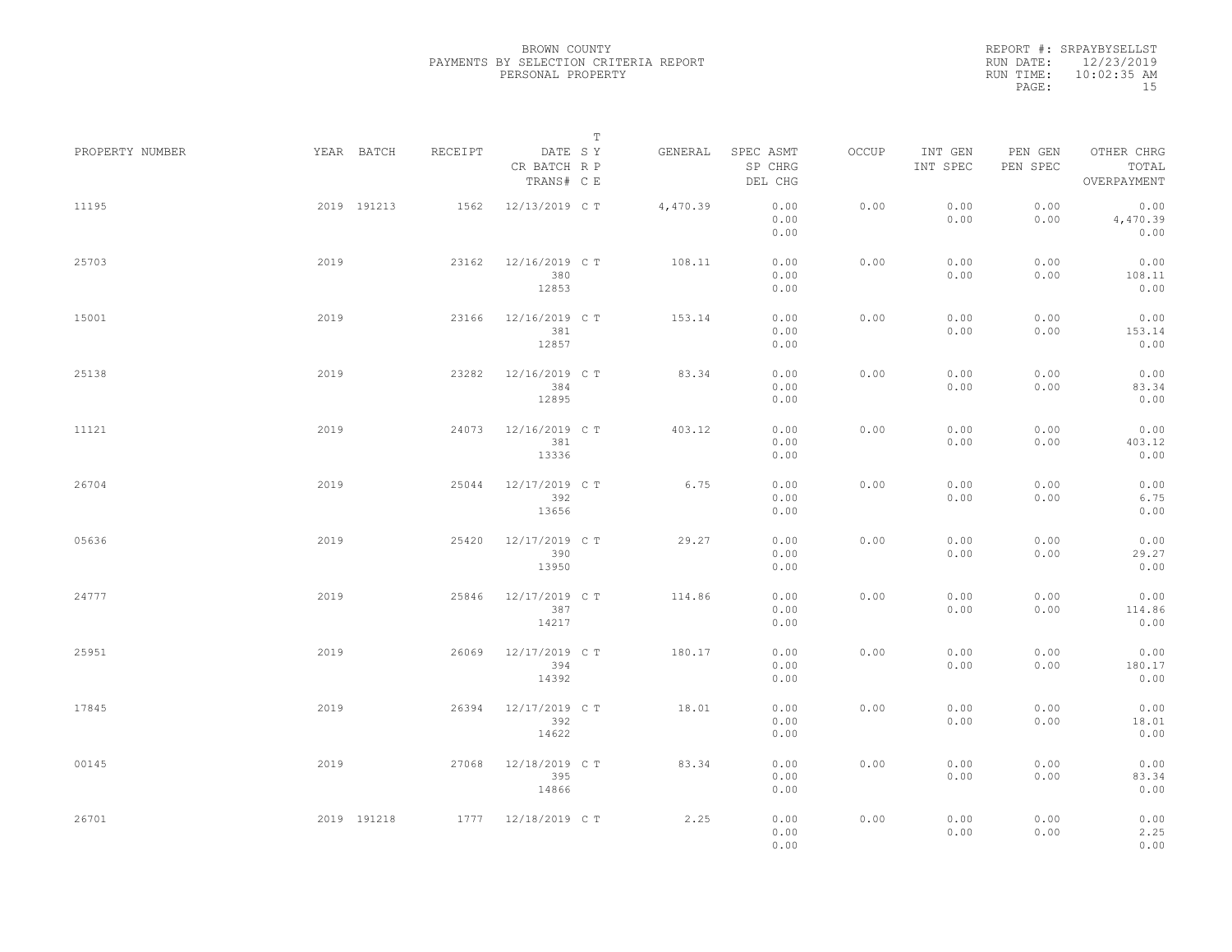|                 |            |         |                                       | $\mathbb T$ |         |                                 |       |                     |                     |                                    |  |
|-----------------|------------|---------|---------------------------------------|-------------|---------|---------------------------------|-------|---------------------|---------------------|------------------------------------|--|
| PROPERTY NUMBER | YEAR BATCH | RECEIPT | DATE SY<br>CR BATCH R P<br>TRANS# C E |             | GENERAL | SPEC ASMT<br>SP CHRG<br>DEL CHG | OCCUP | INT GEN<br>INT SPEC | PEN GEN<br>PEN SPEC | OTHER CHRG<br>TOTAL<br>OVERPAYMENT |  |
| 00149           | 2019       | 27611   | 12/18/2019 C T<br>400<br>15267        |             | 948.12  | 0.00<br>0.00<br>0.00            | 0.00  | 0.00<br>0.00        | 0.00<br>0.00        | 0.00<br>948.12<br>0.00             |  |
| 25133           | 2019       | 27851   | 12/18/2019 C T<br>399<br>15449        |             | 101.34  | 0.00<br>0.00<br>0.00            | 0.00  | 0.00<br>0.00        | 0.00<br>0.00        | 0.00<br>101.34<br>0.00             |  |
| 07061           | 2019       | 28628   | 12/19/2019 C T<br>404<br>15741        |             | 15.76   | 0.00<br>0.00<br>0.00            | 0.00  | 0.00<br>0.00        | 0.00<br>0.00        | 0.00<br>15.76<br>0.00              |  |
| 26707           | 2019       | 28696   | 12/19/2019 C T<br>404<br>15806        |             | 29.27   | 0.00<br>0.00<br>0.00            | 0.00  | 0.00<br>0.00        | 0.00<br>0.00        | 0.00<br>29.27<br>0.00              |  |
| 25940           | 2019       | 28747   | 12/19/2019 C T<br>404<br>15850        |             | 58.55   | 0.00<br>0.00<br>0.00            | 0.00  | 0.00<br>0.00        | 0.00<br>0.00        | 0.00<br>58.55<br>0.00              |  |
| 11199           | 2019       | 28908   | 12/19/2019 C T<br>403<br>15948        |             | 258.99  | 0.00<br>0.00<br>0.00            | 0.00  | 0.00<br>0.00        | 0.00<br>0.00        | 0.00<br>258.99<br>0.00             |  |
| 00140           | 2019       | 29098   | 12/19/2019 C T<br>404<br>16071        |             | 180.17  | 0.00<br>0.00<br>0.00            | 0.00  | 0.00<br>0.00        | 0.00<br>0.00        | 0.00<br>180.17<br>0.00             |  |
| 22630           | 2019       | 29184   | 12/19/2019 C T<br>407<br>16141        |             | 36.03   | 0.00<br>0.00<br>0.00            | 0.00  | 0.00<br>0.00        | 0.00<br>0.00        | 0.00<br>36.03<br>0.00              |  |
| 25139           | 2019       | 29455   | 12/19/2019 C T<br>403<br>16302        |             | 842.28  | 0.00<br>0.00<br>0.00            | 0.00  | 0.00<br>0.00        | 0.00<br>0.00        | 0.00<br>842.28<br>0.00             |  |
| 08620           | 2019       | 29560   | 12/19/2019 C T<br>401<br>16382        |             | 4.50    | 0.00<br>0.00<br>0.00            | 0.00  | 0.00<br>0.00        | 0.00<br>0.00        | 0.00<br>4.50<br>0.00               |  |
| 13429           | 2019       | 29565   | 12/19/2019 C T<br>401<br>16387        |             | 137.37  | 0.00<br>0.00<br>0.00            | 0.00  | 0.00<br>0.00        | 0.00<br>0.00        | 0.00<br>137.37<br>0.00             |  |
| 24521           | 2019       | 29691   | 12/19/2019 C T<br>405<br>16475        |             | 587.78  | 0.00<br>0.00<br>0.00            | 0.00  | 0.00<br>0.00        | 0.00<br>0.00        | 0.00<br>587.78<br>0.00             |  |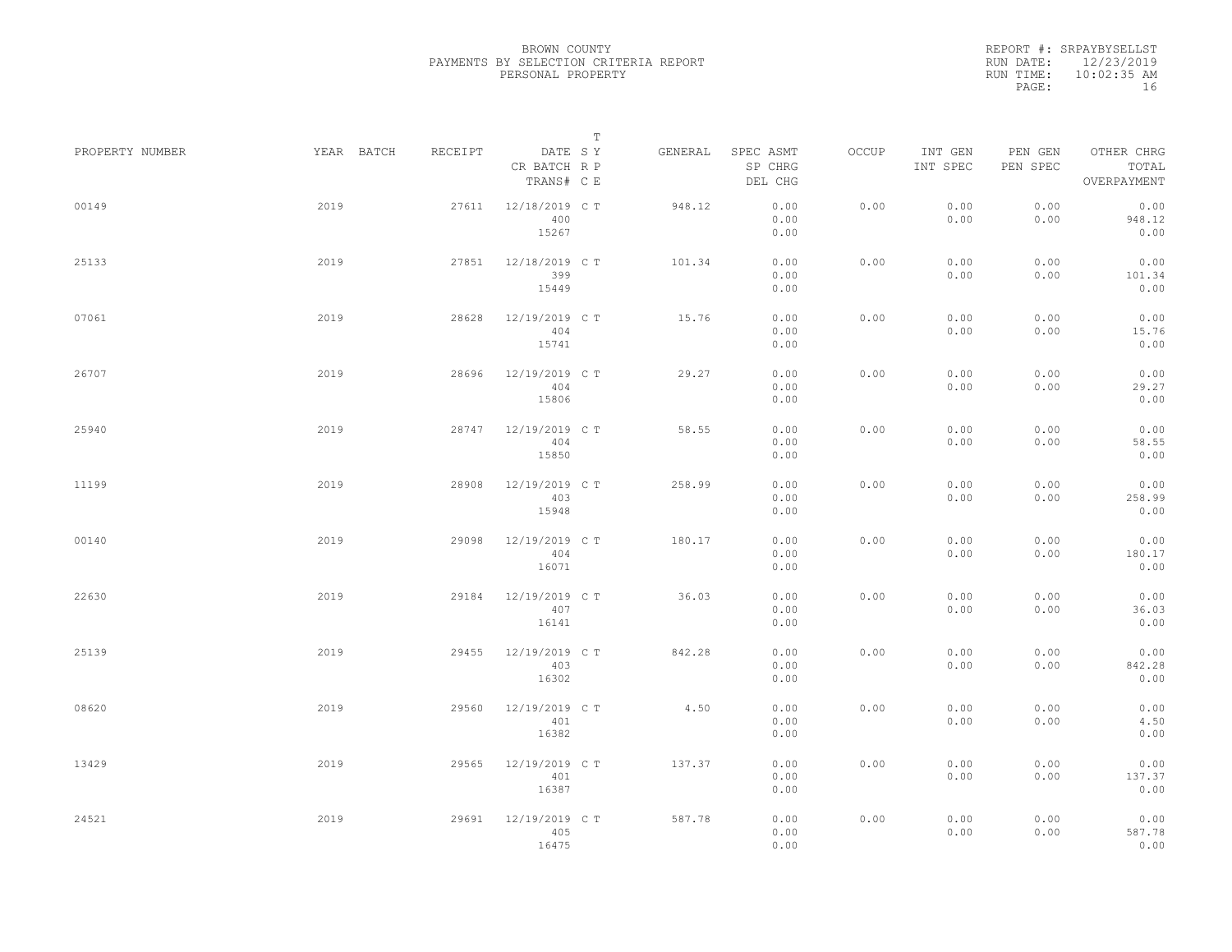|                 |               |                          | $\blacksquare$ |          |           |       |          |          |             |  |
|-----------------|---------------|--------------------------|----------------|----------|-----------|-------|----------|----------|-------------|--|
| PROPERTY NUMBER | BATCH<br>YEAR | RECEIPT                  | DATE SY        | GENERAL  | SPEC ASMT | OCCUP | INT GEN  | PEN GEN  | OTHER CHRG  |  |
|                 |               |                          | CR BATCH R P   |          | SP CHRG   |       | INT SPEC | PEN SPEC | TOTAL       |  |
|                 |               |                          | TRANS# C E     |          | DEL CHG   |       |          |          | OVERPAYMENT |  |
| 04836           | 2019          | 29807                    | 12/19/2019 C T | 49.54    | 0.00      | 0.00  | 0.00     | 0.00     | 0.00        |  |
|                 |               |                          | 402            |          | 0.00      |       | 0.00     | 0.00     | 49.54       |  |
|                 |               |                          | 16549          |          | 0.00      |       |          |          | 0.00        |  |
|                 |               | VILLAGE OF ALLOUEZ TOTAL |                | 8,902.45 | 0.00      | 0.00  | 0.00     | 0.00     | 0.00        |  |
|                 |               |                          |                |          | 0.00      |       | 0.00     | 0.00     | 8,902.45    |  |
|                 |               |                          |                |          | 0.00      |       |          |          | 0.00        |  |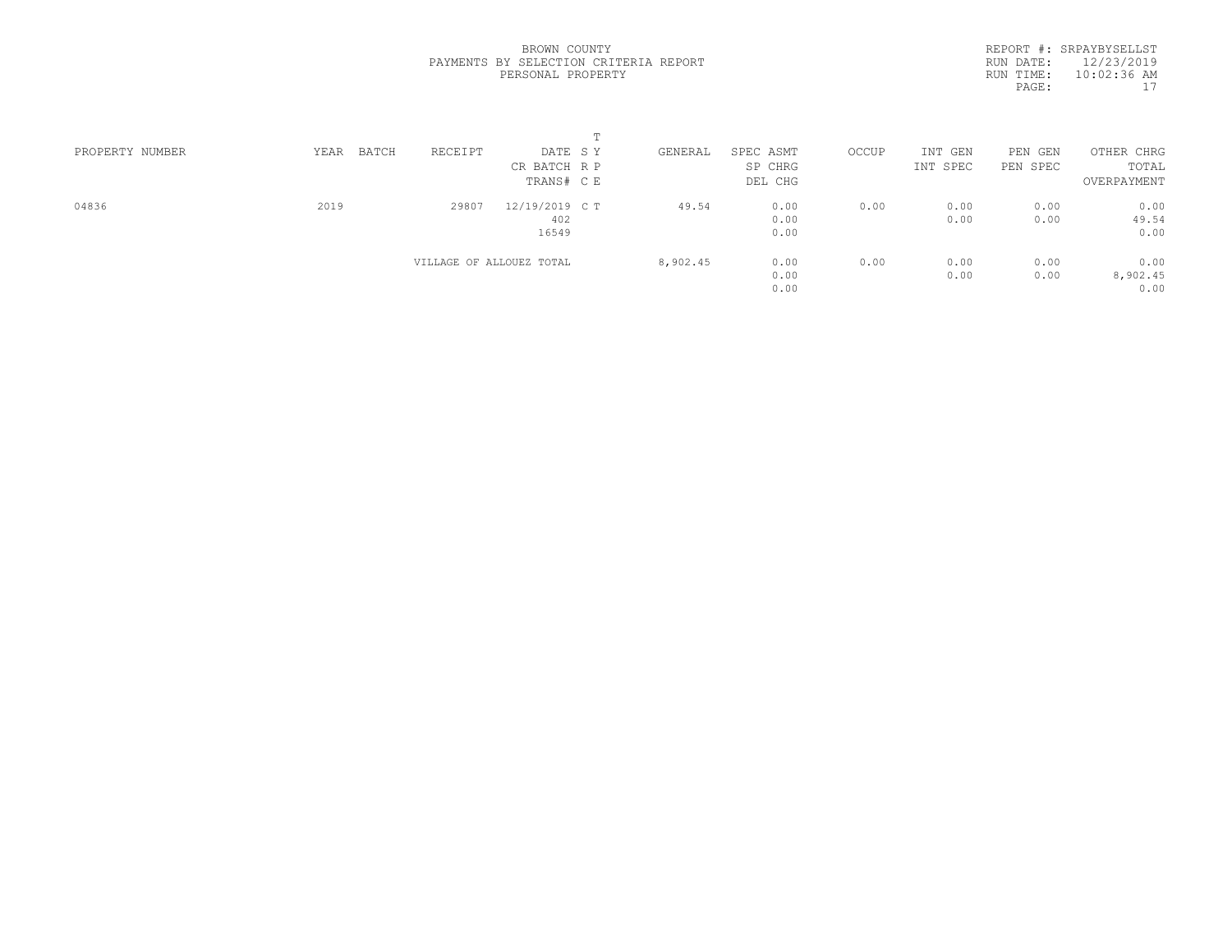|                 |      |             |         |                                         | $\mathbb T$ |          |                                 |       |                     |                     |                                    |  |
|-----------------|------|-------------|---------|-----------------------------------------|-------------|----------|---------------------------------|-------|---------------------|---------------------|------------------------------------|--|
| PROPERTY NUMBER |      | YEAR BATCH  | RECEIPT | DATE SY<br>CR BATCH R P<br>TRANS# $C$ E |             | GENERAL  | SPEC ASMT<br>SP CHRG<br>DEL CHG | OCCUP | INT GEN<br>INT SPEC | PEN GEN<br>PEN SPEC | OTHER CHRG<br>TOTAL<br>OVERPAYMENT |  |
| 22619           |      | 2019 191212 | 1495    | 12/12/2019 C T                          |             | 796.33   | 0.00<br>0.00<br>0.00            | 0.00  | 0.00<br>0.00        | 0.00<br>0.00        | 0.00<br>796.33<br>0.00             |  |
| 24617           |      | 2019 191213 |         | 1510 12/13/2019 CT                      |             | 822.88   | 0.00<br>0.00<br>0.00            | 0.00  | 0.00<br>0.00        | 0.00<br>0.00        | 0.00<br>822.88<br>0.00             |  |
| 27594           |      | 2019 191213 |         | 1529 12/13/2019 CT                      |             | 30.08    | 0.00<br>0.00<br>0.00            | 0.00  | 0.00<br>0.00        | 0.00<br>0.00        | 0.00<br>30.08<br>0.00              |  |
| 10016           | 2019 |             | 21857   | 12/13/2019 C T<br>376<br>12634          |             | 3,270.26 | 0.00<br>0.00<br>0.00            | 0.00  | 0.00<br>0.00        | 0.00<br>0.00        | 0.00<br>3,270.26<br>0.00           |  |
| 03330           | 2019 |             | 21894   | 12/13/2019 C T<br>374<br>12640          |             | 100.86   | 0.00<br>0.00<br>0.00            | 0.00  | 0.00<br>0.00        | 0.00<br>0.00        | 0.00<br>100.86<br>0.00             |  |
| 03205           | 2019 |             | 21895   | 12/13/2019 C T<br>374<br>12640          |             | 7.07     | 0.00<br>0.00<br>0.00            | 0.00  | 0.00<br>0.00        | 0.00<br>0.00        | 0.00<br>7.07<br>0.00               |  |
| 10684           | 2019 |             | 21944   | 12/13/2019 C T<br>374<br>12669          |             | 139.80   | 0.00<br>0.00<br>0.00            | 0.00  | 0.00<br>0.00        | 0.00<br>0.00        | 0.00<br>139.80<br>0.00             |  |
| 03204           | 2019 |             | 22283   | 12/13/2019 C T<br>374<br>12774          |             | 525.58   | 0.00<br>0.00<br>0.00            | 0.00  | 0.00<br>0.00        | 0.00<br>0.00        | 0.00<br>525.58<br>0.00             |  |
| 26619           |      | 2019 191215 | 1633    | 12/15/2019 C T                          |             | 53.09    | 0.00<br>0.00<br>0.00            | 0.00  | 0.00<br>0.00        | 0.00<br>0.00        | 0.00<br>53.09<br>0.00              |  |
| 16450           | 2019 |             | 23540   | 12/16/2019 C T<br>384<br>13037          |             | 313.23   | 0.00<br>0.00<br>0.00            | 0.00  | 0.00<br>0.00        | 0.00<br>0.00        | 0.00<br>313.23<br>0.00             |  |
| 15742           | 2019 |             | 23542   | 12/16/2019 C T<br>384<br>13039          |             | 88.48    | 0.00<br>0.00<br>0.00            | 0.00  | 0.00<br>0.00        | 0.00<br>0.00        | 0.00<br>88.48<br>0.00              |  |
| 12175           | 2019 |             | 23553   | 12/16/2019 C T<br>384<br>13045          |             | 28.32    | 0.00<br>0.00<br>0.00            | 0.00  | 0.00<br>0.00        | 0.00<br>0.00        | 0.00<br>28.32<br>0.00              |  |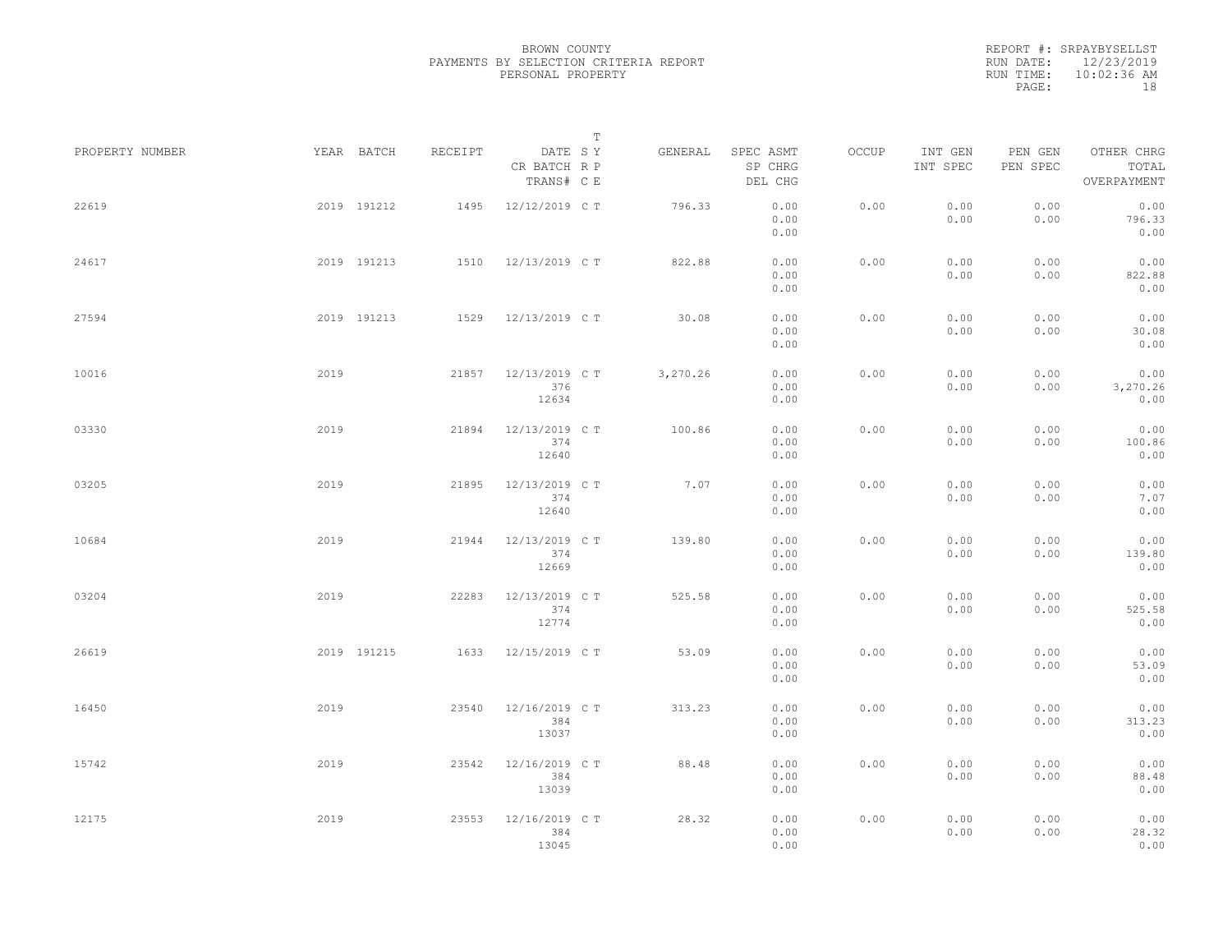|                 |      |             |         |                                       | $\mathbb T$ |         |                                 |       |                     |                     |                                    |  |
|-----------------|------|-------------|---------|---------------------------------------|-------------|---------|---------------------------------|-------|---------------------|---------------------|------------------------------------|--|
| PROPERTY NUMBER |      | YEAR BATCH  | RECEIPT | DATE SY<br>CR BATCH R P<br>TRANS# C E |             | GENERAL | SPEC ASMT<br>SP CHRG<br>DEL CHG | OCCUP | INT GEN<br>INT SPEC | PEN GEN<br>PEN SPEC | OTHER CHRG<br>TOTAL<br>OVERPAYMENT |  |
| 09206           | 2019 |             | 23613   | 12/16/2019 C T<br>384<br>13105        |             | 175.20  | 0.00<br>0.00<br>0.00            | 0.00  | 0.00<br>0.00        | 0.00<br>0.00        | 0.00<br>175.20<br>0.00             |  |
| 22591           | 2019 |             | 23669   | 12/16/2019 C T<br>380<br>13161        |             | 40.70   | 0.00<br>0.00<br>0.00            | 0.00  | 0.00<br>0.00        | 0.00<br>0.00        | 0.00<br>40.70<br>0.00              |  |
| 12885           | 2019 |             | 23836   | 12/16/2019 C T<br>386<br>13249        |             | 254.84  | 0.00<br>0.00<br>0.00            | 0.00  | 0.00<br>0.00        | 0.00<br>0.00        | 0.00<br>254.84<br>0.00             |  |
| 23272           | 2019 |             | 23898   | 12/16/2019 C T<br>386<br>13277        |             | 189.35  | 0.00<br>0.00<br>0.00            | 0.00  | 0.00<br>0.00        | 0.00<br>0.00        | 0.00<br>189.35<br>0.00             |  |
| 26635           |      | 2019 191216 | 1692    | 12/16/2019 C T                        |             | 168.85  | 0.00<br>0.00<br>0.00            | 0.00  | 0.00<br>0.00        | 0.00<br>0.00        | 0.00<br>168.85<br>0.00             |  |
| 25882           | 2019 |             | 24095   | 12/16/2019 C T<br>386<br>13356        |             | 104.40  | 0.00<br>0.00<br>0.00            | 0.00  | 0.00<br>0.00        | 0.00<br>0.00        | 0.00<br>104.40<br>0.00             |  |
| 03611           | 2019 |             | 24167   | 12/16/2019 C T<br>380<br>13396        |             | 476.03  | 0.00<br>0.00<br>0.00            | 0.00  | 0.00<br>0.00        | 0.00<br>0.00        | 0.00<br>476.03<br>0.00             |  |
| 06279           | 2019 |             | 24198   | 12/16/2019 C T<br>386<br>13422        |             | 78.54   | 0.00<br>0.00<br>0.00            | 0.00  | 0.00<br>0.00        | 0.00<br>0.00        | 0.00<br>78.54<br>0.00              |  |
| 27452           | 2019 |             | 24210   | 12/16/2019 C T<br>380<br>13430        |             | 28.32   | 0.00<br>0.00<br>0.00            | 0.00  | 0.00<br>0.00        | 0.00<br>0.00        | 0.00<br>28.32<br>0.00              |  |
| 13789           | 2019 |             | 24212   | 12/16/2019 C T<br>384<br>13432        |             | 38.93   | 0.00<br>0.00<br>0.00            | 0.00  | 0.00<br>0.00        | 0.00<br>0.00        | 0.00<br>38.93<br>0.00              |  |
| 09229           | 2019 |             | 24218   | 12/16/2019 C T<br>384<br>13438        |             | 316.76  | 0.00<br>0.00<br>0.00            | 0.00  | 0.00<br>0.00        | 0.00<br>0.00        | 0.00<br>316.76<br>0.00             |  |
| 20591           | 2019 |             | 24219   | 12/16/2019 C T<br>384<br>13439        |             | 60.17   | 0.00<br>0.00<br>0.00            | 0.00  | 0.00<br>0.00        | 0.00<br>0.00        | 0.00<br>60.17<br>0.00              |  |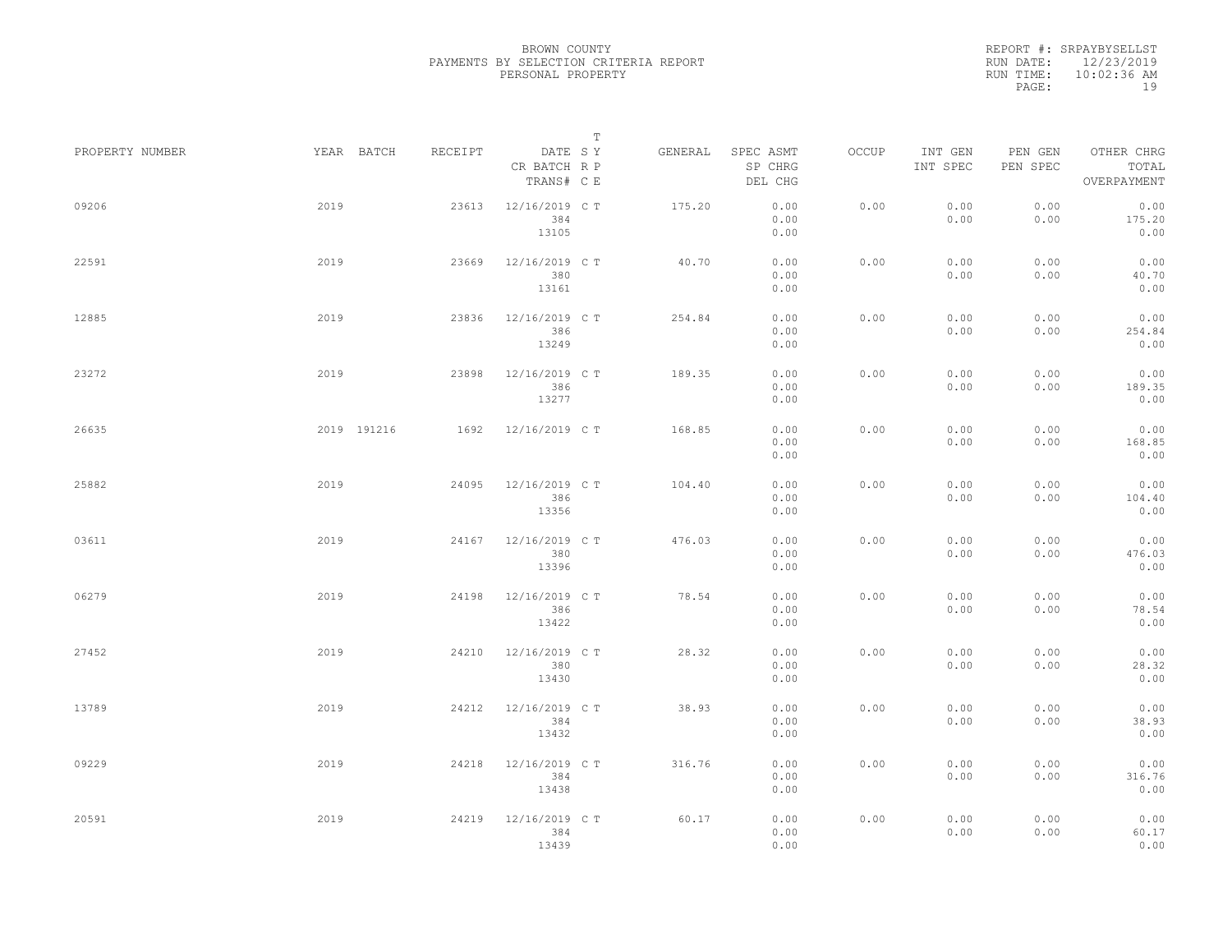|                 |      |             |         |                                       | T |          |                                 |       |                     |                     |                                    |  |
|-----------------|------|-------------|---------|---------------------------------------|---|----------|---------------------------------|-------|---------------------|---------------------|------------------------------------|--|
| PROPERTY NUMBER |      | YEAR BATCH  | RECEIPT | DATE SY<br>CR BATCH R P<br>TRANS# C E |   | GENERAL  | SPEC ASMT<br>SP CHRG<br>DEL CHG | OCCUP | INT GEN<br>INT SPEC | PEN GEN<br>PEN SPEC | OTHER CHRG<br>TOTAL<br>OVERPAYMENT |  |
| 18153           | 2019 |             | 24241   | 12/16/2019 C T<br>384<br>13452        |   | 973.29   | 0.00<br>0.00<br>0.00            | 0.00  | 0.00<br>0.00        | 0.00<br>0.00        | 0.00<br>973.29<br>0.00             |  |
| 19838           | 2019 |             | 24242   | 12/16/2019 C T<br>386<br>13453        |   | 33.62    | 0.00<br>0.00<br>0.00            | 0.00  | 0.00<br>0.00        | 0.00<br>0.00        | 0.00<br>33.62<br>0.00              |  |
| 23246           | 2019 |             | 24864   | 12/17/2019 C T<br>391<br>13526        |   | 127.42   | 0.00<br>0.00<br>0.00            | 0.00  | 0.00<br>0.00        | 0.00<br>0.00        | 0.00<br>127.42<br>0.00             |  |
| 02941           | 2019 |             | 24922   | 12/17/2019 C T<br>391<br>13577        |   | 2,596.03 | 0.00<br>0.00<br>0.00            | 0.00  | 0.00<br>0.00        | 0.00<br>0.00        | 0.00<br>2,596.03<br>0.00           |  |
| 06146           | 2019 |             | 24936   | 12/17/2019 C T<br>392<br>13589        |   | 215.90   | 0.00<br>0.00<br>0.00            | 0.00  | 0.00<br>0.00        | 0.00<br>0.00        | 0.00<br>215.90<br>0.00             |  |
| 16545           | 2019 |             | 24967   | 12/17/2019 C T<br>389<br>13600        |   | 329.16   | 0.00<br>0.00<br>0.00            | 0.00  | 0.00<br>0.00        | 0.00<br>0.00        | 0.00<br>329.16<br>0.00             |  |
| 03434           | 2019 |             | 25097   | 12/17/2019 C T<br>392<br>13701        |   | 258.36   | 0.00<br>0.00<br>0.00            | 0.00  | 0.00<br>0.00        | 0.00<br>0.00        | 0.00<br>258.36<br>0.00             |  |
| 12926           | 2019 |             | 25162   | 12/17/2019 C T<br>389<br>13759        |   | 5.89     | 0.00<br>0.00<br>0.00            | 0.00  | 0.00<br>0.00        | 0.00<br>0.00        | 0.00<br>5.89<br>0.00               |  |
| 27642           |      | 2019 191217 |         | 1719 12/17/2019 CT                    |   | 286.68   | 0.00<br>0.00<br>0.00            | 0.00  | 0.00<br>0.00        | 0.00<br>0.00        | 0.00<br>286.68<br>0.00             |  |
| 23302           | 2019 |             | 25241   | 12/17/2019 C T<br>392<br>13822        |   | 14.15    | 0.00<br>0.00<br>0.00            | 0.00  | 0.00<br>0.00        | 0.00<br>0.00        | 0.00<br>14.15<br>0.00              |  |
| 19124           | 2019 |             | 25274   | 12/17/2019 C T<br>392<br>13844        |   | 161.04   | 0.00<br>0.00<br>0.00            | 0.00  | 0.00<br>0.00        | 0.00<br>0.00        | 0.00<br>161.04<br>0.00             |  |
| 17473           | 2019 |             | 25298   | 12/17/2019 C T<br>392<br>13862        |   | 120.33   | 0.00<br>0.00<br>0.00            | 0.00  | 0.00<br>0.00        | 0.00<br>0.00        | 0.00<br>120.33<br>0.00             |  |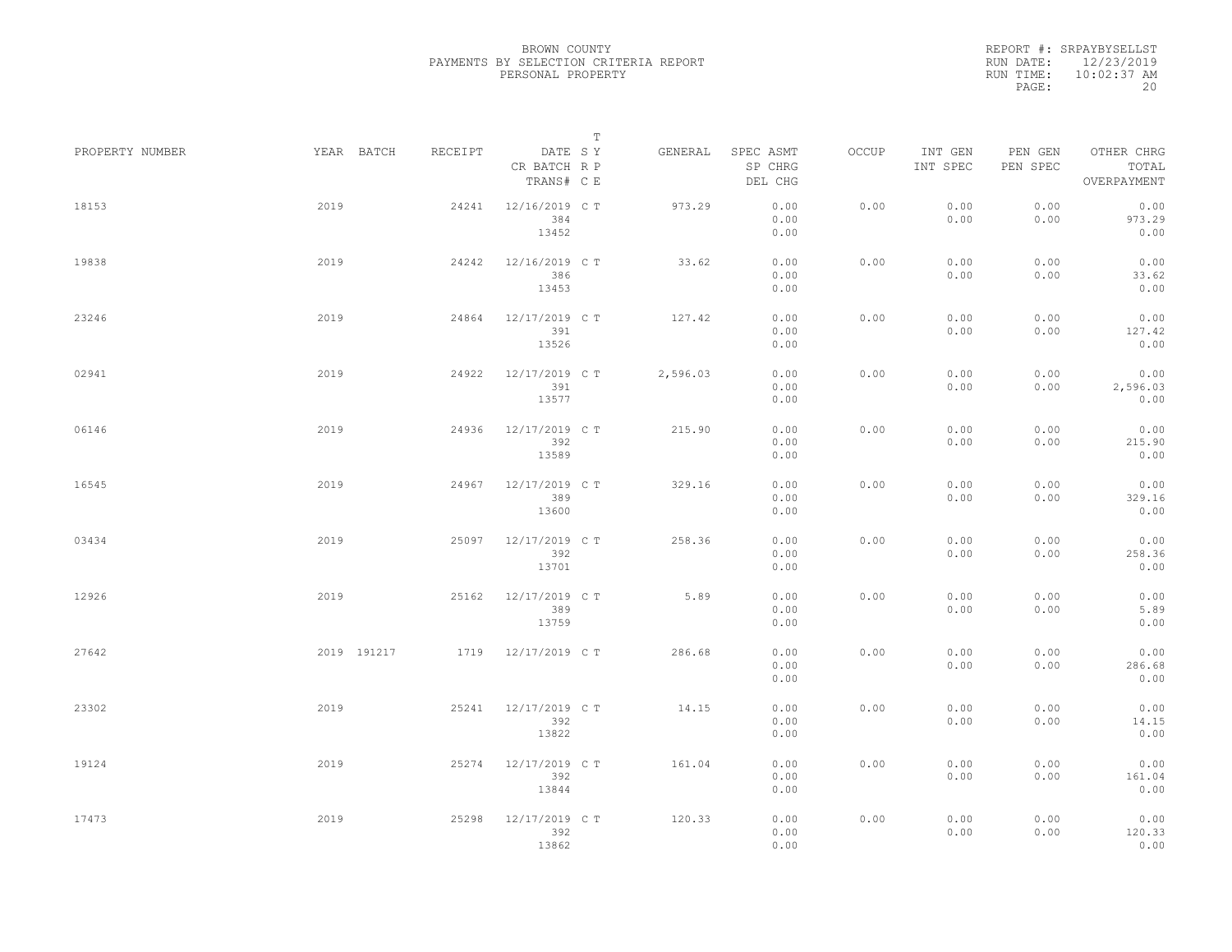|                 |      |             |         |                                       | $\mathbb T$ |          |                                 |       |                     |                     |                                    |  |
|-----------------|------|-------------|---------|---------------------------------------|-------------|----------|---------------------------------|-------|---------------------|---------------------|------------------------------------|--|
| PROPERTY NUMBER |      | YEAR BATCH  | RECEIPT | DATE SY<br>CR BATCH R P<br>TRANS# C E |             | GENERAL  | SPEC ASMT<br>SP CHRG<br>DEL CHG | OCCUP | INT GEN<br>INT SPEC | PEN GEN<br>PEN SPEC | OTHER CHRG<br>TOTAL<br>OVERPAYMENT |  |
| 03386           | 2019 |             | 25493   | 12/17/2019 C T<br>387<br>14013        |             | 525.58   | 0.00<br>0.00<br>0.00            | 0.00  | 0.00<br>0.00        | 0.00<br>0.00        | 0.00<br>525.58<br>0.00             |  |
| 11434           | 2019 |             | 25504   | 12/17/2019 C T<br>390<br>14023        |             | 26.54    | 0.00<br>0.00<br>0.00            | 0.00  | 0.00<br>0.00        | 0.00<br>0.00        | 0.00<br>26.54<br>0.00              |  |
| 19737           |      | 2019 191217 | 1725    | 12/17/2019 C T                        |             | 647.68   | 0.00<br>0.00<br>0.00            | 0.00  | 0.00<br>0.00        | 0.00<br>0.00        | 0.00<br>647.68<br>0.00             |  |
| 12264           | 2019 |             | 25745   | 12/17/2019 C T<br>394<br>14153        |             | 320.07   | 0.00<br>0.00<br>0.00            | 0.00  | 0.00<br>0.00        | 0.00<br>0.00        | 0.00<br>320.07<br>0.00             |  |
| 22028           | 2019 |             | 25940   | 12/17/2019 C T<br>387<br>14296        |             | 159.27   | 0.00<br>0.00<br>0.00            | 0.00  | 0.00<br>0.00        | 0.00<br>0.00        | 0.00<br>159.27<br>0.00             |  |
| 23251           | 2019 |             | 25964   | 12/17/2019 C T<br>394<br>14319        |             | 367.18   | 0.00<br>0.00<br>0.00            | 0.00  | 0.00<br>0.00        | 0.00<br>0.00        | 0.00<br>367.18<br>0.00             |  |
| 25874           | 2019 |             | 26046   | 12/17/2019 C T<br>389<br>14374        |             | 1,564.35 | 0.00<br>0.00<br>0.00            | 0.00  | 0.00<br>0.00        | 0.00<br>0.00        | 0.00<br>1,564.35<br>0.00           |  |
| 16484           | 2019 |             | 26068   | 12/17/2019 C T<br>390<br>14391        |             | 102.64   | 0.00<br>0.00<br>0.00            | 0.00  | 0.00<br>0.00        | 0.00<br>0.00        | 0.00<br>102.64<br>0.00             |  |
| 11036           | 2019 |             | 26106   | 12/17/2019 C T<br>389<br>14429        |             | 1,309.52 | 0.00<br>0.00<br>0.00            | 0.00  | 0.00<br>0.00        | 0.00<br>0.00        | 0.00<br>1,309.52<br>0.00           |  |
| 25928           |      | 2019 191217 |         | 1743 12/17/2019 CT                    |             | 1.77     | 0.00<br>0.00<br>0.00            | 0.00  | 0.00<br>0.00        | 0.00<br>0.00        | 0.00<br>1.77<br>0.00               |  |
| 27543           | 2019 |             | 26293   | 12/17/2019 C T<br>387<br>14559        |             | 7.07     | 0.00<br>0.00<br>0.00            | 0.00  | 0.00<br>0.00        | 0.00<br>0.00        | 0.00<br>7.07<br>0.00               |  |
| 25206           | 2019 |             | 26464   | 12/17/2019 C T<br>389<br>14661        |             | 476.03   | 0.00<br>0.00<br>0.00            | 0.00  | 0.00<br>0.00        | 0.00<br>0.00        | 0.00<br>476.03<br>0.00             |  |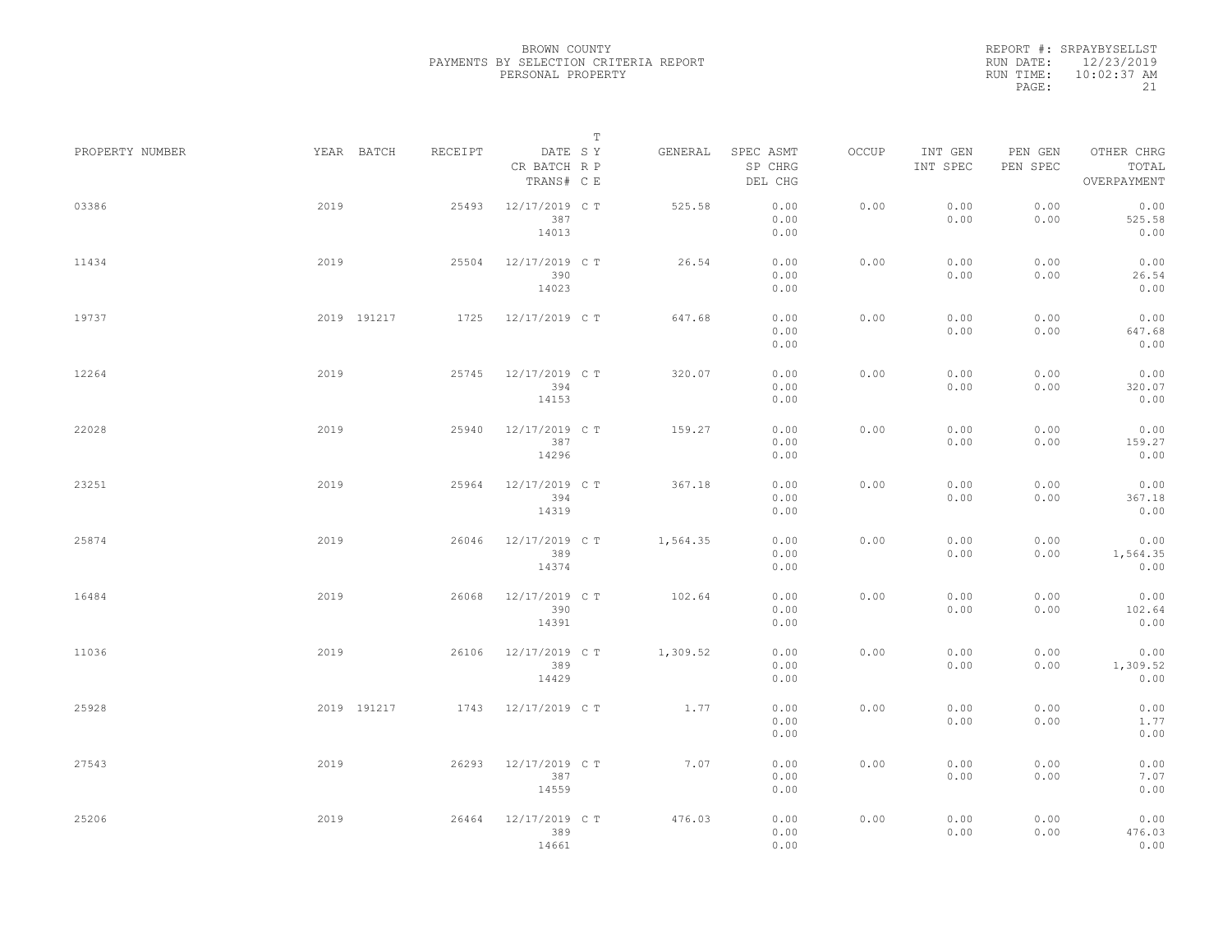|                 |             |         |                                       | $\mathbb T$ |                                 |       |                     |                     |                                    |
|-----------------|-------------|---------|---------------------------------------|-------------|---------------------------------|-------|---------------------|---------------------|------------------------------------|
| PROPERTY NUMBER | YEAR BATCH  | RECEIPT | DATE SY<br>CR BATCH R P<br>TRANS# C E | GENERAL     | SPEC ASMT<br>SP CHRG<br>DEL CHG | OCCUP | INT GEN<br>INT SPEC | PEN GEN<br>PEN SPEC | OTHER CHRG<br>TOTAL<br>OVERPAYMENT |
| 19884           | 2019        | 26851   | 12/18/2019 C T<br>398<br>14700        | 10.62       | 0.00<br>0.00<br>0.00            | 0.00  | 0.00<br>0.00        | 0.00<br>0.00        | 0.00<br>10.62<br>0.00              |
| 12263           | 2019        | 27003   | 12/18/2019 C T<br>395<br>14811        | 133.52      | 0.00<br>0.00<br>0.00            | 0.00  | 0.00<br>0.00        | 0.00<br>0.00        | 0.00<br>133.52<br>0.00             |
| 23254           | 2019        | 27027   | 12/18/2019 C T<br>398<br>14832        | 88.37       | 0.00<br>0.00<br>0.00            | 0.00  | 0.00<br>0.00        | 0.00<br>0.00        | 0.00<br>88.37<br>0.00              |
| 17510           | 2019        | 27173   | 12/18/2019 C T<br>397<br>14962        | 15.92       | 0.00<br>0.00<br>0.00            | 0.00  | 0.00<br>0.00        | 0.00<br>0.00        | 0.00<br>15.92<br>0.00              |
| 25999           | 2019        | 27199   | 12/18/2019 C T<br>397<br>14985        | 65.47       | 0.00<br>0.00<br>0.00            | 0.00  | 0.00<br>0.00        | 0.00<br>0.00        | 0.00<br>65.47<br>0.00              |
| 03415           | 2019        | 27200   | 12/18/2019 C T<br>397<br>14986        | 3.55        | 0.00<br>0.00<br>0.00            | 0.00  | 0.00<br>0.00        | 0.00<br>0.00        | 0.00<br>3.55<br>0.00               |
| 24708           | 2019        | 27203   | 12/18/2019 C T<br>396<br>14989        | 17.70       | 0.00<br>0.00<br>0.00            | 0.00  | 0.00<br>0.00        | 0.00<br>0.00        | 0.00<br>17.70<br>0.00              |
| 23181           | 2019        | 27272   | 12/18/2019 C T<br>397<br>15047        | 4,781.51    | 0.00<br>0.00<br>0.00            | 0.00  | 0.00<br>0.00        | 0.00<br>0.00        | 0.00<br>4,781.51<br>0.00           |
| 03018           | 2019 191218 | 1775    | 12/18/2019 C T                        | 88.48       | 0.00<br>0.00<br>0.00            | 0.00  | 0.00<br>0.00        | 0.00<br>0.00        | 0.00<br>88.48<br>0.00              |
| 14936           | 2019        | 27440   | 12/18/2019 C T<br>397<br>15150        | 638.83      | 0.00<br>0.00<br>0.00            | 0.00  | 0.00<br>0.00        | 0.00<br>0.00        | 0.00<br>638.83<br>0.00             |
| 09250           | 2019        | 27477   | 12/18/2019 C T<br>397<br>15160        | 35.39       | 0.00<br>0.00<br>0.00            | 0.00  | 0.00<br>0.00        | 0.00<br>0.00        | 0.00<br>35.39<br>0.00              |
| 24881           | 2019        | 27479   | 12/18/2019 C T<br>397<br>15162        | 468.95      | 0.00<br>0.00<br>0.00            | 0.00  | 0.00<br>0.00        | 0.00<br>0.00        | 0.00<br>468.95<br>0.00             |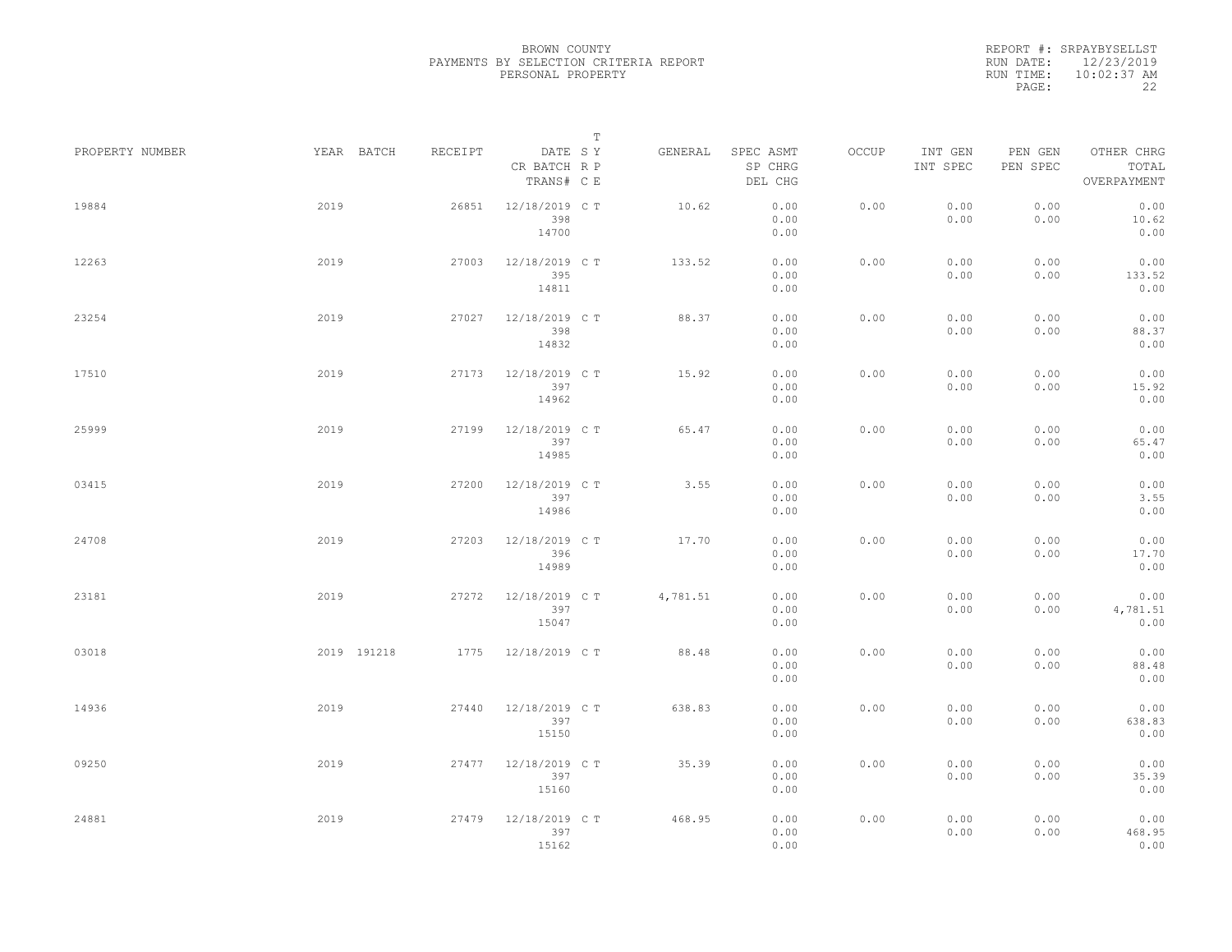|                 |            |         |                                       | $\mathbb T$ |          |                                 |       |                     |                     |                                    |  |
|-----------------|------------|---------|---------------------------------------|-------------|----------|---------------------------------|-------|---------------------|---------------------|------------------------------------|--|
| PROPERTY NUMBER | YEAR BATCH | RECEIPT | DATE SY<br>CR BATCH R P<br>TRANS# C E |             | GENERAL  | SPEC ASMT<br>SP CHRG<br>DEL CHG | OCCUP | INT GEN<br>INT SPEC | PEN GEN<br>PEN SPEC | OTHER CHRG<br>TOTAL<br>OVERPAYMENT |  |
| 14856           | 2019       | 27481   | 12/18/2019 C T<br>397<br>15164        |             | 14.15    | 0.00<br>0.00<br>0.00            | 0.00  | 0.00<br>0.00        | 0.00<br>0.00        | 0.00<br>14.15<br>0.00              |  |
| 10028           | 2019       | 27484   | 12/18/2019 C T<br>397<br>15167        |             | 233.59   | 0.00<br>0.00<br>0.00            | 0.00  | 0.00<br>0.00        | 0.00<br>0.00        | 0.00<br>233.59<br>0.00             |  |
| 27419           | 2019       | 27536   | 12/18/2019 C T<br>397<br>15209        |             | 19.47    | 0.00<br>0.00<br>0.00            | 0.00  | 0.00<br>0.00        | 0.00<br>0.00        | 0.00<br>19.47<br>0.00              |  |
| 15851           | 2019       | 27559   | 12/18/2019 C T<br>400<br>15225        |             | 5,653.94 | 0.00<br>0.00<br>0.00            | 0.00  | 0.00<br>0.00        | 0.00<br>0.00        | 0.00<br>5,653.94<br>0.00           |  |
| 24799           | 2019       | 27614   | 12/18/2019 C T<br>400<br>15270        |             | 447.71   | 0.00<br>0.00<br>0.00            | 0.00  | 0.00<br>0.00        | 0.00<br>0.00        | 0.00<br>447.71<br>0.00             |  |
| 25875           | 2019       | 27671   | 12/18/2019 C T<br>396<br>15298        |             | 53.09    | 0.00<br>0.00<br>0.00            | 0.00  | 0.00<br>0.00        | 0.00<br>0.00        | 0.00<br>53.09<br>0.00              |  |
| 06535           | 2019       | 27683   | 12/18/2019 C T<br>400<br>15309        |             | 258.36   | 0.00<br>0.00<br>0.00            | 0.00  | 0.00<br>0.00        | 0.00<br>0.00        | 0.00<br>258.36<br>0.00             |  |
| 12962           | 2019       | 27713   | 12/18/2019 C T<br>400<br>15337        |             | 277.83   | 0.00<br>0.00<br>0.00            | 0.00  | 0.00<br>0.00        | 0.00<br>0.00        | 0.00<br>277.83<br>0.00             |  |
| 03112           | 2019       | 27725   | 12/18/2019 C T<br>400<br>15347        |             | 65.47    | 0.00<br>0.00<br>0.00            | 0.00  | 0.00<br>0.00        | 0.00<br>0.00        | 0.00<br>65.47<br>0.00              |  |
| 05210           | 2019       | 27736   | 12/18/2019 C T<br>397<br>15356        |             | 1,574.97 | 0.00<br>0.00<br>0.00            | 0.00  | 0.00<br>0.00        | 0.00<br>0.00        | 0.00<br>1,574.97<br>0.00           |  |
| 09954           | 2019       | 27799   | 12/18/2019 C T<br>400<br>15407        |             | 12.40    | 0.00<br>0.00<br>0.00            | 0.00  | 0.00<br>0.00        | 0.00<br>0.00        | 0.00<br>12.40<br>0.00              |  |
| 11616           | 2019       | 27912   | 12/18/2019 C T<br>399<br>15500        |             | 37.17    | 0.00<br>0.00<br>0.00            | 0.00  | 0.00<br>0.00        | 0.00<br>0.00        | 0.00<br>37.17<br>0.00              |  |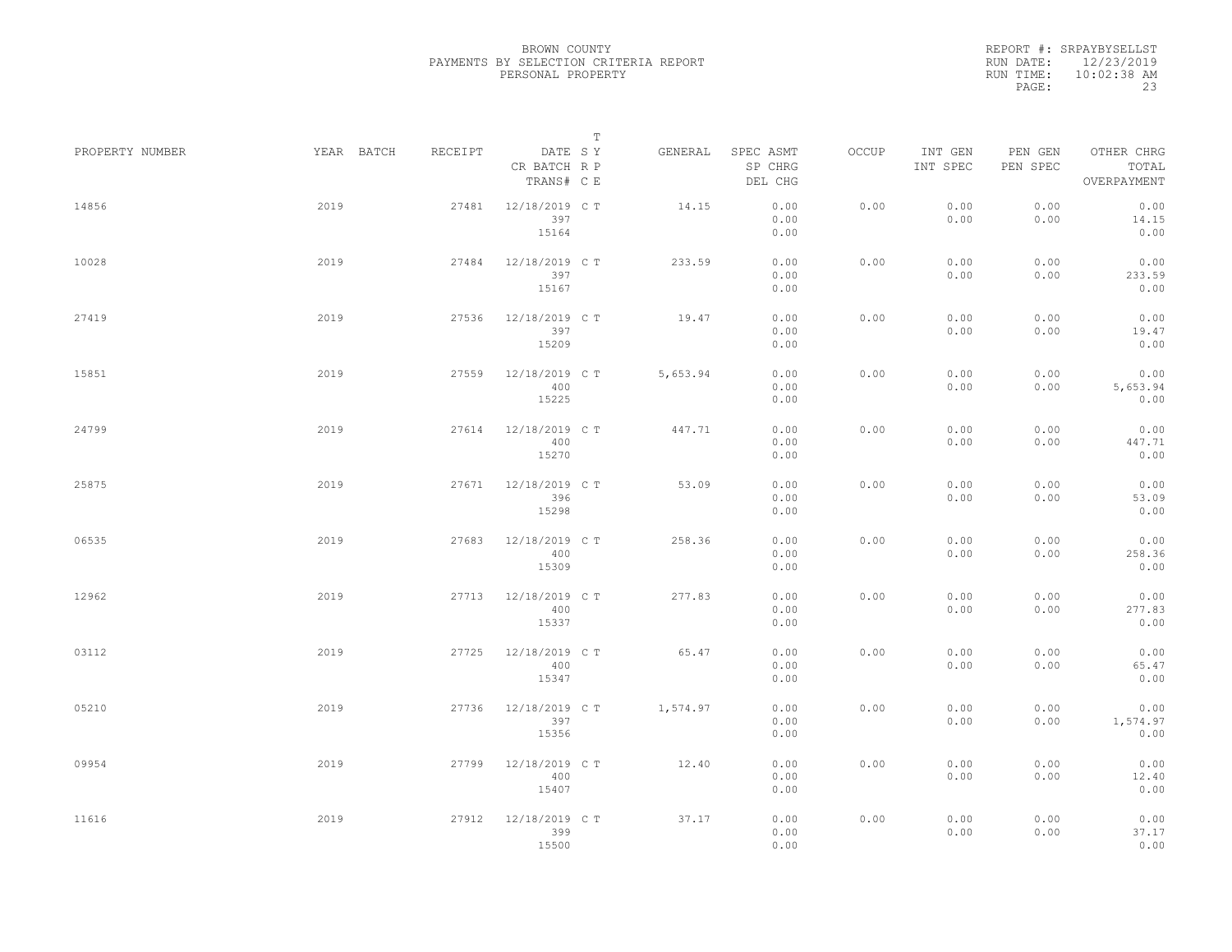|                 |             |         |                                       | $\mathbb T$ |          |                                 |       |                     |                     |                                    |
|-----------------|-------------|---------|---------------------------------------|-------------|----------|---------------------------------|-------|---------------------|---------------------|------------------------------------|
| PROPERTY NUMBER | YEAR BATCH  | RECEIPT | DATE SY<br>CR BATCH R P<br>TRANS# C E |             | GENERAL  | SPEC ASMT<br>SP CHRG<br>DEL CHG | OCCUP | INT GEN<br>INT SPEC | PEN GEN<br>PEN SPEC | OTHER CHRG<br>TOTAL<br>OVERPAYMENT |
| 27653           | 2019        | 27985   | 12/18/2019 C T<br>397<br>15526        |             | 382.23   | 0.00<br>0.00<br>0.00            | 0.00  | 0.00<br>0.00        | 0.00<br>0.00        | 0.00<br>382.23<br>0.00             |
| 05177           | 2019        | 28029   | 12/18/2019 C T<br>400<br>15554        |             | 51.32    | 0.00<br>0.00<br>0.00            | 0.00  | 0.00<br>0.00        | 0.00<br>0.00        | 0.00<br>51.32<br>0.00              |
| 06547           | 2019 191218 | 1788    | 12/18/2019 C T                        |             | 3.55     | 0.00<br>0.00<br>0.00            | 0.00  | 0.00<br>0.00        | 0.00<br>0.00        | 0.00<br>3.55<br>0.00               |
| 27011           | 2019        | 28624   | 12/19/2019 C T<br>404<br>15737        |             | 318.09   | 0.00<br>0.00<br>0.00            | 0.00  | 0.00<br>0.00        | 0.00<br>0.00        | 0.00<br>318.09<br>0.00             |
| 19089           | 2019        | 28663   | 12/19/2019 C T<br>404<br>15772        |             | 402.52   | 0.00<br>0.00<br>0.00            | 0.00  | 0.00<br>0.00        | 0.00<br>0.00        | 0.00<br>402.52<br>0.00             |
| 27401           | 2019        | 28680   | 12/19/2019 C T<br>401<br>15790        |             | 23.00    | 0.00<br>0.00<br>0.00            | 0.00  | 0.00<br>0.00        | 0.00<br>0.00        | 0.00<br>23.00<br>0.00              |
| 16538           | 2019        | 28681   | 12/19/2019 C T<br>404<br>15791        |             | 476.03   | 0.00<br>0.00<br>0.00            | 0.00  | 0.00<br>0.00        | 0.00<br>0.00        | 0.00<br>476.03<br>0.00             |
| 08168           | 2019        | 28730   | 12/19/2019 C T<br>401<br>15834        |             | 19.47    | 0.00<br>0.00<br>0.00            | 0.00  | 0.00<br>0.00        | 0.00<br>0.00        | 0.00<br>19.47<br>0.00              |
| 08118           | 2019        | 28737   | 12/19/2019 C T<br>401<br>15841        |             | 688.39   | 0.00<br>0.00<br>0.00            | 0.00  | 0.00<br>0.00        | 0.00<br>0.00        | 0.00<br>688.39<br>0.00             |
| 23182           | 2019        | 28773   | 12/19/2019 C T<br>404<br>15876        |             | 1,528.96 | 0.00<br>0.00<br>0.00            | 0.00  | 0.00<br>0.00        | 0.00<br>0.00        | 0.00<br>1,528.96<br>0.00           |
| 22610           | 2019 191219 | 1821    | 12/19/2019 C T                        |             | 4,004.65 | 0.00<br>0.00<br>0.00            | 0.00  | 0.00<br>0.00        | 0.00<br>0.00        | 0.00<br>4,004.65<br>0.00           |
| 03072           | 2019        | 28982   | 12/19/2019 C T<br>402<br>15992        |             | 3.55     | 0.00<br>0.00<br>0.00            | 0.00  | 0.00<br>0.00        | 0.00<br>0.00        | 0.00<br>3.55<br>0.00               |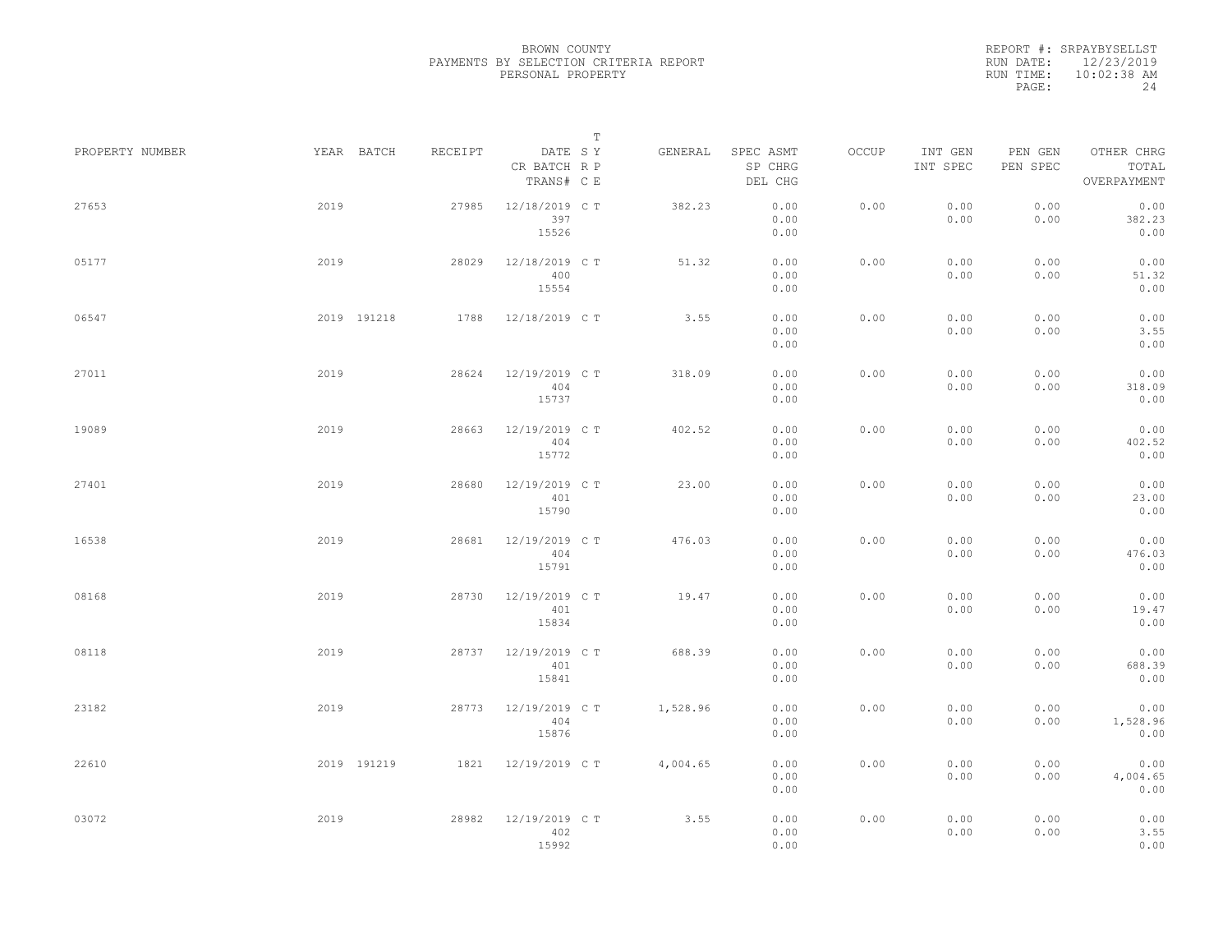|                 |            |         |                                       | $\mathbb T$ |         |                                 |       |                     |                     |                                    |  |
|-----------------|------------|---------|---------------------------------------|-------------|---------|---------------------------------|-------|---------------------|---------------------|------------------------------------|--|
| PROPERTY NUMBER | YEAR BATCH | RECEIPT | DATE SY<br>CR BATCH R P<br>TRANS# C E |             | GENERAL | SPEC ASMT<br>SP CHRG<br>DEL CHG | OCCUP | INT GEN<br>INT SPEC | PEN GEN<br>PEN SPEC | OTHER CHRG<br>TOTAL<br>OVERPAYMENT |  |
| 26657           | 2019       | 29027   | 12/19/2019 C T<br>406<br>16029        |             | 164.57  | 0.00<br>0.00<br>0.00            | 0.00  | 0.00<br>0.00        | 0.00<br>0.00        | 0.00<br>164.57<br>0.00             |  |
| 22687           | 2019       | 29063   | 12/19/2019 C T<br>407<br>16042        |             | 33.62   | 0.00<br>0.00<br>0.00            | 0.00  | 0.00<br>0.00        | 0.00<br>0.00        | 0.00<br>33.62<br>0.00              |  |
| 17272           | 2019       | 29095   | 12/19/2019 C T<br>404<br>16068        |             | 661.83  | 0.00<br>0.00<br>0.00            | 0.00  | 0.00<br>0.00        | 0.00<br>0.00        | 0.00<br>661.83<br>0.00             |  |
| 21584           | 2019       | 29170   | 12/19/2019 C T<br>405<br>16130        |             | 17.70   | 0.00<br>0.00<br>0.00            | 0.00  | 0.00<br>0.00        | 0.00<br>0.00        | 0.00<br>17.70<br>0.00              |  |
| 13797           | 2019       | 29179   | 12/19/2019 C T<br>405<br>16136        |             | 37.17   | 0.00<br>0.00<br>0.00            | 0.00  | 0.00<br>0.00        | 0.00<br>0.00        | 0.00<br>37.17<br>0.00              |  |
| 22590           | 2019       | 29211   | 12/19/2019 C T<br>405<br>16163        |             | 26.54   | 0.00<br>0.00<br>0.00            | 0.00  | 0.00<br>0.00        | 0.00<br>0.00        | 0.00<br>26.54<br>0.00              |  |
| 17500           | 2019       | 29263   | 12/19/2019 C T<br>407<br>16203        |             | 100.86  | 0.00<br>0.00<br>0.00            | 0.00  | 0.00<br>0.00        | 0.00<br>0.00        | 0.00<br>100.86<br>0.00             |  |
| 27422           | 2019       | 29292   | 12/19/2019 C T<br>405<br>16208        |             | 21.24   | 0.00<br>0.00<br>0.00            | 0.00  | 0.00<br>0.00        | 0.00<br>0.00        | 0.00<br>21.24<br>0.00              |  |
| 10732           | 2019       | 29308   | 12/19/2019 C T<br>405<br>16221        |             | 720.24  | 0.00<br>0.00<br>0.00            | 0.00  | 0.00<br>0.00        | 0.00<br>0.00        | 0.00<br>720.24<br>0.00             |  |
| 22574           | 2019       | 29399   | 12/19/2019 C T<br>405<br>16260        |             | 188.50  | 0.00<br>0.00<br>0.00            | 0.00  | 0.00<br>0.00        | 0.00<br>0.00        | 0.00<br>188.50<br>0.00             |  |
| 10739           | 2019       | 29404   | 12/19/2019 C T<br>404<br>16265        |             | 3.55    | 0.00<br>0.00<br>0.00            | 0.00  | 0.00<br>0.00        | 0.00<br>0.00        | 0.00<br>3.55<br>0.00               |  |
| 12944           | 2019       | 29456   | 12/19/2019 C T<br>407<br>16303        |             | 187.58  | 0.00<br>0.00<br>0.00            | 0.00  | 0.00<br>0.00        | 0.00<br>0.00        | 0.00<br>187.58<br>0.00             |  |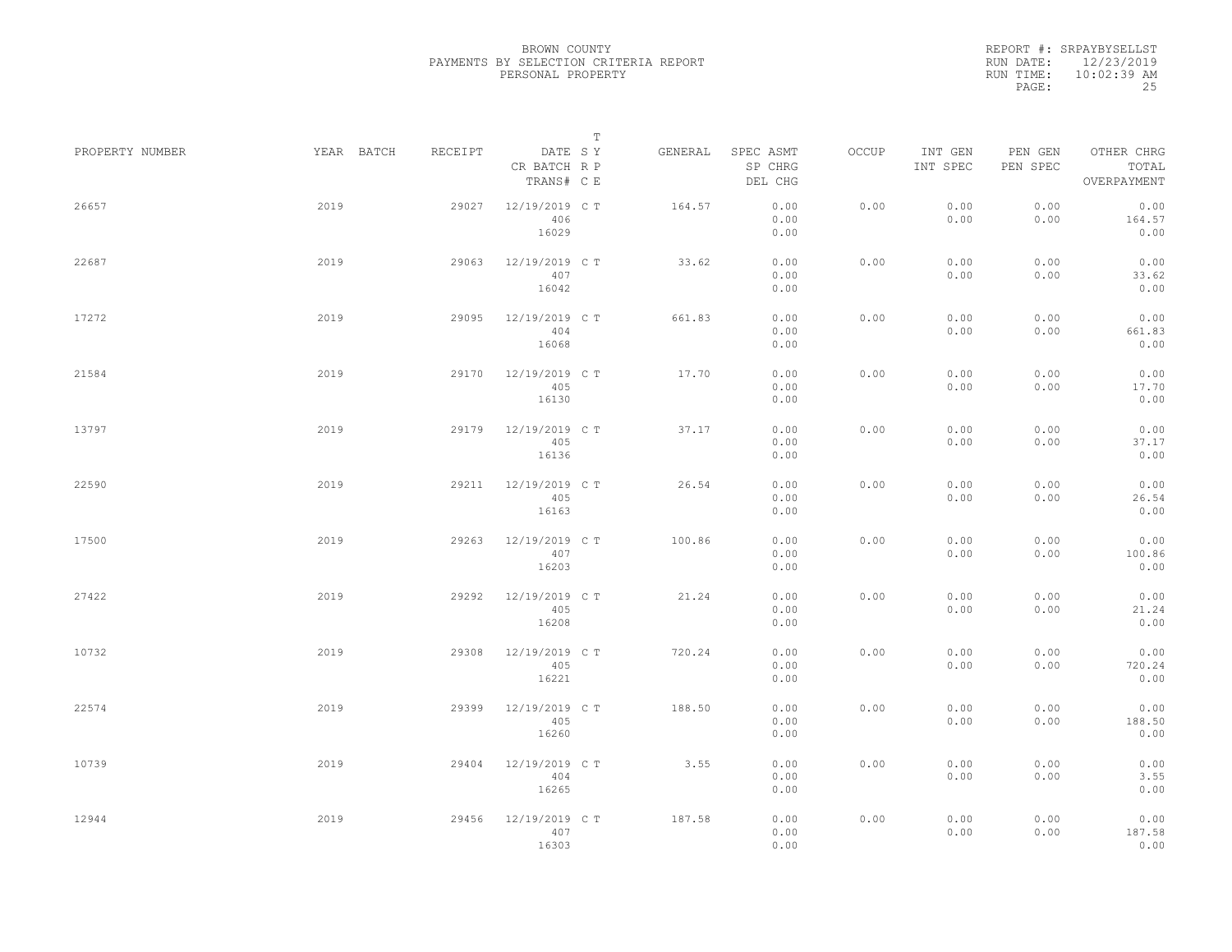|                 |               |                              | $\mathbb T$    |           |           |       |          |          |             |  |
|-----------------|---------------|------------------------------|----------------|-----------|-----------|-------|----------|----------|-------------|--|
| PROPERTY NUMBER | BATCH<br>YEAR | RECEIPT                      | DATE SY        | GENERAL   | SPEC ASMT | OCCUP | INT GEN  | PEN GEN  | OTHER CHRG  |  |
|                 |               |                              | CR BATCH R P   |           | SP CHRG   |       | INT SPEC | PEN SPEC | TOTAL       |  |
|                 |               |                              | TRANS# C E     |           | DEL CHG   |       |          |          | OVERPAYMENT |  |
|                 |               |                              |                |           |           |       |          |          |             |  |
| 13782           | 2019          | 29466                        | 12/19/2019 C T | 198.20    | 0.00      | 0.00  | 0.00     | 0.00     | 0.00        |  |
|                 |               |                              | 405            |           | 0.00      |       | 0.00     | 0.00     | 198.20      |  |
|                 |               |                              | 16312          |           | 0.00      |       |          |          | 0.00        |  |
|                 |               |                              |                |           |           |       |          |          |             |  |
| 18296           | 2019          | 29547                        | 12/19/2019 C T | 24.78     | 0.00      | 0.00  | 0.00     | 0.00     | 0.00        |  |
|                 |               |                              | 401            |           | 0.00      |       | 0.00     | 0.00     | 24.78       |  |
|                 |               |                              | 16369          |           | 0.00      |       |          |          | 0.00        |  |
|                 |               |                              |                |           |           |       |          |          |             |  |
| 24585           | 2019          | 29597                        | 12/19/2019 C T | 546.82    | 0.00      | 0.00  | 0.00     | 0.00     | 0.00        |  |
|                 |               |                              | 405            |           | 0.00      |       | 0.00     | 0.00     | 546.82      |  |
|                 |               |                              | 16419          |           | 0.00      |       |          |          | 0.00        |  |
|                 |               |                              |                |           |           |       |          |          |             |  |
| 27581           | 2019          | 29762                        | 12/19/2019 C T | 8.85      | 0.00      | 0.00  | 0.00     | 0.00     | 0.00        |  |
|                 |               |                              | 402            |           | 0.00      |       | 0.00     | 0.00     | 8.85        |  |
|                 |               |                              | 16506          |           | 0.00      |       |          |          | 0.00        |  |
|                 |               |                              |                |           |           |       |          |          |             |  |
| 24650           | 2019          | 29784                        | 12/19/2019 C T | 497.25    | 0.00      | 0.00  | 0.00     | 0.00     | 0.00        |  |
|                 |               |                              | 403            |           | 0.00      |       | 0.00     | 0.00     | 497.25      |  |
|                 |               |                              | 16527          |           | 0.00      |       |          |          | 0.00        |  |
|                 |               |                              |                |           |           |       |          |          |             |  |
|                 |               | VILLAGE OF ASHWAUBENON TOTAL |                | 45,075.16 | 0.00      | 0.00  | 0.00     | 0.00     | 0.00        |  |
|                 |               |                              |                |           | 0.00      |       | 0.00     | 0.00     | 45,075.16   |  |
|                 |               |                              |                |           | 0.00      |       |          |          | 0.00        |  |
|                 |               |                              |                |           |           |       |          |          |             |  |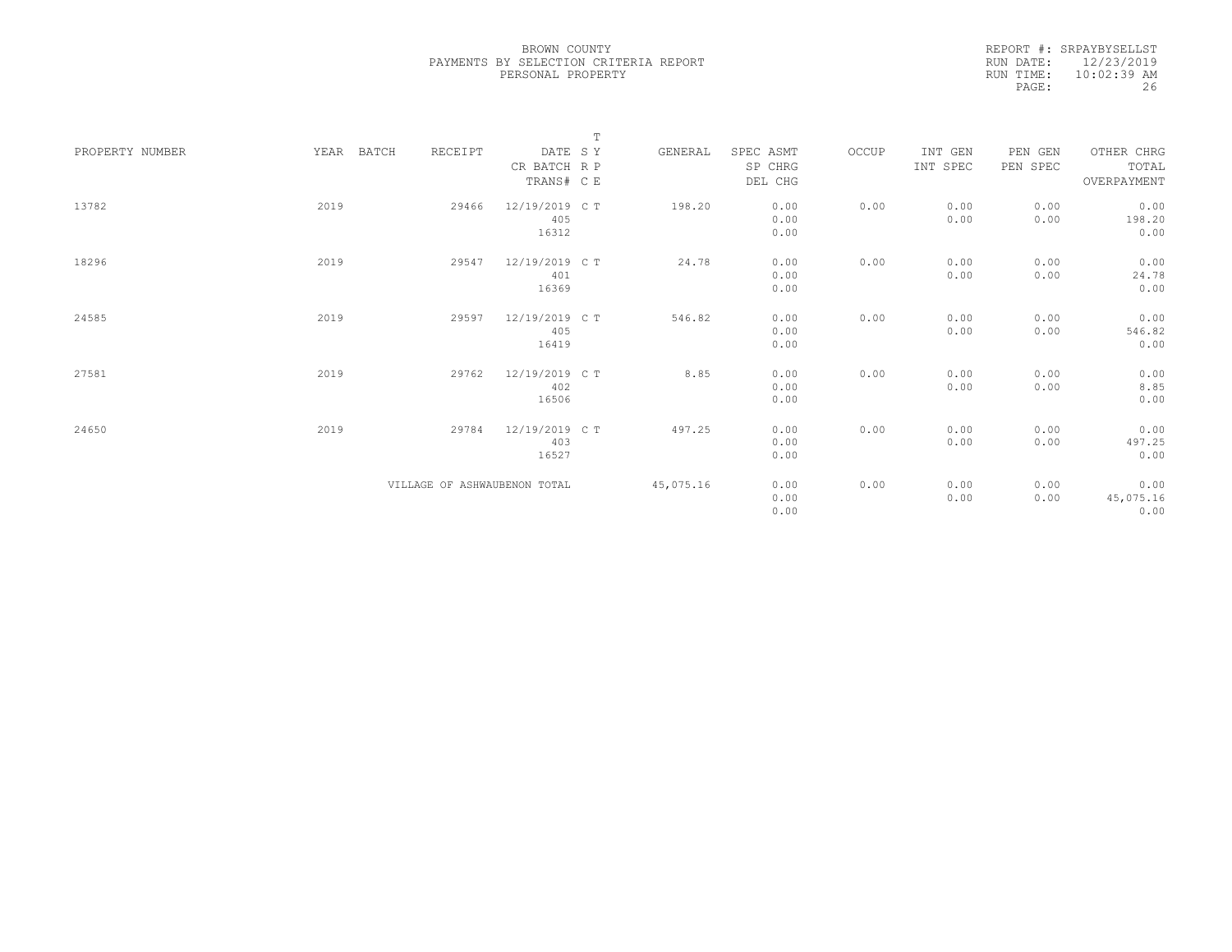|                 |      |             |         |                                       | $\mathbb T$ |         |                                 |       |                     |                     |                                    |  |
|-----------------|------|-------------|---------|---------------------------------------|-------------|---------|---------------------------------|-------|---------------------|---------------------|------------------------------------|--|
| PROPERTY NUMBER |      | YEAR BATCH  | RECEIPT | DATE SY<br>CR BATCH R P<br>TRANS# C E |             | GENERAL | SPEC ASMT<br>SP CHRG<br>DEL CHG | OCCUP | INT GEN<br>INT SPEC | PEN GEN<br>PEN SPEC | OTHER CHRG<br>TOTAL<br>OVERPAYMENT |  |
| 25969           |      | 2019 191213 | 1511    | 12/13/2019 C T                        |             | 442.33  | 0.00<br>0.00<br>0.00            | 0.00  | 0.00<br>0.00        | 0.00<br>0.00        | 0.00<br>442.33<br>0.00             |  |
| 27710           |      | 2019 191213 |         | 1527 12/13/2019 CT                    |             | 140.34  | 0.00<br>0.00<br>0.00            | 0.00  | 0.00<br>0.00        | 0.00<br>0.00        | 0.00<br>140.34<br>0.00             |  |
| 23077           | 2019 |             | 21897   | 12/13/2019 C T<br>377<br>12642        |             | 17.76   | 0.00<br>0.00<br>0.00            | 0.00  | 0.00<br>0.00        | 0.00<br>0.00        | 0.00<br>17.76<br>0.00              |  |
| 19769           |      | 2019 191213 | 1574    | 12/13/2019 C T                        |             | 62.16   | 0.00<br>0.00<br>0.00            | 0.00  | 0.00<br>0.00        | 0.00<br>0.00        | 0.00<br>62.16<br>0.00              |  |
| 19772           | 2019 |             | 23152   | 12/16/2019 C T<br>383<br>12842        |             | 140.34  | 0.00<br>0.00<br>0.00            | 0.00  | 0.00<br>0.00        | 0.00<br>0.00        | 0.00<br>140.34<br>0.00             |  |
| 25986           | 2019 |             | 23893   | 12/16/2019 C T<br>381<br>13272        |             | 17.76   | 0.00<br>0.00<br>0.00            | 0.00  | 0.00<br>0.00        | 0.00<br>0.00        | 0.00<br>17.76<br>0.00              |  |
| 08035           | 2019 |             | 24144   | 12/16/2019 C T<br>386<br>13384        |             | 202.51  | 0.00<br>0.00<br>0.00            | 0.00  | 0.00<br>0.00        | 0.00<br>0.00        | 0.00<br>202.51<br>0.00             |  |
| 24500           | 2019 |             | 25069   | 12/17/2019 C T<br>389<br>13678        |             | 14.20   | 0.00<br>0.00<br>0.00            | 0.00  | 0.00<br>0.00        | 0.00<br>0.00        | 0.00<br>14.20<br>0.00              |  |
| 04953           | 2019 |             | 25082   | 12/17/2019 C T<br>389<br>13688        |             | 67.51   | 0.00<br>0.00<br>0.00            | 0.00  | 0.00<br>0.00        | 0.00<br>0.00        | 0.00<br>67.51<br>0.00              |  |
| 26721           | 2019 |             | 25188   | 12/17/2019 C T<br>388<br>13780        |             | 115.46  | 0.00<br>0.00<br>0.00            | 0.00  | 0.00<br>0.00        | 0.00<br>0.00        | 0.00<br>115.46<br>0.00             |  |
| 20434           | 2019 |             | 25715   | 12/17/2019 C T<br>390<br>14127        |             | 5.32    | 0.00<br>0.00<br>0.00            | 0.00  | 0.00<br>0.00        | 0.00<br>0.00        | 0.00<br>5.32<br>0.00               |  |
| 24481           | 2019 |             | 25751   | 12/17/2019 C T<br>388<br>14158        |             | 15.99   | 0.00<br>0.00<br>0.00            | 0.00  | 0.00<br>0.00        | 0.00<br>0.00        | 0.00<br>15.99<br>0.00              |  |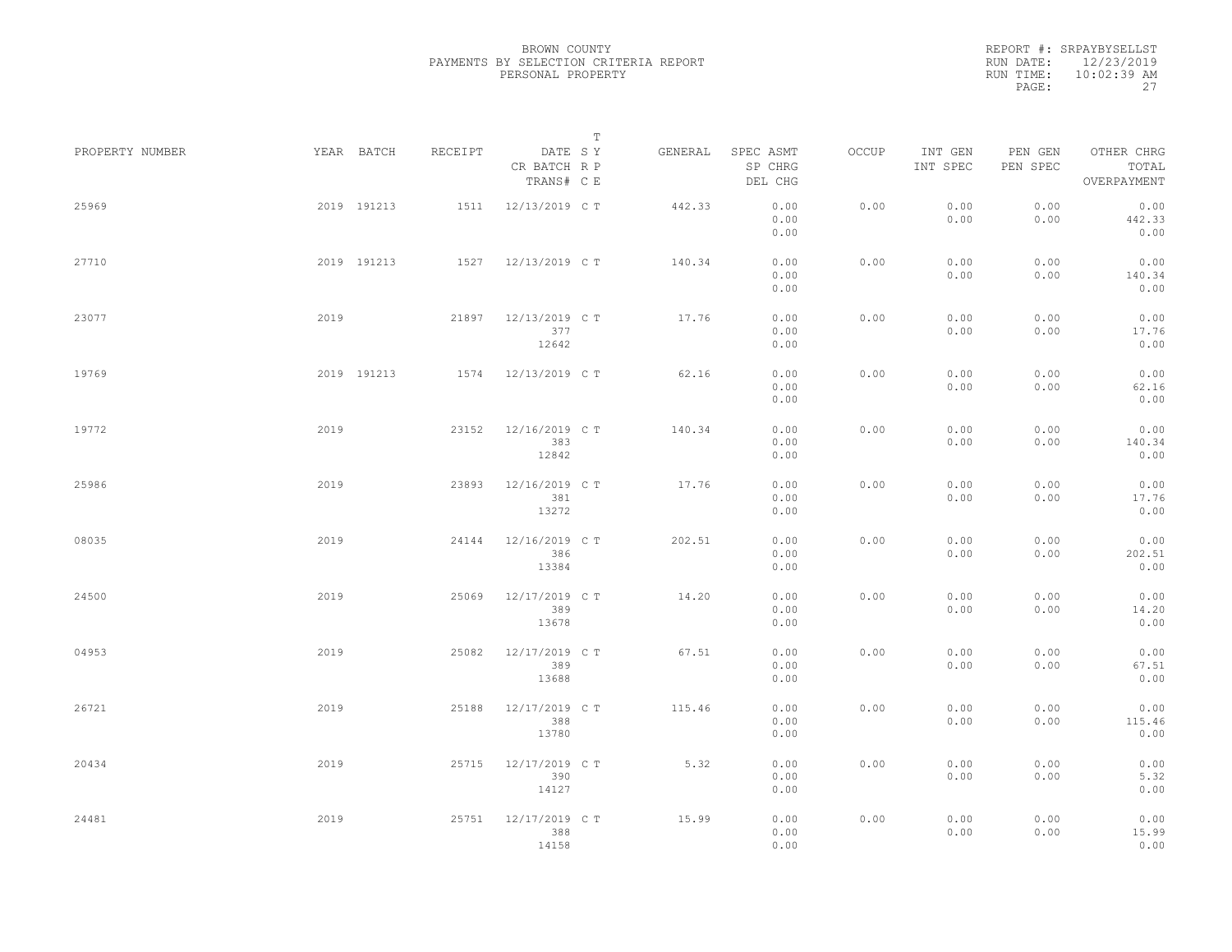|                 |             |         |                                       | $\mathbb T$ |          |                                 |       |                     |                     |                                    |  |
|-----------------|-------------|---------|---------------------------------------|-------------|----------|---------------------------------|-------|---------------------|---------------------|------------------------------------|--|
| PROPERTY NUMBER | YEAR BATCH  | RECEIPT | DATE SY<br>CR BATCH R P<br>TRANS# C E |             | GENERAL  | SPEC ASMT<br>SP CHRG<br>DEL CHG | OCCUP | INT GEN<br>INT SPEC | PEN GEN<br>PEN SPEC | OTHER CHRG<br>TOTAL<br>OVERPAYMENT |  |
| 04947           | 2019        | 25844   | 12/17/2019 C T<br>389<br>14215        |             | 10.67    | 0.00<br>0.00<br>0.00            | 0.00  | 0.00<br>0.00        | 0.00<br>0.00        | 0.00<br>10.67<br>0.00              |  |
| 17408           | 2019        | 25994   | 12/17/2019 C T<br>391<br>14346        |             | 472.52   | 0.00<br>0.00<br>0.00            | 0.00  | 0.00<br>0.00        | 0.00<br>0.00        | 0.00<br>472.52<br>0.00             |  |
| 25991           | 2019        | 26288   | 12/17/2019 C T<br>391<br>14554        |             | 115.46   | 0.00<br>0.00<br>0.00            | 0.00  | 0.00<br>0.00        | 0.00<br>0.00        | 0.00<br>115.46<br>0.00             |  |
| 25633           | 2019        | 26300   | 12/17/2019 C T<br>387<br>14566        |             | 206.07   | 0.00<br>0.00<br>0.00            | 0.00  | 0.00<br>0.00        | 0.00<br>0.00        | 0.00<br>206.07<br>0.00             |  |
| 03638           | 2019        | 26393   | 12/17/2019 C T<br>389<br>14621        |             | 5.32     | 0.00<br>0.00<br>0.00            | 0.00  | 0.00<br>0.00        | 0.00<br>0.00        | 0.00<br>5.32<br>0.00               |  |
| 25696           | 2019        | 26867   | 12/18/2019 C T<br>397<br>14713        |             | 46.18    | 0.00<br>0.00<br>0.00            | 0.00  | 0.00<br>0.00        | 0.00<br>0.00        | 0.00<br>46.18<br>0.00              |  |
| 05612           | 2019        | 27034   | 12/18/2019 C T<br>399<br>14839        |             | 87.05    | 0.00<br>0.00<br>0.00            | 0.00  | 0.00<br>0.00        | 0.00<br>0.00        | 0.00<br>87.05<br>0.00              |  |
| 08766           | 2019        | 27473   | 12/18/2019 C T<br>397<br>15156        |             | 220.27   | 0.00<br>0.00<br>0.00            | 0.00  | 0.00<br>0.00        | 0.00<br>0.00        | 0.00<br>220.27<br>0.00             |  |
| 25671           | 2019        | 27697   | 12/18/2019 C T<br>397<br>15321        |             | 99.47    | 0.00<br>0.00<br>0.00            | 0.00  | 0.00<br>0.00        | 0.00<br>0.00        | 0.00<br>99.47<br>0.00              |  |
| 21982           | 2019 191218 |         | 1784 12/18/2019 CT                    |             | 2,598.88 | 0.00<br>0.00<br>0.00            | 0.00  | 0.00<br>0.00        | 0.00<br>0.00        | 0.00<br>2,598.88<br>0.00           |  |
| 21420           | 2019        | 28047   | 12/18/2019 C T<br>399<br>15569        |             | 19.55    | 0.00<br>0.00<br>0.00            | 0.00  | 0.00<br>0.00        | 0.00<br>0.00        | 0.00<br>19.55<br>0.00              |  |
| 11228           | 2019        | 28277   | 12/18/2019 C T<br>398<br>15723        |             | 85.28    | 0.00<br>0.00<br>0.00            | 0.00  | 0.00<br>0.00        | 0.00<br>0.00        | 0.00<br>85.28<br>0.00              |  |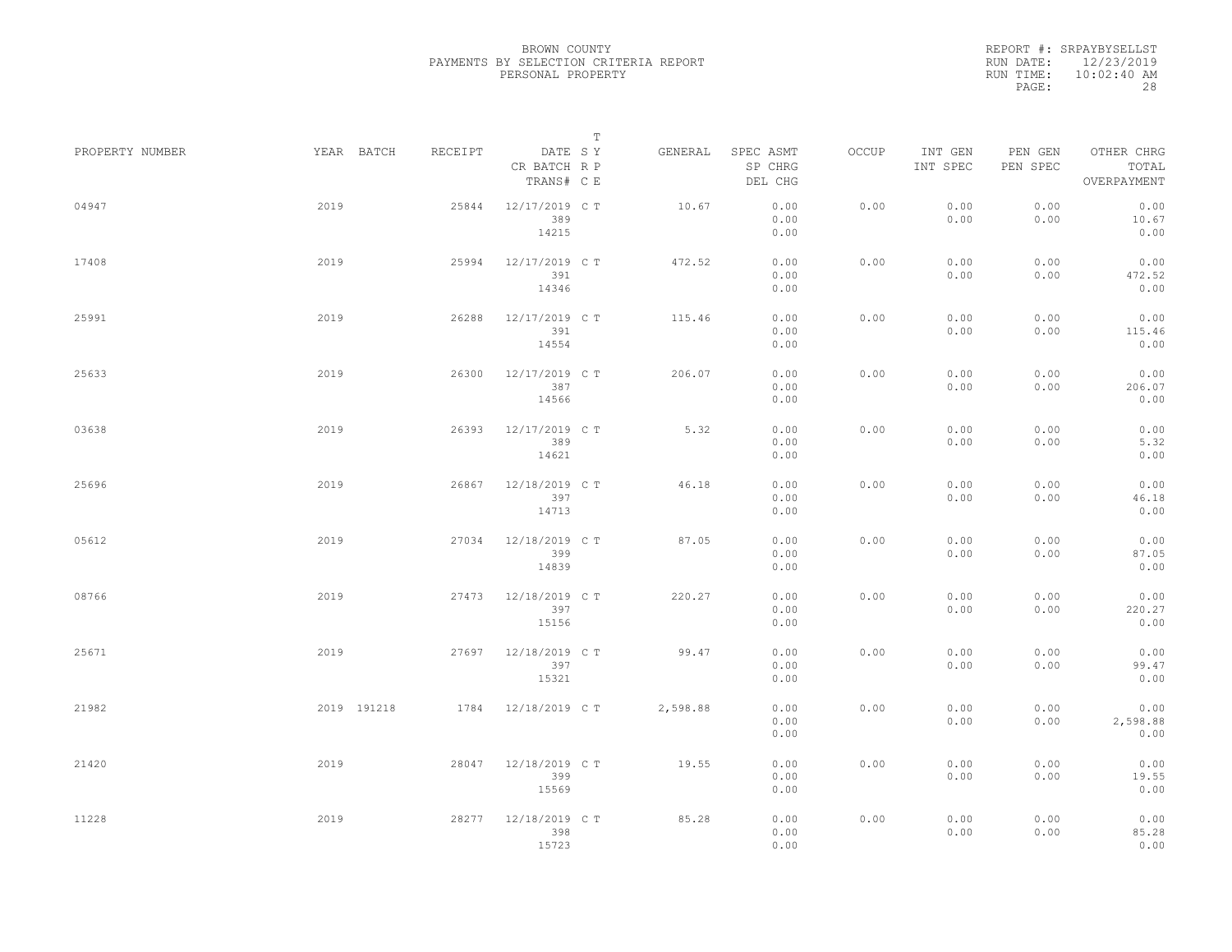|                 |             |                           |                                       | $\mathbb T$ |           |                                 |       |                     |                     |                                    |
|-----------------|-------------|---------------------------|---------------------------------------|-------------|-----------|---------------------------------|-------|---------------------|---------------------|------------------------------------|
| PROPERTY NUMBER | YEAR BATCH  | RECEIPT                   | DATE SY<br>CR BATCH R P<br>TRANS# C E |             | GENERAL   | SPEC ASMT<br>SP CHRG<br>DEL CHG | OCCUP | INT GEN<br>INT SPEC | PEN GEN<br>PEN SPEC | OTHER CHRG<br>TOTAL<br>OVERPAYMENT |
| 19756           | 2019 191219 | 1832                      | 12/19/2019 C T                        |             | 3, 117.59 | 0.00<br>0.00<br>0.00            | 0.00  | 0.00<br>0.00        | 0.00<br>0.00        | 0.00<br>3,117.59<br>0.00           |
| 25975           | 2019        | 29309                     | 12/19/2019 C T<br>405<br>16222        |             | 28.43     | 0.00<br>0.00<br>0.00            | 0.00  | 0.00<br>0.00        | 0.00<br>0.00        | 0.00<br>28.43<br>0.00              |
| 14651           | 2019        | 29415                     | 12/19/2019 C T<br>401<br>16275        |             | 7.10      | 0.00<br>0.00<br>0.00            | 0.00  | 0.00<br>0.00        | 0.00<br>0.00        | 0.00<br>7.10<br>0.00               |
| 13555           | 2019        | 29464                     | 12/19/2019 C T<br>407<br>16310        |             | 81.71     | 0.00<br>0.00<br>0.00            | 0.00  | 0.00<br>0.00        | 0.00<br>0.00        | 0.00<br>81.71<br>0.00              |
| 14581           | 2019        | 29489                     | 12/19/2019 C T<br>401<br>16335        |             | 3.56      | 0.00<br>0.00<br>0.00            | 0.00  | 0.00<br>0.00        | 0.00<br>0.00        | 0.00<br>3.56<br>0.00               |
| 03720           | 2019        | 29542                     | 12/19/2019 C T<br>401<br>16364        |             | 353.51    | 0.00<br>0.00<br>0.00            | 0.00  | 0.00<br>0.00        | 0.00<br>0.00        | 0.00<br>353.51<br>0.00             |
|                 |             | VILLAGE OF BELLEVUE TOTAL |                                       |             | 8,800.30  | 0.00<br>0.00<br>0.00            | 0.00  | 0.00<br>0.00        | 0.00<br>0.00        | 0.00<br>8,800.30<br>0.00           |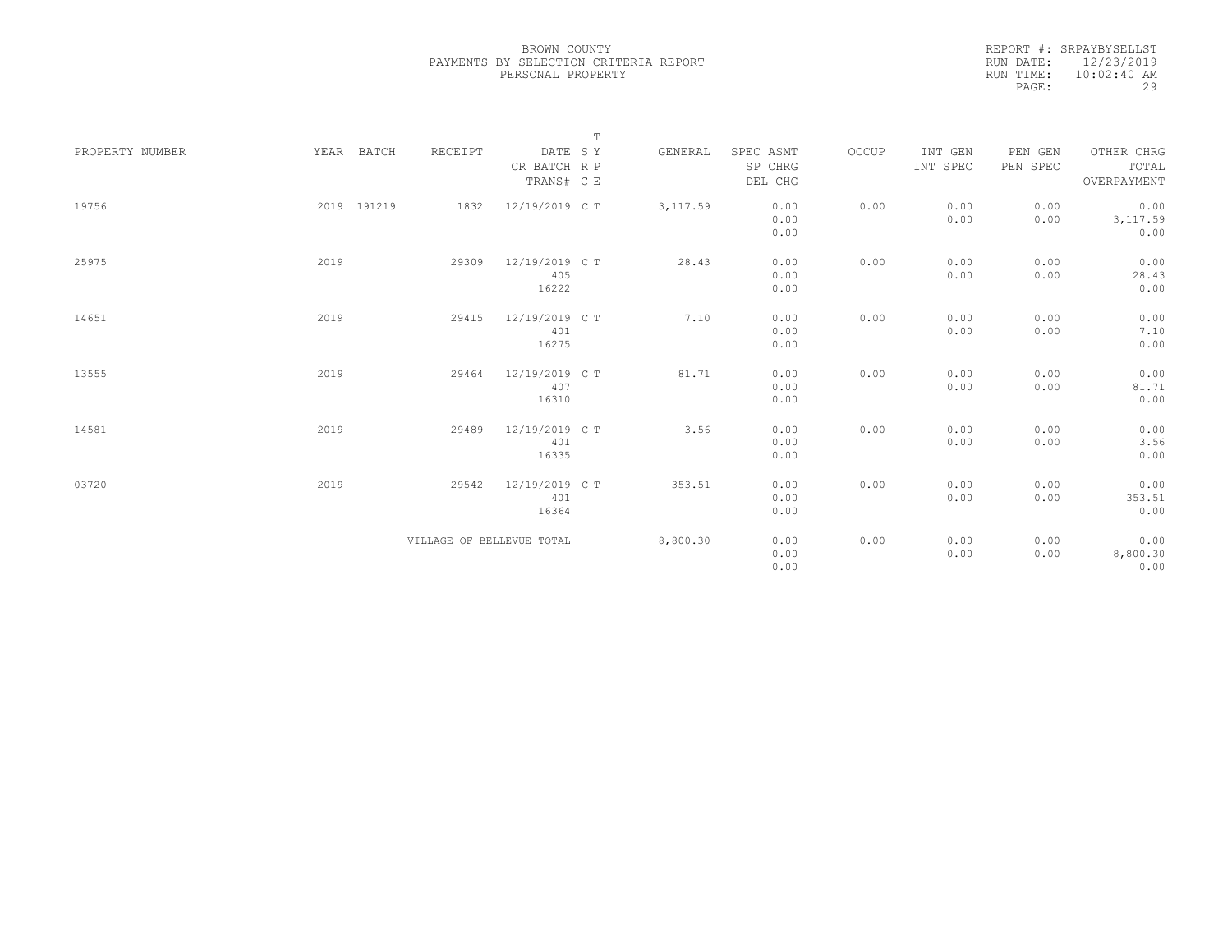|           | REPORT #: SRPAYBYSELLST |
|-----------|-------------------------|
|           | RUN DATE: 12/23/2019    |
| RUN TIME: | $10:02:40$ AM           |
| PAGE:     | 30                      |

|                 |             |                          |                         | $\mathbb T$ |          |                      |       |                     |                     |                     |
|-----------------|-------------|--------------------------|-------------------------|-------------|----------|----------------------|-------|---------------------|---------------------|---------------------|
| PROPERTY NUMBER | YEAR BATCH  | RECEIPT                  | DATE SY<br>CR BATCH R P |             | GENERAL  | SPEC ASMT<br>SP CHRG | OCCUP | INT GEN<br>INT SPEC | PEN GEN<br>PEN SPEC | OTHER CHRG<br>TOTAL |
|                 |             |                          | TRANS# C E              |             |          | DEL CHG              |       |                     |                     | OVERPAYMENT         |
| 18566           | 2019 116002 | 3                        | 12/16/2019 MT           |             | 1.92     | 0.00                 | 0.00  | 0.00                | 0.00                | 0.00                |
|                 |             |                          |                         |             |          | 0.00                 |       | 0.00                | 0.00                | 1.92                |
|                 |             |                          |                         |             |          | 0.00                 |       |                     |                     | 0.00                |
| 17029           | 2019 116003 |                          | 4 12/17/2019 MT         |             | 838.76   | 0.00                 | 0.00  | 0.00                | 0.00                | 0.00                |
|                 |             |                          |                         |             |          | 0.00                 |       | 0.00                | 0.00                | 838.76              |
|                 |             |                          |                         |             |          | 0.00                 |       |                     |                     | 0.00                |
| 17030           | 2019 116003 |                          | 6 12/17/2019 MT         |             | 358.10   | 0.00                 | 0.00  | 0.00                | 0.00                | 0.00                |
|                 |             |                          |                         |             |          | 0.00                 |       | 0.00                | 0.00                | 358.10              |
|                 |             |                          |                         |             |          | 0.00                 |       |                     |                     | 0.00                |
| 23806           | 2019 116003 |                          | 5 12/17/2019 MT         |             | 139.80   | 0.00                 | 0.00  | 0.00                | 0.00                | 0.00                |
|                 |             |                          |                         |             |          | 0.00                 |       | 0.00                | 0.00                | 139.80              |
|                 |             |                          |                         |             |          | 0.00                 |       |                     |                     | 0.00                |
| 03728           | 2019 116004 |                          | 8 12/18/2019 MT         |             | 24.89    | 0.00                 | 0.00  | 0.00                | 0.00                | 0.00                |
|                 |             |                          |                         |             |          | 0.00                 |       | 0.00                | 0.00                | 24.89               |
|                 |             |                          |                         |             |          | 0.00                 |       |                     |                     | 0.00                |
| 03767           | 2019 116004 |                          | 7 12/18/2019 MT         |             | 377.25   | 0.00                 | 0.00  | 0.00                | 0.00                | 0.00                |
|                 |             |                          |                         |             |          | 0.00                 |       | 0.00                | 0.00                | 377.25              |
|                 |             |                          |                         |             |          | 0.00                 |       |                     |                     | 0.00                |
| 20187           | 2019 116005 |                          | 9 12/19/2019 MT         |             | 32.55    | 0.00                 | 0.00  | 0.00                | 0.00                | 0.00                |
|                 |             |                          |                         |             |          | 0.00                 |       | 0.00                | 0.00                | 32.55               |
|                 |             |                          |                         |             |          | 0.00                 |       |                     |                     | 0.00                |
|                 |             | VILLAGE OF DENMARK TOTAL |                         |             | 1,773.27 | 0.00                 | 0.00  | 0.00                | 0.00                | 0.00                |
|                 |             |                          |                         |             |          | 0.00                 |       | 0.00                | 0.00                | 1,773.27            |
|                 |             |                          |                         |             |          | 0.00                 |       |                     |                     | 0.00                |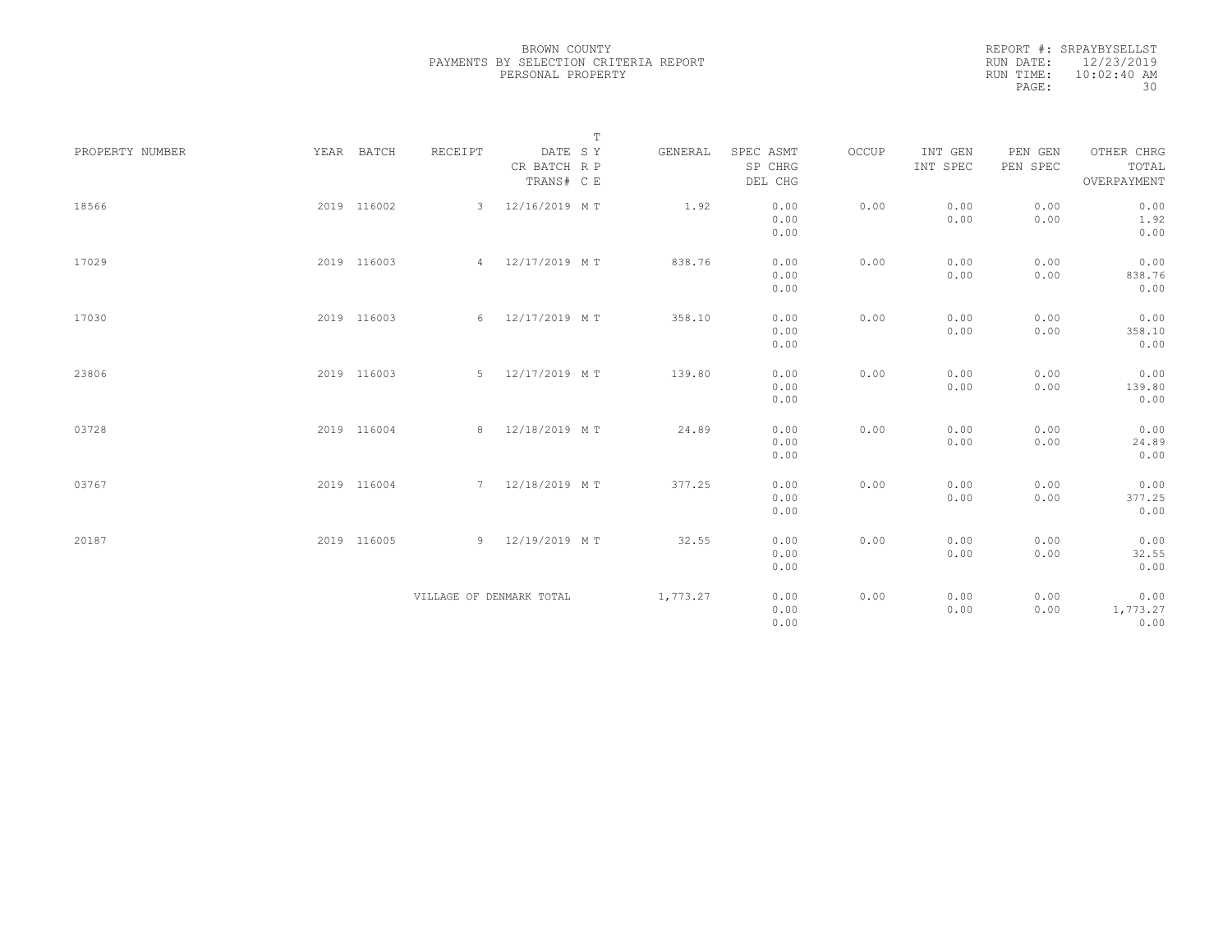|                 |      |             |         |                                       | $\mathbb T$ |          |                                 |       |                     |                     |                                    |  |
|-----------------|------|-------------|---------|---------------------------------------|-------------|----------|---------------------------------|-------|---------------------|---------------------|------------------------------------|--|
| PROPERTY NUMBER |      | YEAR BATCH  | RECEIPT | DATE SY<br>CR BATCH R P<br>TRANS# C E |             | GENERAL  | SPEC ASMT<br>SP CHRG<br>DEL CHG | OCCUP | INT GEN<br>INT SPEC | PEN GEN<br>PEN SPEC | OTHER CHRG<br>TOTAL<br>OVERPAYMENT |  |
| 24466           | 2019 |             | 24971   | 12/17/2019 C T<br>389<br>13604        |             | 400.00   | 0.00<br>0.00<br>0.00            | 0.00  | 0.00<br>0.00        | 0.00<br>0.00        | 0.00<br>400.00<br>0.00             |  |
| 25699           | 2019 |             | 25169   | 12/17/2019 C T<br>388<br>13766        |             | 17.28    | 0.00<br>0.00<br>0.00            | 0.00  | 0.00<br>0.00        | 0.00<br>0.00        | 0.00<br>17.28<br>0.00              |  |
| 11218           |      | 2019 191217 | 1722    | 12/17/2019 C T                        |             | 364.99   | 0.00<br>0.00<br>0.00            | 0.00  | 0.00<br>0.00        | 0.00<br>0.00        | 0.00<br>364.99<br>0.00             |  |
| 14956           | 2019 |             | 27379   | 12/18/2019 C T<br>400<br>15104        |             | 254.23   | 0.00<br>0.00<br>0.00            | 0.00  | 0.00<br>0.00        | 0.00<br>0.00        | 0.00<br>254.23<br>0.00             |  |
| 4120            | 2019 |             | 27806   | 12/18/2019 C T<br>399<br>15415        |             | 74.92    | 0.00<br>0.00<br>0.00            | 0.00  | 0.00<br>0.00        | 0.00<br>0.00        | 0.00<br>74.92<br>0.00              |  |
| 27487           | 2019 |             | 27913   | 12/18/2019 C T<br>397<br>15501        |             | 509.07   | 0.00<br>0.00<br>0.00            | 0.00  | 0.00<br>0.00        | 0.00<br>0.00        | 0.00<br>509.07<br>0.00             |  |
| 24469           | 2019 |             | 28068   | 12/18/2019 C T<br>395<br>15587        |             | 1,189.38 | 0.00<br>0.00<br>0.00            | 0.00  | 0.00<br>0.00        | 0.00<br>0.00        | 0.00<br>1,189.38<br>0.00           |  |
| 20838           | 2019 |             | 28120   | 12/18/2019 C T<br>398<br>15632        |             | 391.89   | 0.00<br>0.00<br>0.00            | 0.00  | 0.00<br>0.00        | 0.00<br>0.00        | 0.00<br>391.89<br>0.00             |  |
| 20522           |      | 2019 191219 | 1814    | 12/19/2019 C T                        |             | 159.43   | 0.00<br>0.00<br>0.00            | 0.00  | 0.00<br>0.00        | 0.00<br>0.00        | 0.00<br>159.43<br>0.00             |  |
| 23625           | 2019 |             | 29340   | 12/19/2019 C T<br>407<br>16231        |             | 113.33   | 0.00<br>0.00<br>0.00            | 0.00  | 0.00<br>0.00        | 0.00<br>0.00        | 0.00<br>113.33<br>0.00             |  |
| 25149           | 2019 |             | 29385   | 12/19/2019 C T<br>405<br>16246        |             | 17.28    | 0.00<br>0.00<br>0.00            | 0.00  | 0.00<br>0.00        | 0.00<br>0.00        | 0.00<br>17.28<br>0.00              |  |
| 20422           | 2019 |             | 29481   | 12/19/2019 C T<br>404<br>16327        |             | 691.58   | 0.00<br>0.00<br>0.00            | 0.00  | 0.00<br>0.00        | 0.00<br>0.00        | 0.00<br>691.58<br>0.00             |  |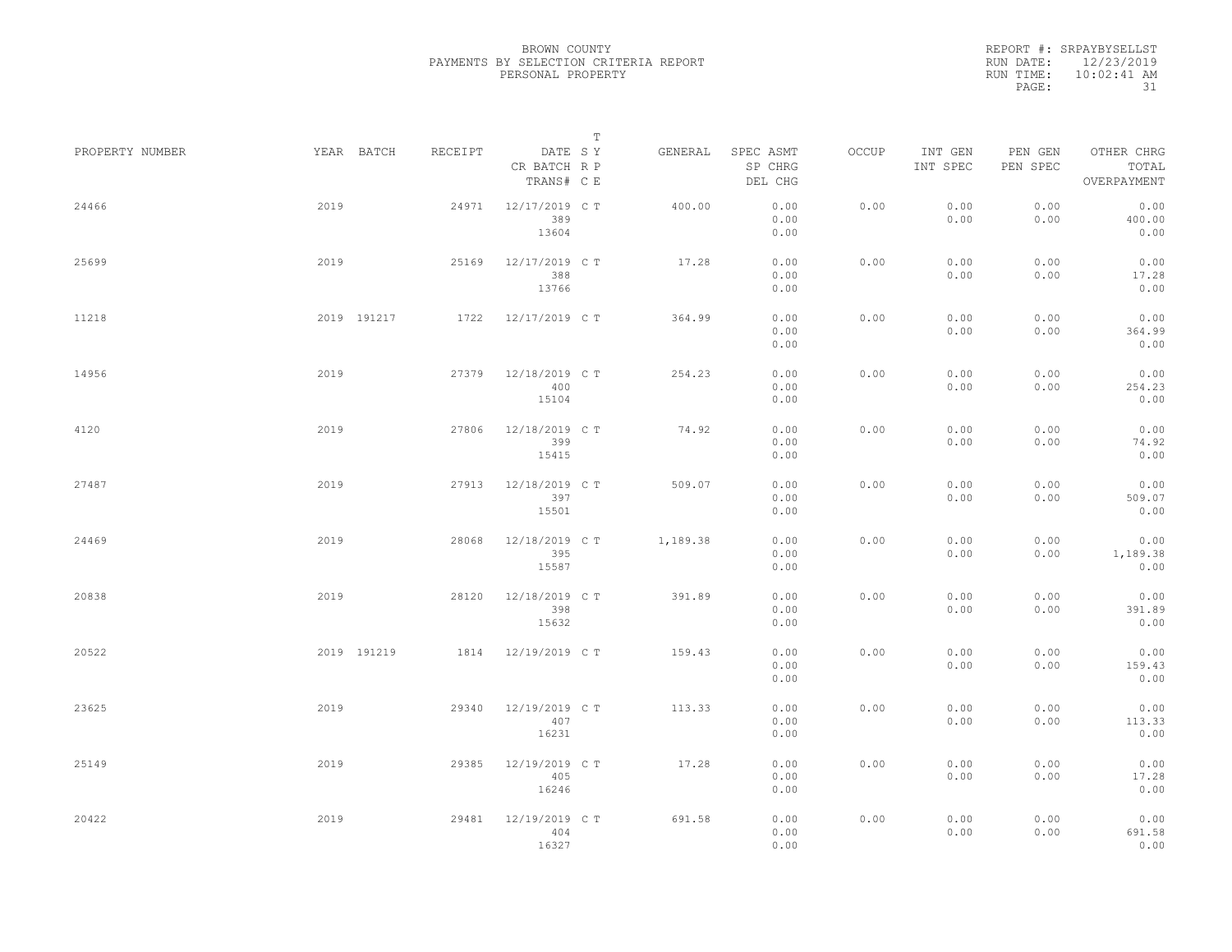|           | REPORT #: SRPAYBYSELLST |
|-----------|-------------------------|
|           | RUN DATE: 12/23/2019    |
| RUN TIME: | $10:02:41$ AM           |
| PAGE:     | 32                      |
|           |                         |

| PROPERTY NUMBER | BATCH<br>YEAR | RECEIPT                 | DATE SY      | GENERAL  | SPEC ASMT | OCCUP | INT<br>GEN | PEN GEN  | OTHER CHRG  |  |
|-----------------|---------------|-------------------------|--------------|----------|-----------|-------|------------|----------|-------------|--|
|                 |               |                         | CR BATCH R P |          | SP CHRG   |       | INT SPEC   | PEN SPEC | TOTAL       |  |
|                 |               |                         | TRANS# C E   |          | DEL CHG   |       |            |          | OVERPAYMENT |  |
|                 |               | VILLAGE OF HOBART TOTAL |              | 4,183.38 | 0.00      | 0.00  | 0.00       | 0.00     | 0.00        |  |
|                 |               |                         |              |          | 0.00      |       | 0.00       | 0.00     | 4,183.38    |  |
|                 |               |                         |              |          | 0.00      |       |            |          | 0.00        |  |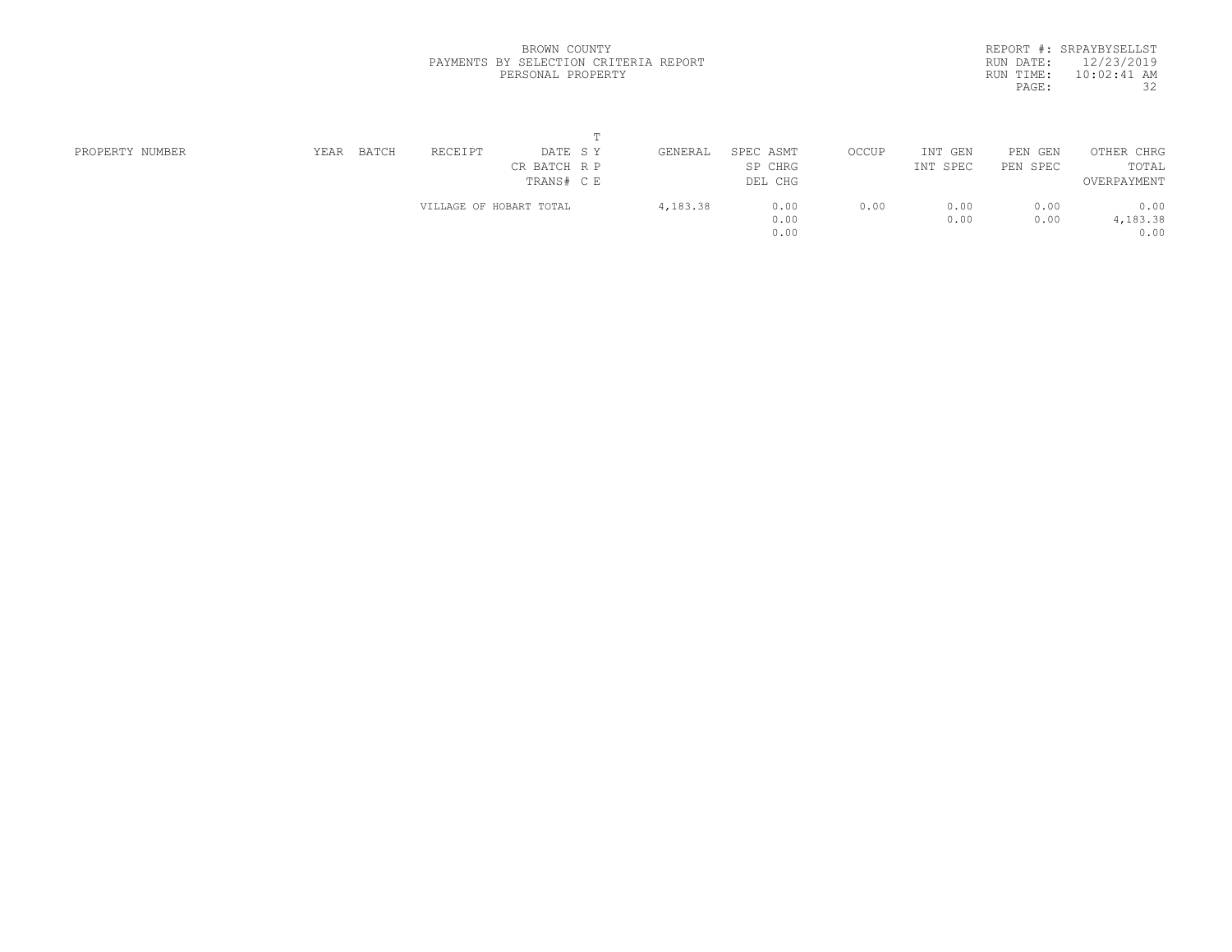| REPORT #: SRPAYBYSELLST    |
|----------------------------|
| RUN DATE: 12/23/2019       |
| $10:02:41$ AM<br>RUN TIME: |
| 33<br>PAGE:                |

|                 |             |         | $\mathbb T$                           |         |                                 |       |                     |                     |                                    |  |
|-----------------|-------------|---------|---------------------------------------|---------|---------------------------------|-------|---------------------|---------------------|------------------------------------|--|
| PROPERTY NUMBER | YEAR BATCH  | RECEIPT | DATE SY<br>CR BATCH R P<br>TRANS# C E | GENERAL | SPEC ASMT<br>SP CHRG<br>DEL CHG | OCCUP | INT GEN<br>INT SPEC | PEN GEN<br>PEN SPEC | OTHER CHRG<br>TOTAL<br>OVERPAYMENT |  |
| 03852           | 2019 136013 | 5       | 12/16/2019 MT                         | 135.17  | 0.00<br>0.00<br>0.00            | 0.00  | 0.00<br>0.00        | 0.00<br>0.00        | 0.00<br>135.17<br>0.00             |  |
| 03874           | 2019 136013 |         | 4 12/16/2019 MT                       | 89.02   | 0.00<br>0.00<br>0.00            | 0.00  | 0.00<br>0.00        | 0.00<br>0.00        | 0.00<br>89.02<br>0.00              |  |
| 14955           | 2019 136012 |         | 3 12/16/2019 MT                       | 32.97   | 0.00<br>0.00<br>0.00            | 0.00  | 0.00<br>0.00        | 0.00<br>0.00        | 0.00<br>32.97<br>0.00              |  |
| 19933           | 2019 136009 |         | 1 12/13/2019 MT                       | 131.87  | 0.00<br>0.00<br>0.00            | 0.00  | 0.00<br>0.00        | 0.00<br>0.00        | 0.00<br>131.87<br>0.00             |  |
| 23618           | 2019 136009 |         | 2 12/13/2019 MT                       | 26.38   | 0.00<br>0.00<br>0.00            | 0.00  | 0.00<br>0.00        | 0.00<br>0.00        | 0.00<br>26.38<br>0.00              |  |
| 24829           | 2019 136015 |         | 6 12/16/2019 MT                       | 14.83   | 0.00<br>0.00<br>0.00            | 0.00  | 0.00<br>0.00        | 0.00<br>0.00        | 0.00<br>14.83<br>0.00              |  |
| 26679           | 2019 136020 |         | 7 12/17/2019 MT                       | 321.46  | 0.00<br>0.00<br>0.00            | 0.00  | 0.00<br>0.00        | 0.00<br>0.00        | 0.00<br>321.46<br>0.00             |  |
| 17618           | 2019 136024 |         | 8 12/18/2019 MT                       | 14.83   | 0.00<br>0.00<br>0.00            | 0.00  | 0.00<br>0.00        | 0.00<br>0.00        | 0.00<br>14.83<br>0.00              |  |
| 18215           | 2019 136024 |         | 9 12/18/2019 MT                       | 77.48   | 0.00<br>0.00<br>0.00            | 0.00  | 0.00<br>0.00        | 0.00<br>0.00        | 0.00<br>77.48<br>0.00              |  |
|                 |             |         | VILLAGE OF HOWARD TOTAL               | 844.01  | 0.00<br>0.00<br>0.00            | 0.00  | 0.00<br>0.00        | 0.00<br>0.00        | 0.00<br>844.01<br>0.00             |  |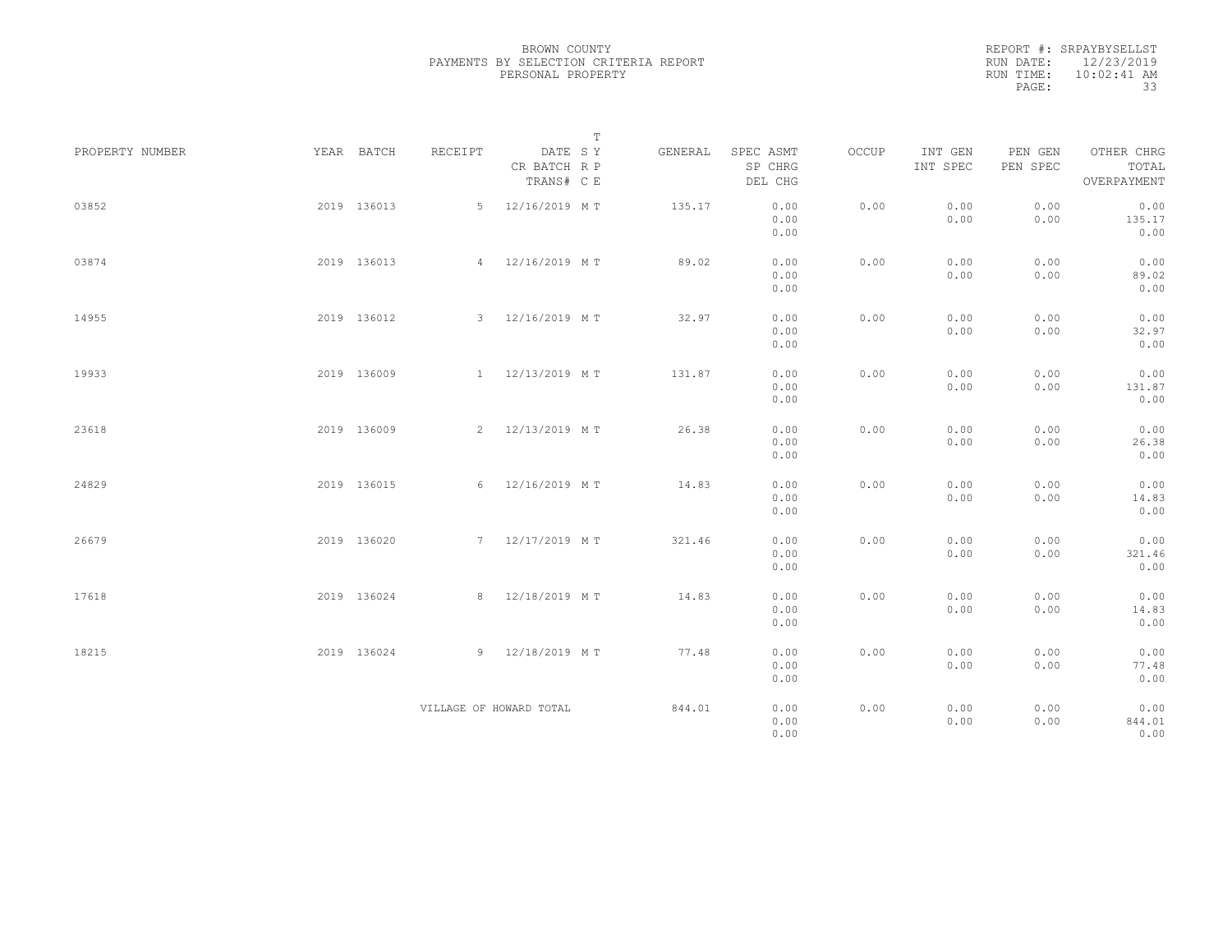|                 |             |                          |                                | $\mathbb T$ |          |                      |       |                     |                     |                          |
|-----------------|-------------|--------------------------|--------------------------------|-------------|----------|----------------------|-------|---------------------|---------------------|--------------------------|
| PROPERTY NUMBER | YEAR BATCH  | RECEIPT                  | DATE SY<br>CR BATCH R P        |             | GENERAL  | SPEC ASMT<br>SP CHRG | OCCUP | INT GEN<br>INT SPEC | PEN GEN<br>PEN SPEC | OTHER CHRG<br>TOTAL      |
|                 |             |                          | TRANS# C E                     |             |          | DEL CHG              |       |                     |                     | OVERPAYMENT              |
| 26344           | 2019 191216 | 1684                     | 12/16/2019 C T                 |             | 602.12   | 0.00<br>0.00<br>0.00 | 0.00  | 0.00<br>0.00        | 0.00<br>0.00        | 0.00<br>602.12<br>0.00   |
| 21538           | 2019        | 25875                    | 12/17/2019 C T<br>387<br>14237 |             | 597.53   | 0.00<br>0.00<br>0.00 | 0.00  | 0.00<br>0.00        | 0.00<br>0.00        | 0.00<br>597.53<br>0.00   |
| 19553           | 2019        | 26060                    | 12/17/2019 C T<br>391<br>14388 |             | 73.53    | 0.00<br>0.00<br>0.00 | 0.00  | 0.00<br>0.00        | 0.00<br>0.00        | 0.00<br>73.53<br>0.00    |
| 2825            | 2019        | 26301                    | 12/17/2019 C T<br>389<br>14567 |             | 413.67   | 0.00<br>0.00<br>0.00 | 0.00  | 0.00<br>0.00        | 0.00<br>0.00        | 0.00<br>413.67<br>0.00   |
| 11164           | 2019        | 28700                    | 12/19/2019 C T<br>404<br>15810 |             | 22.99    | 0.00<br>0.00<br>0.00 | 0.00  | 0.00<br>0.00        | 0.00<br>0.00        | 0.00<br>22.99<br>0.00    |
| 11164           | 2019        | Voids #<br>28700         | 12/19/2019 C V<br>404<br>15815 |             | $-22.99$ | 0.00<br>0.00<br>0.00 | 0.00  | 0.00<br>0.00        | 0.00<br>0.00        | 0.00<br>$-22.99$<br>0.00 |
| 11164           | 2019        | 28712                    | 12/19/2019 C T<br>404<br>15818 |             | 22.99    | 0.00<br>0.00<br>0.00 | 0.00  | 0.00<br>0.00        | 0.00<br>0.00        | 0.00<br>22.99<br>0.00    |
|                 |             | VILLAGE OF PULASKI TOTAL |                                |             | 1,709.84 | 0.00<br>0.00<br>0.00 | 0.00  | 0.00<br>0.00        | 0.00<br>0.00        | 0.00<br>1,709.84<br>0.00 |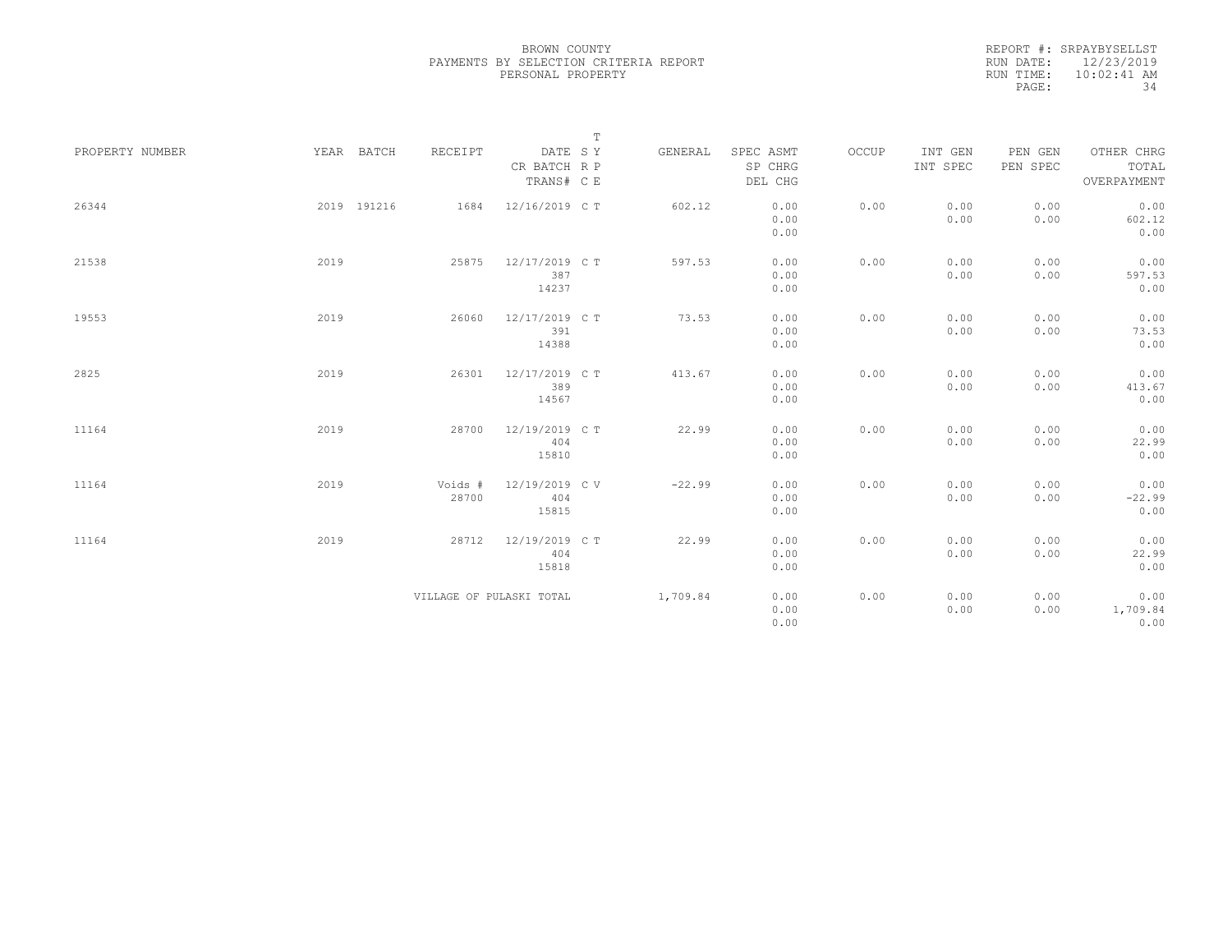|                 |             |                          | $\mathbb T$                           |          |                                 |       |                     |                     |                                    |
|-----------------|-------------|--------------------------|---------------------------------------|----------|---------------------------------|-------|---------------------|---------------------|------------------------------------|
| PROPERTY NUMBER | YEAR BATCH  | RECEIPT                  | DATE SY<br>CR BATCH R P<br>TRANS# C E | GENERAL  | SPEC ASMT<br>SP CHRG<br>DEL CHG | OCCUP | INT GEN<br>INT SPEC | PEN GEN<br>PEN SPEC | OTHER CHRG<br>TOTAL<br>OVERPAYMENT |
| 8788            | 2019        | 24193                    | 12/16/2019 C T<br>386<br>13417        | 86.01    | 0.00<br>0.00<br>0.00            | 0.00  | 0.00<br>0.00        | 0.00<br>0.00        | 0.00<br>86.01<br>0.00              |
| 27692           | 2019        | 24194                    | 12/16/2019 C T<br>386<br>13418        | 68.02    | 0.00<br>0.00<br>0.00            | 0.00  | 0.00<br>0.00        | 0.00<br>0.00        | 0.00<br>68.02<br>0.00              |
| 20297           | 2019        | 24897                    | 12/17/2019 C T<br>391<br>13554        | 60.02    | 0.00<br>0.00<br>0.00            | 0.00  | 0.00<br>0.00        | 0.00<br>0.00        | 0.00<br>60.02<br>0.00              |
| 25329           | 2019 191217 | 1711                     | 12/17/2019 C T                        | 16.01    | 0.00<br>0.00<br>0.00            | 0.00  | 0.00<br>0.00        | 0.00<br>0.00        | 0.00<br>16.01<br>0.00              |
| 25030           | 2019        | 25185                    | 12/17/2019 C T<br>387<br>13777        | 14.01    | 0.00<br>0.00<br>0.00            | 0.00  | 0.00<br>0.00        | 0.00<br>0.00        | 0.00<br>14.01<br>0.00              |
| 9945            | 2019        | 25253                    | 12/17/2019 C T<br>392<br>13835        | 1,166.30 | 0.00<br>0.00<br>0.00            | 0.00  | 0.00<br>0.00        | 0.00<br>0.00        | 0.00<br>1,166.30<br>0.00           |
| 15264           | 2019        | 25778                    | 12/17/2019 C T<br>390<br>14181        | 140.04   | 0.00<br>0.00<br>0.00            | 0.00  | 0.00<br>0.00        | 0.00<br>0.00        | 0.00<br>140.04<br>0.00             |
| 15265           | 2019        | 25934                    | 12/17/2019 C T<br>394<br>14290        | 656.18   | 0.00<br>0.00<br>0.00            | 0.00  | 0.00<br>0.00        | 0.00<br>0.00        | 0.00<br>656.18<br>0.00             |
| 27516           | 2019        | 29426                    | 12/19/2019 C T<br>404<br>16282        | 70.02    | 0.00<br>0.00<br>0.00            | 0.00  | 0.00<br>0.00        | 0.00<br>0.00        | 0.00<br>70.02<br>0.00              |
|                 |             | VILLAGE OF SUAMICO TOTAL |                                       | 2,276.61 | 0.00<br>0.00<br>0.00            | 0.00  | 0.00<br>0.00        | 0.00<br>0.00        | 0.00<br>2,276.61<br>0.00           |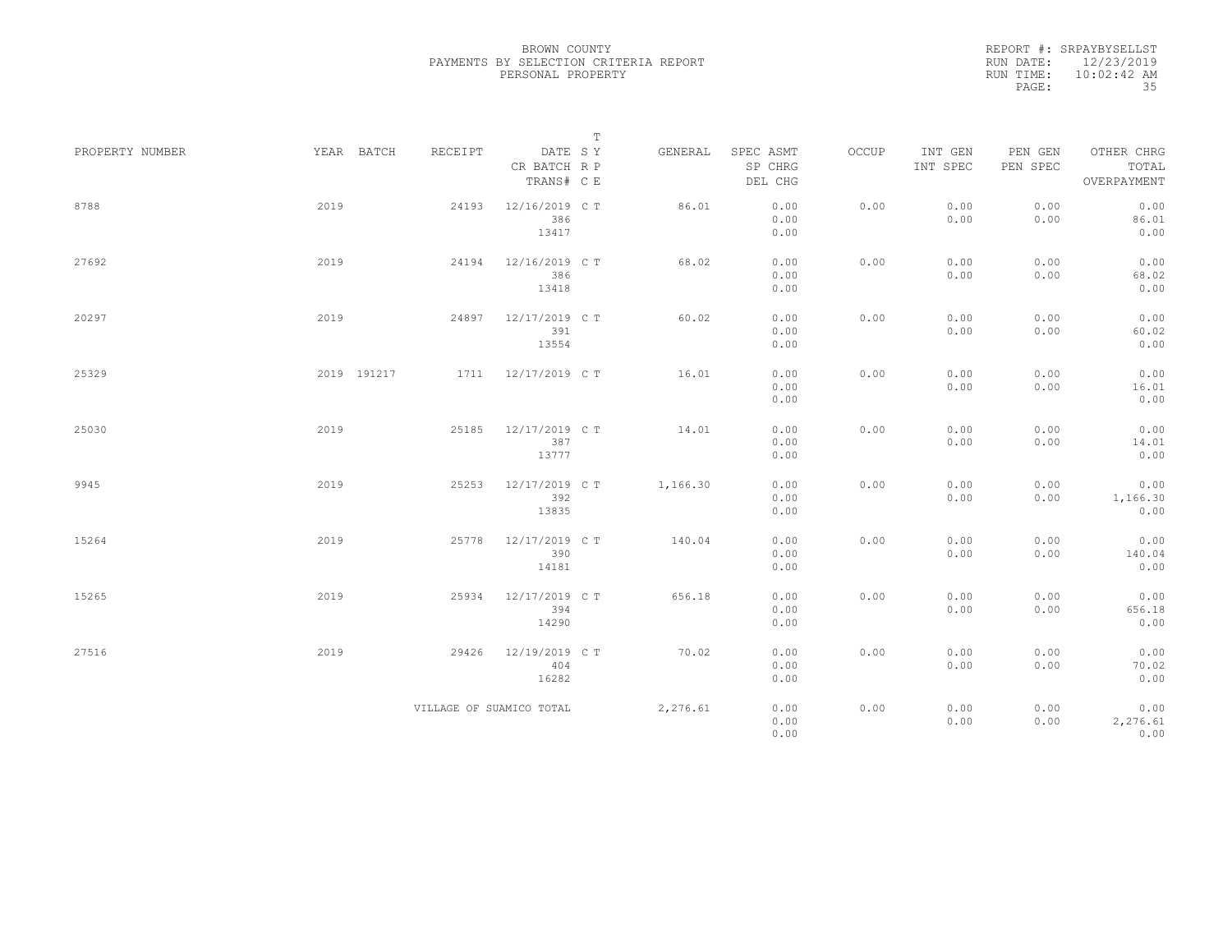|                 |      |       |         |                              | $\mathbb T$ |         |           |       |          |          |             |  |
|-----------------|------|-------|---------|------------------------------|-------------|---------|-----------|-------|----------|----------|-------------|--|
| PROPERTY NUMBER | YEAR | BATCH | RECEIPT | DATE SY                      |             | GENERAL | SPEC ASMT | OCCUP | INT GEN  | PEN GEN  | OTHER CHRG  |  |
|                 |      |       |         | CR BATCH R P                 |             |         | SP CHRG   |       | INT SPEC | PEN SPEC | TOTAL       |  |
|                 |      |       |         | TRANS# C E                   |             |         | DEL CHG   |       |          |          | OVERPAYMENT |  |
|                 |      |       |         |                              |             |         |           |       |          |          |             |  |
| 24427           | 2019 |       | 25928   | 12/17/2019 C T               |             | 54.60   | 0.00      | 0.00  | 0.00     | 0.00     | 0.00        |  |
|                 |      |       |         | 394                          |             |         | 0.00      |       | 0.00     | 0.00     | 54.60       |  |
|                 |      |       |         | 14286                        |             |         | 0.00      |       |          |          | 0.00        |  |
|                 |      |       |         |                              |             |         |           |       |          |          |             |  |
| 12074           | 2019 |       | 27532   | 12/18/2019 C T               |             | 473.97  | 0.00      | 0.00  | 0.00     | 0.00     | 0.00        |  |
|                 |      |       |         | 397                          |             |         | 0.00      |       | 0.00     | 0.00     | 473.97      |  |
|                 |      |       |         | 15205                        |             |         | 0.00      |       |          |          | 0.00        |  |
| 14582           | 2019 |       | 28197   | 12/18/2019 C T               |             | 131.06  | 0.00      | 0.00  | 0.00     | 0.00     | 0.00        |  |
|                 |      |       |         | 395                          |             |         | 0.00      |       | 0.00     | 0.00     | 131.06      |  |
|                 |      |       |         | 15691                        |             |         | 0.00      |       |          |          | 0.00        |  |
|                 |      |       |         |                              |             |         |           |       |          |          |             |  |
| 18088           | 2019 |       | 28683   | 12/19/2019 C T               |             | 181.29  | 0.00      | 0.00  | 0.00     | 0.00     | 0.00        |  |
|                 |      |       |         | 404                          |             |         | 0.00      |       | 0.00     | 0.00     | 181.29      |  |
|                 |      |       |         | 15793                        |             |         | 0.00      |       |          |          | 0.00        |  |
|                 |      |       |         |                              |             |         |           |       |          |          |             |  |
|                 |      |       |         | VILLAGE OF WRIGHTSTOWN TOTAL |             | 840.92  | 0.00      | 0.00  | 0.00     | 0.00     | 0.00        |  |
|                 |      |       |         |                              |             |         | 0.00      |       | 0.00     | 0.00     | 840.92      |  |
|                 |      |       |         |                              |             |         | 0.00      |       |          |          | 0.00        |  |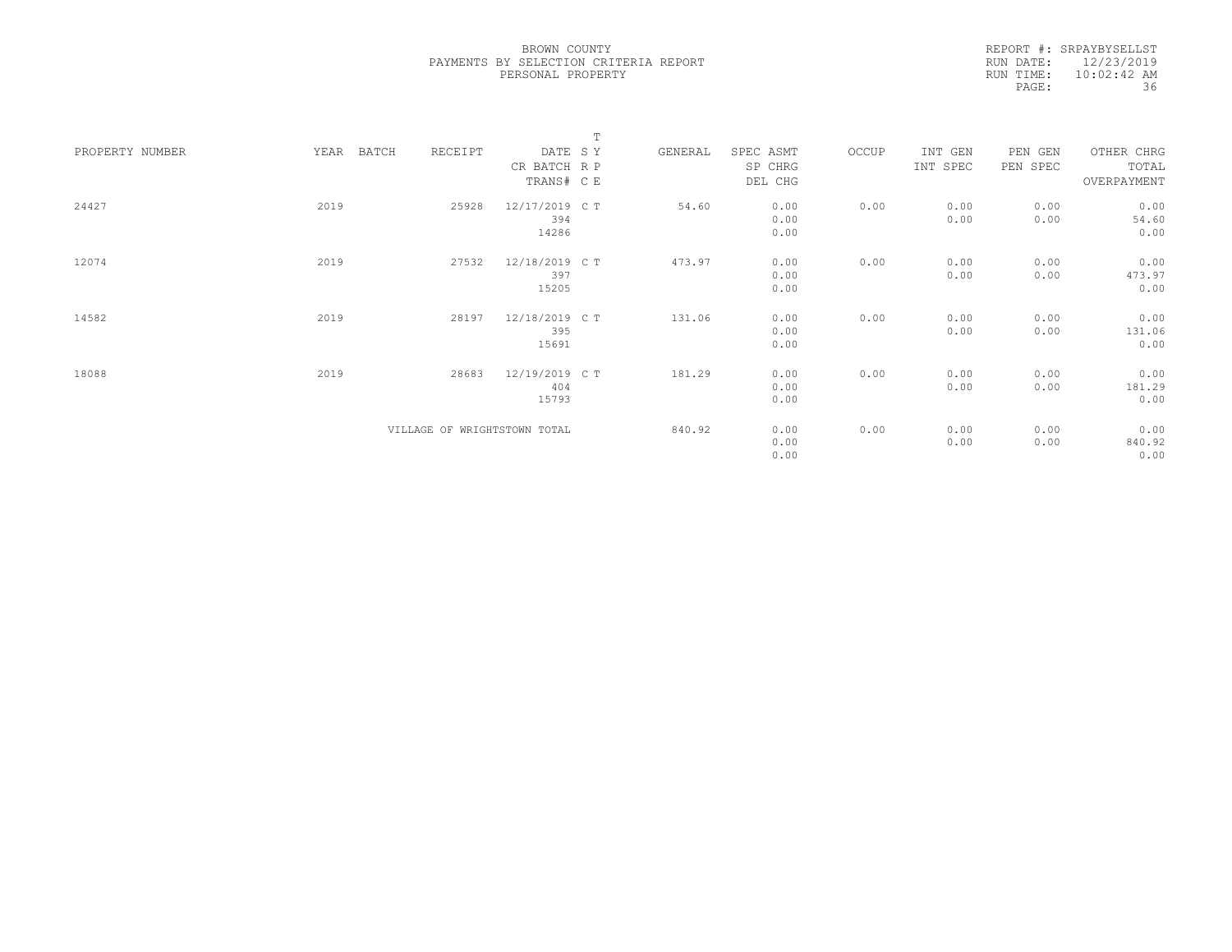|                 |      |             |         |                                       | T |          |                                 |       |                     |                     |                                    |  |
|-----------------|------|-------------|---------|---------------------------------------|---|----------|---------------------------------|-------|---------------------|---------------------|------------------------------------|--|
| PROPERTY NUMBER |      | YEAR BATCH  | RECEIPT | DATE SY<br>CR BATCH R P<br>TRANS# C E |   | GENERAL  | SPEC ASMT<br>SP CHRG<br>DEL CHG | OCCUP | INT GEN<br>INT SPEC | PEN GEN<br>PEN SPEC | OTHER CHRG<br>TOTAL<br>OVERPAYMENT |  |
| 25182           |      | 2019 191212 | 1478    | 12/12/2019 C T                        |   | 454.27   | 0.00<br>0.00<br>0.00            | 0.00  | 0.00<br>0.00        | 0.00<br>0.00        | 0.00<br>454.27<br>0.00             |  |
| 23901           |      | 2019 191212 |         | 1483 12/12/2019 CT                    |   | 43.84    | 0.00<br>0.00<br>0.00            | 0.00  | 0.00<br>0.00        | 0.00<br>0.00        | 0.00<br>43.84<br>0.00              |  |
| 08929           |      | 2019 191212 |         | 1485 12/12/2019 CT                    |   | 2,997.12 | 0.00<br>0.00<br>0.00            | 0.00  | 0.00<br>0.00        | 0.00<br>0.00        | 0.00<br>2,997.12<br>0.00           |  |
| 08988           |      | 2019 191212 | 1488    | 12/12/2019 C T                        |   | 5,220.03 | 0.00<br>0.00<br>0.00            | 0.00  | 0.00<br>0.00        | 0.00<br>0.00        | 0.00<br>5,220.03<br>0.00           |  |
| 08805           | 2019 |             | 22376   | 12/13/2019 C T<br>379<br>12793        |   | 261.83   | 0.00<br>0.00<br>0.00            | 0.00  | 0.00<br>0.00        | 0.00<br>0.00        | 0.00<br>261.83<br>0.00             |  |
| 23885           |      | 2019 191213 | 1576    | 12/13/2019 C T                        |   | 185.29   | 0.00<br>0.00<br>0.00            | 0.00  | 0.00<br>0.00        | 0.00<br>0.00        | 0.00<br>185.29<br>0.00             |  |
| 09886           | 2019 |             | 23562   | 12/16/2019 C T<br>384<br>13055        |   | 3.71     | 0.00<br>0.00<br>0.00            | 0.00  | 0.00<br>0.00        | 0.00<br>0.00        | 0.00<br>3.71<br>0.00               |  |
| 26527           | 2019 |             | 23589   | 12/16/2019 C T<br>384<br>13082        |   | 7.42     | 0.00<br>0.00<br>0.00            | 0.00  | 0.00<br>0.00        | 0.00<br>0.00        | 0.00<br>7.42<br>0.00               |  |
| 08821           | 2019 |             | 23607   | 12/16/2019 C T<br>384<br>13097        |   | 113.27   | 0.00<br>0.00<br>0.00            | 0.00  | 0.00<br>0.00        | 0.00<br>0.00        | 0.00<br>113.27<br>0.00             |  |
| 08924           | 2019 |             | 23865   | 12/16/2019 C T<br>381<br>13263        |   | 367.68   | 0.00<br>0.00<br>0.00            | 0.00  | 0.00<br>0.00        | 0.00<br>0.00        | 0.00<br>367.68<br>0.00             |  |
| 23832           | 2019 |             | 24196   | 12/16/2019 C T<br>384<br>13420        |   | 111.42   | 0.00<br>0.00<br>0.00            | 0.00  | 0.00<br>0.00        | 0.00<br>0.00        | 0.00<br>111.42<br>0.00             |  |
| 23141           | 2019 |             | 24204   | 12/16/2019 C T<br>384<br>13426        |   | 9.28     | 0.00<br>0.00<br>0.00            | 0.00  | 0.00<br>0.00        | 0.00<br>0.00        | 0.00<br>9.28<br>0.00               |  |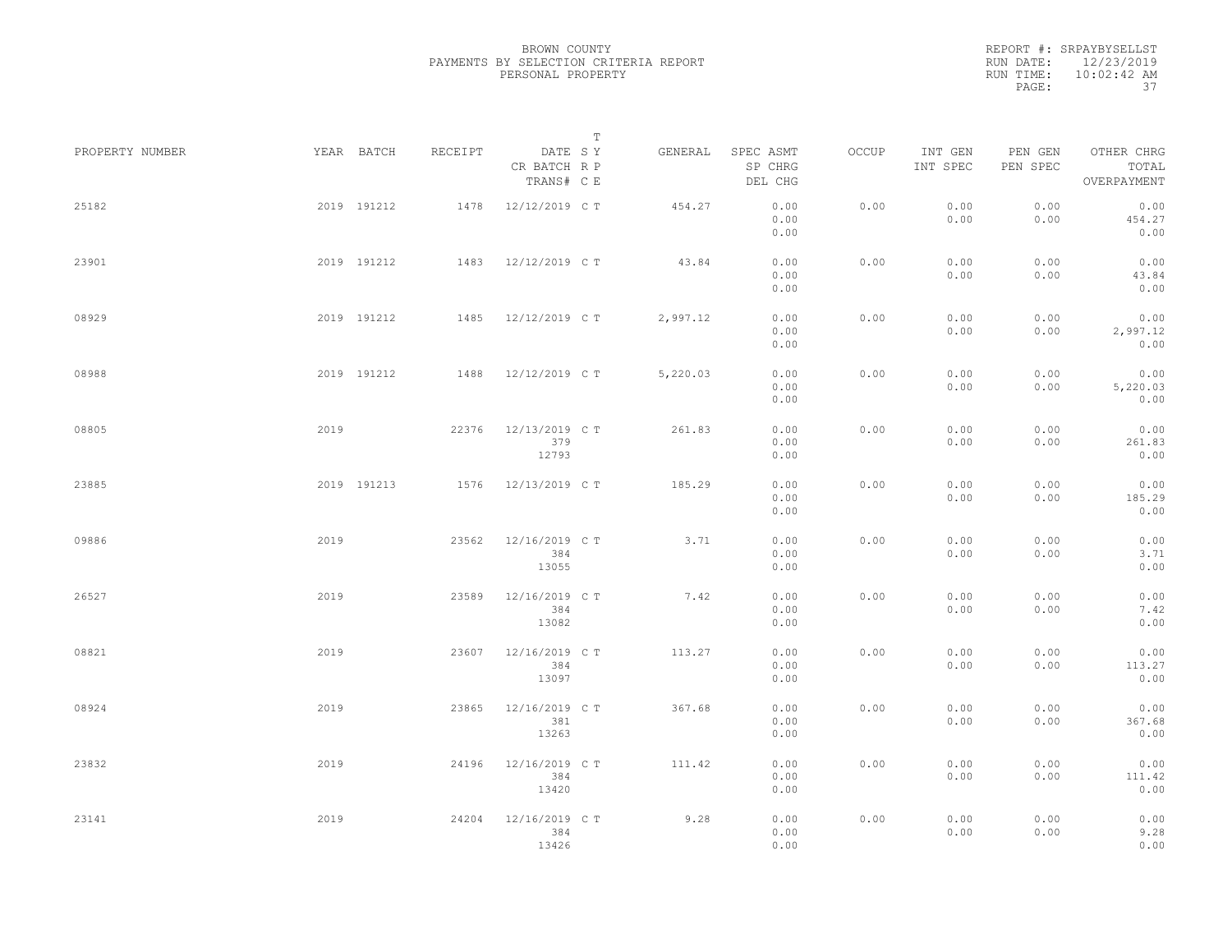|                 |             |         |                                       | $\mathbb T$ |          |                                 |       |                     |                     |                                    |  |
|-----------------|-------------|---------|---------------------------------------|-------------|----------|---------------------------------|-------|---------------------|---------------------|------------------------------------|--|
| PROPERTY NUMBER | YEAR BATCH  | RECEIPT | DATE SY<br>CR BATCH R P<br>TRANS# C E |             | GENERAL  | SPEC ASMT<br>SP CHRG<br>DEL CHG | OCCUP | INT GEN<br>INT SPEC | PEN GEN<br>PEN SPEC | OTHER CHRG<br>TOTAL<br>OVERPAYMENT |  |
| 08890           | 2019        | 24214   | 12/16/2019 C T<br>384<br>13434        |             | 274.82   | 0.00<br>0.00<br>0.00            | 0.00  | 0.00<br>0.00        | 0.00<br>0.00        | 0.00<br>274.82<br>0.00             |  |
| 08888           | 2019        | 24809   | 12/17/2019 C T<br>388<br>13493        |             | 31.57    | 0.00<br>0.00<br>0.00            | 0.00  | 0.00<br>0.00        | 0.00<br>0.00        | 0.00<br>31.57<br>0.00              |  |
| 25776           | 2019 191217 |         | 1714 12/17/2019 CT                    |             | 3.71     | 0.00<br>0.00<br>0.00            | 0.00  | 0.00<br>0.00        | 0.00<br>0.00        | 0.00<br>3.71<br>0.00               |  |
| 08934           | 2019        | 25091   | 12/17/2019 C T<br>391<br>13697        |             | 254.40   | 0.00<br>0.00<br>0.00            | 0.00  | 0.00<br>0.00        | 0.00<br>0.00        | 0.00<br>254.40<br>0.00             |  |
| 26536           | 2019        | 25107   | 12/17/2019 C T<br>391<br>13711        |             | 5.57     | 0.00<br>0.00<br>0.00            | 0.00  | 0.00<br>0.00        | 0.00<br>0.00        | 0.00<br>5.57<br>0.00               |  |
| 20484           | 2019        | 25154   | 12/17/2019 C T<br>389<br>13751        |             | 14.86    | 0.00<br>0.00<br>0.00            | 0.00  | 0.00<br>0.00        | 0.00<br>0.00        | 0.00<br>14.86<br>0.00              |  |
| 35026           | 2019        | 25211   | 12/17/2019 C T<br>387<br>13800        |             | 119.54   | 0.00<br>0.00<br>0.00            | 0.00  | 0.00<br>0.00        | 0.00<br>0.00        | 0.00<br>119.54<br>0.00             |  |
| 23161           | 2019        | 25293   | 12/17/2019 C T<br>390<br>13857        |             | 23.90    | 0.00<br>0.00<br>0.00            | 0.00  | 0.00<br>0.00        | 0.00<br>0.00        | 0.00<br>23.90<br>0.00              |  |
| 26565           | 2019        | 25435   | 12/17/2019 C T<br>391<br>13964        |             | 61.76    | 0.00<br>0.00<br>0.00            | 0.00  | 0.00<br>0.00        | 0.00<br>0.00        | 0.00<br>61.76<br>0.00              |  |
| 35010           | 2019        | 25459   | 12/17/2019 C T<br>387<br>13984        |             | 664.80   | 0.00<br>0.00<br>0.00            | 0.00  | 0.00<br>0.00        | 0.00<br>0.00        | 0.00<br>664.80<br>0.00             |  |
| 11300           | 2019        | 25480   | 12/17/2019 C T<br>388<br>14000        |             | 729.78   | 0.00<br>0.00<br>0.00            | 0.00  | 0.00<br>0.00        | 0.00<br>0.00        | 0.00<br>729.78<br>0.00             |  |
| 23867           | 2019        | 26086   | 12/17/2019 C T<br>390<br>14408        |             | 1,047.32 | 0.00<br>0.00<br>0.00            | 0.00  | 0.00<br>0.00        | 0.00<br>0.00        | 0.00<br>1,047.32<br>0.00           |  |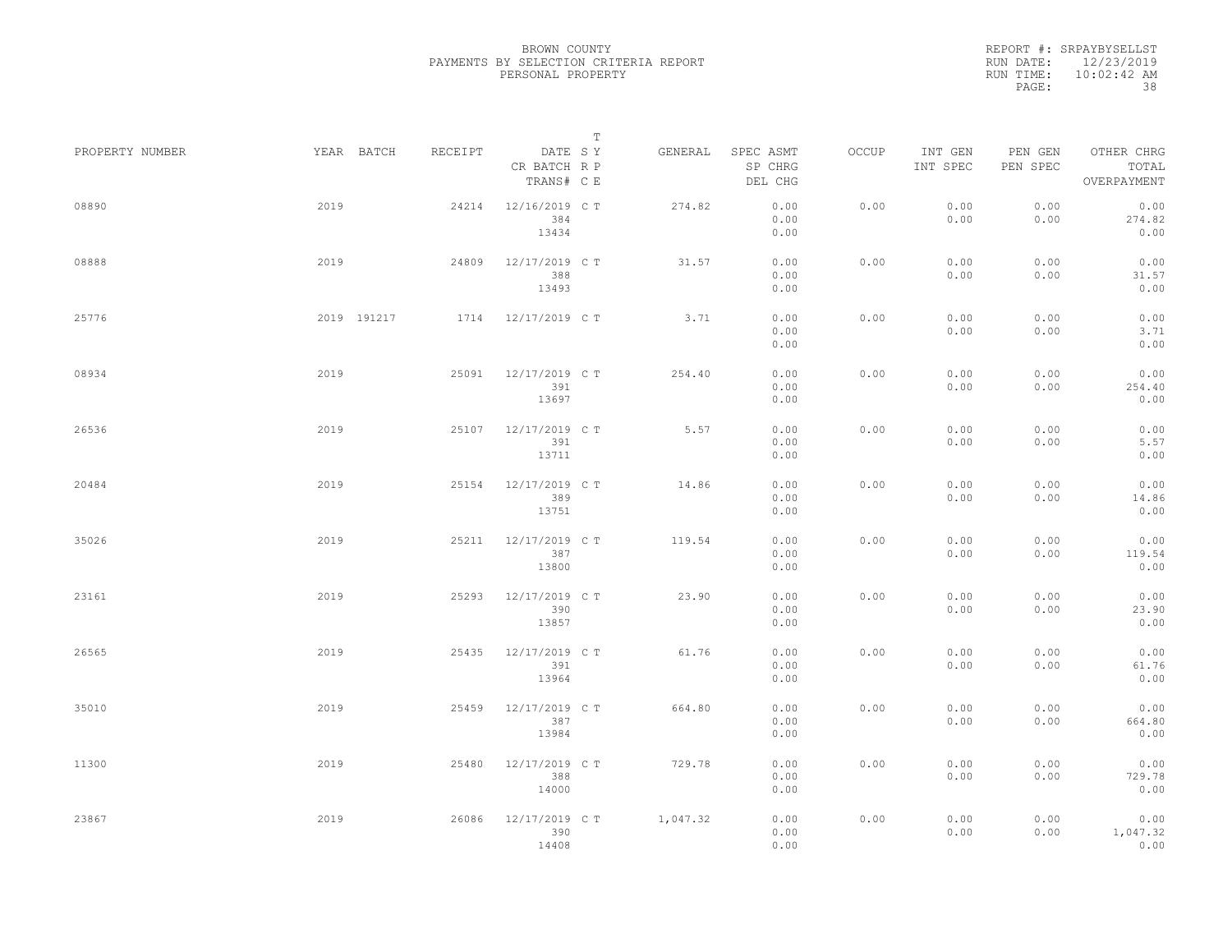|                 |            |         | $\mathbb T$                           |         |                                 |       |                     |                     |                                    |
|-----------------|------------|---------|---------------------------------------|---------|---------------------------------|-------|---------------------|---------------------|------------------------------------|
| PROPERTY NUMBER | YEAR BATCH | RECEIPT | DATE SY<br>CR BATCH R P<br>TRANS# C E | GENERAL | SPEC ASMT<br>SP CHRG<br>DEL CHG | OCCUP | INT GEN<br>INT SPEC | PEN GEN<br>PEN SPEC | OTHER CHRG<br>TOTAL<br>OVERPAYMENT |
| 23865           | 2019       | 26096   | 12/17/2019 C T<br>389<br>14419        | 31.57   | 0.00<br>0.00<br>0.00            | 0.00  | 0.00<br>0.00        | 0.00<br>0.00        | 0.00<br>31.57<br>0.00              |
| 25784           | 2019       | 26308   | 12/17/2019 C T<br>389<br>14571        | 21.91   | 0.00<br>0.00<br>0.00            | 0.00  | 0.00<br>0.00        | 0.00<br>0.00        | 0.00<br>21.91<br>0.00              |
| 26535           | 2019       | 26413   | 12/17/2019 C T<br>389<br>14640        | 14.86   | 0.00<br>0.00<br>0.00            | 0.00  | 0.00<br>0.00        | 0.00<br>0.00        | 0.00<br>14.86<br>0.00              |
| 35035           | 2019       | 27181   | 12/18/2019 C T<br>397<br>14970        | 146.70  | 0.00<br>0.00<br>0.00            | 0.00  | 0.00<br>0.00        | 0.00<br>0.00        | 0.00<br>146.70<br>0.00             |
| 18111           | 2019       | 27492   | 12/18/2019 C T<br>399<br>15171        | 9.28    | 0.00<br>0.00<br>0.00            | 0.00  | 0.00<br>0.00        | 0.00<br>0.00        | 0.00<br>9.28<br>0.00               |
| 23829           | 2019       | 27628   | 12/18/2019 C T<br>396<br>15284        | 16.71   | 0.00<br>0.00<br>0.00            | 0.00  | 0.00<br>0.00        | 0.00<br>0.00        | 0.00<br>16.71<br>0.00              |
| 26595           | 2019       | 27661   | 12/18/2019 C T<br>397<br>15290        | 306.83  | 0.00<br>0.00<br>0.00            | 0.00  | 0.00<br>0.00        | 0.00<br>0.00        | 0.00<br>306.83<br>0.00             |
| 09070           | 2019       | 27770   | 12/18/2019 C T<br>399<br>15380        | 392.49  | 0.00<br>0.00<br>0.00            | 0.00  | 0.00<br>0.00        | 0.00<br>0.00        | 0.00<br>392.49<br>0.00             |
| 10643           | 2019       | 27888   | 12/18/2019 C T<br>397<br>15477        | 174.55  | 0.00<br>0.00<br>0.00            | 0.00  | 0.00<br>0.00        | 0.00<br>0.00        | 0.00<br>174.55<br>0.00             |
| 17220           | 2019       | 27980   | 12/18/2019 C T<br>397<br>15521        | 211.19  | 0.00<br>0.00<br>0.00            | 0.00  | 0.00<br>0.00        | 0.00<br>0.00        | 0.00<br>211.19<br>0.00             |
| 11335           | 2019       | 27996   | 12/18/2019 C T<br>399<br>15536        | 388.52  | 0.00<br>0.00<br>0.00            | 0.00  | 0.00<br>0.00        | 0.00<br>0.00        | 0.00<br>388.52<br>0.00             |
| 08932           | 2019       | 28048   | 12/18/2019 C T<br>395<br>15570        | 148.55  | 0.00<br>0.00<br>0.00            | 0.00  | 0.00<br>0.00        | 0.00<br>0.00        | 0.00<br>148.55<br>0.00             |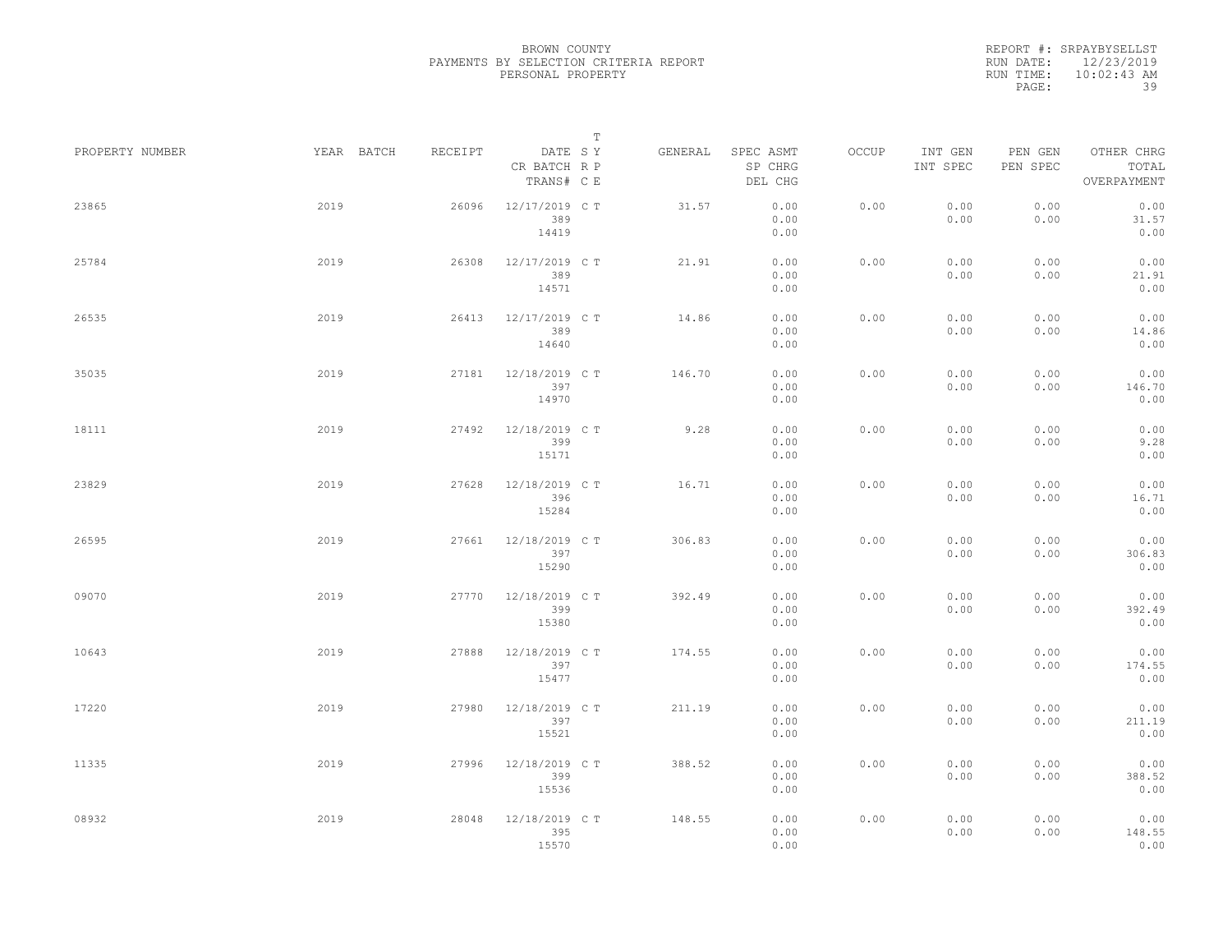|                 |            |         |                                       | $\mathbb T$ |           |                                 |       |                     |                     |                                    |
|-----------------|------------|---------|---------------------------------------|-------------|-----------|---------------------------------|-------|---------------------|---------------------|------------------------------------|
| PROPERTY NUMBER | YEAR BATCH | RECEIPT | DATE SY<br>CR BATCH R P<br>TRANS# C E |             | GENERAL   | SPEC ASMT<br>SP CHRG<br>DEL CHG | OCCUP | INT GEN<br>INT SPEC | PEN GEN<br>PEN SPEC | OTHER CHRG<br>TOTAL<br>OVERPAYMENT |
| 08822           | 2019       | 28086   | 12/18/2019 C T<br>395<br>15603        |             | 24.14     | 0.00<br>0.00<br>0.00            | 0.00  | 0.00<br>0.00        | 0.00<br>0.00        | 0.00<br>24.14<br>0.00              |
| 18738           | 2019       | 28193   | 12/18/2019 C T<br>398<br>15687        |             | 39.85     | 0.00<br>0.00<br>0.00            | 0.00  | 0.00<br>0.00        | 0.00<br>0.00        | 0.00<br>39.85<br>0.00              |
| 16210           | 2019       | 28196   | 12/18/2019 C T<br>398<br>15690        |             | 47.82     | 0.00<br>0.00<br>0.00            | 0.00  | 0.00<br>0.00        | 0.00<br>0.00        | 0.00<br>47.82<br>0.00              |
| 14744           | 2019       | 28651   | 12/19/2019 C T<br>404<br>15760        |             | 565.83    | 0.00<br>0.00<br>0.00            | 0.00  | 0.00<br>0.00        | 0.00<br>0.00        | 0.00<br>565.83<br>0.00             |
| 26588           | 2019       | 29083   | 12/19/2019 C T<br>407<br>16062        |             | 290.89    | 0.00<br>0.00<br>0.00            | 0.00  | 0.00<br>0.00        | 0.00<br>0.00        | 0.00<br>290.89<br>0.00             |
| 26539           | 2019       | 29226   | 12/19/2019 C T<br>407<br>16178        |             | 48.28     | 0.00<br>0.00<br>0.00            | 0.00  | 0.00<br>0.00        | 0.00<br>0.00        | 0.00<br>48.28<br>0.00              |
| 24541           | 2019       | 29595   | 12/19/2019 C T<br>405<br>16417        |             | 48.28     | 0.00<br>0.00<br>0.00            | 0.00  | 0.00<br>0.00        | 0.00<br>0.00        | 0.00<br>48.28<br>0.00              |
| 25186           | 2019       | 29625   | 12/19/2019 C T<br>405<br>16435        |             | 1,380.72  | 0.00<br>0.00<br>0.00            | 0.00  | 0.00<br>0.00        | 0.00<br>0.00        | 0.00<br>1,380.72<br>0.00           |
| 09882           | 2019       | 29733   | 12/19/2019 C T<br>405<br>16488        |             | 243.25    | 0.00<br>0.00<br>0.00            | 0.00  | 0.00<br>0.00        | 0.00<br>0.00        | 0.00<br>243.25<br>0.00             |
| 17202           | 2019       | 29806   | 12/19/2019 C T<br>403<br>16548        |             | 935.91    | 0.00<br>0.00<br>0.00            | 0.00  | 0.00<br>0.00        | 0.00<br>0.00        | 0.00<br>935.91<br>0.00             |
|                 |            |         | CITY OF DE PERE TOTAL                 |             | 18,495.32 | 0.00<br>0.00<br>0.00            | 0.00  | 0.00<br>0.00        | 0.00<br>0.00        | 0.00<br>18,495.32<br>0.00          |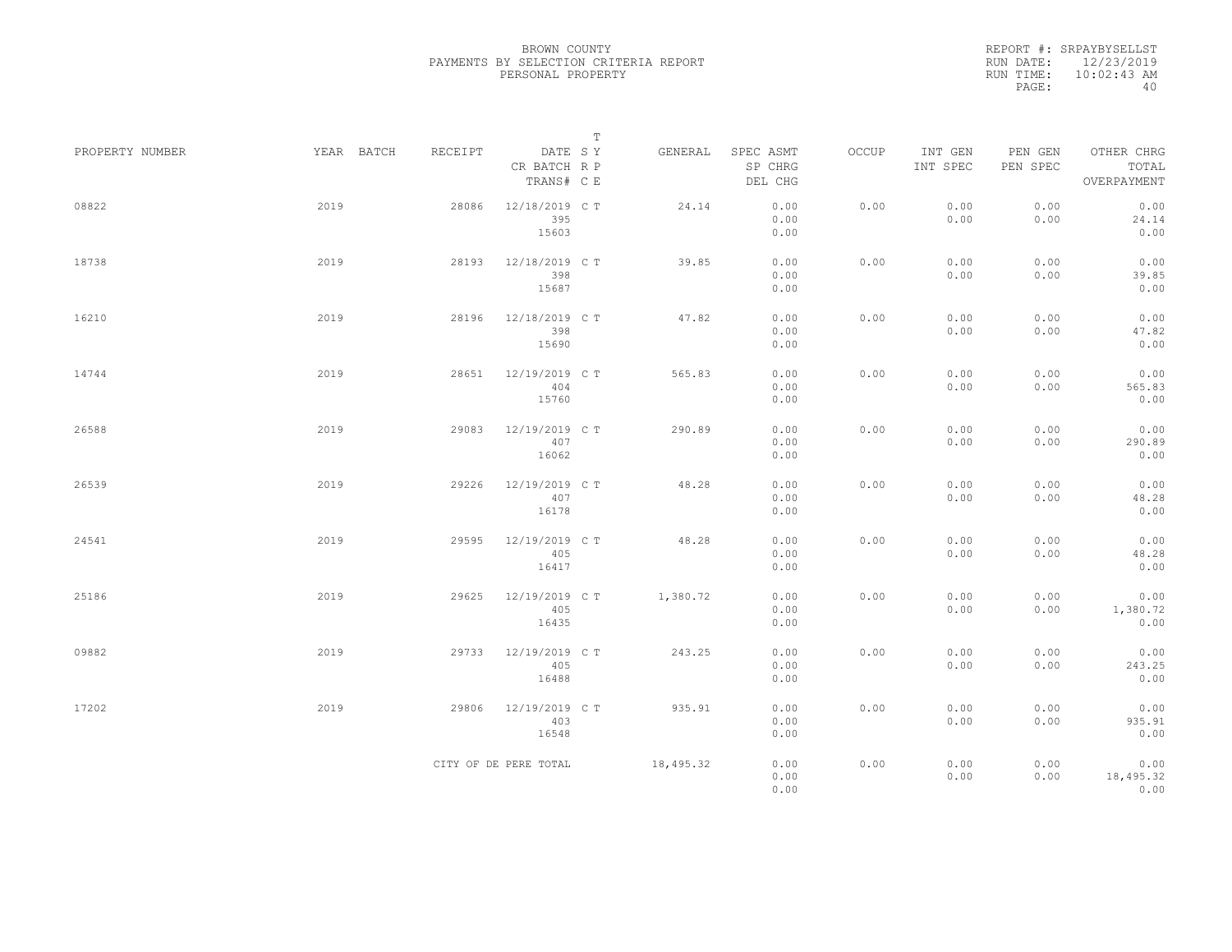|           | REPORT #: SRPAYBYSELLST |
|-----------|-------------------------|
|           | RUN DATE: 12/23/2019    |
| RUN TIME: | $10:02:44$ AM           |
| PAGE:     | 41                      |

|                 |             |             |         |                                       | $\mathbb T$ |          |                                 |       |                     |                     |                                    |  |
|-----------------|-------------|-------------|---------|---------------------------------------|-------------|----------|---------------------------------|-------|---------------------|---------------------|------------------------------------|--|
| PROPERTY NUMBER |             | YEAR BATCH  | RECEIPT | DATE SY<br>CR BATCH R P<br>TRANS# C E |             | GENERAL  | SPEC ASMT<br>SP CHRG<br>DEL CHG | OCCUP | INT GEN<br>INT SPEC | PEN GEN<br>PEN SPEC | OTHER CHRG<br>TOTAL<br>OVERPAYMENT |  |
| 27240           |             | 2019 231001 |         | 1 12/09/2019 MT                       |             | 0.00     | 0.00<br>100.00<br>0.00          | 0.00  | 0.00<br>0.00        | 0.00<br>0.00        | 0.00<br>100.00<br>0.00             |  |
| 1424            |             | 2019 231007 |         | 2 12/11/2019 MT                       |             | 65.00    | 0.00<br>0.00<br>0.00            | 0.00  | 0.00<br>0.00        | 0.00<br>0.00        | 0.00<br>65.00<br>0.00              |  |
| 26862           |             | 2019 231005 |         | 3 12/11/2019 MT                       |             | 1,885.04 | 0.00<br>0.00<br>0.00            | 0.00  | 0.00<br>0.00        | 0.00<br>0.00        | 0.00<br>1,885.04<br>0.00           |  |
| 10986           |             | 2019 231012 |         | 8 12/13/2019 MT                       |             | 2,089.69 | 0.00<br>0.00<br>0.00            | 0.00  | 0.00<br>0.00        | 0.00<br>0.00        | 0.00<br>2,089.69<br>0.00           |  |
| 19170           |             | 2019 231014 |         | 7 12/13/2019 MT                       |             | 7.23     | 0.00<br>0.00<br>0.00            | 0.00  | 0.00<br>0.00        | 0.00<br>0.00        | 0.00<br>7.23<br>0.00               |  |
| 22755           |             | 2019 231014 |         | 5 12/13/2019 MT                       |             | 12.04    | 0.00<br>0.00<br>0.00            | 0.00  | 0.00<br>0.00        | 0.00<br>0.00        | 0.00<br>12.04<br>0.00              |  |
| 2418            |             | 2019 231014 |         | 6 12/13/2019 MT                       |             | 370.74   | 0.00<br>0.00<br>0.00            | 0.00  | 0.00<br>0.00        | 0.00<br>0.00        | 0.00<br>370.74<br>0.00             |  |
| 26189           |             | 2019 231009 |         | 4 12/12/2019 MT                       |             | 16.86    | 0.00<br>0.00<br>0.00            | 0.00  | 0.00<br>0.00        | 0.00<br>0.00        | 0.00<br>16.86<br>0.00              |  |
| 27389           |             | 2019 231014 |         | 9 12/13/2019 MT                       |             | 19.26    | 0.00<br>0.00<br>0.00            | 0.00  | 0.00<br>0.00        | 0.00<br>0.00        | 0.00<br>19.26<br>0.00              |  |
| 695             |             | 2019 231014 |         | 10 12/13/2019 MT                      |             | 26.49    | 0.00<br>0.00<br>0.00            | 0.00  | 0.00<br>0.00        | 0.00<br>0.00        | 0.00<br>26.49<br>0.00              |  |
| 7153            |             | 2019 231013 |         | 11 12/12/2019 MT                      |             | 96.29    | 0.00<br>0.00<br>0.00            | 0.00  | 0.00<br>0.00        | 0.00<br>0.00        | 0.00<br>96.29<br>0.00              |  |
| 10116           | 2019 231016 |             |         | 18 12/16/2019 MT                      |             | 2.42     | 0.00<br>0.00<br>0.00            | 0.00  | 0.00<br>0.00        | 0.00<br>0.00        | 0.00<br>2.42<br>0.00               |  |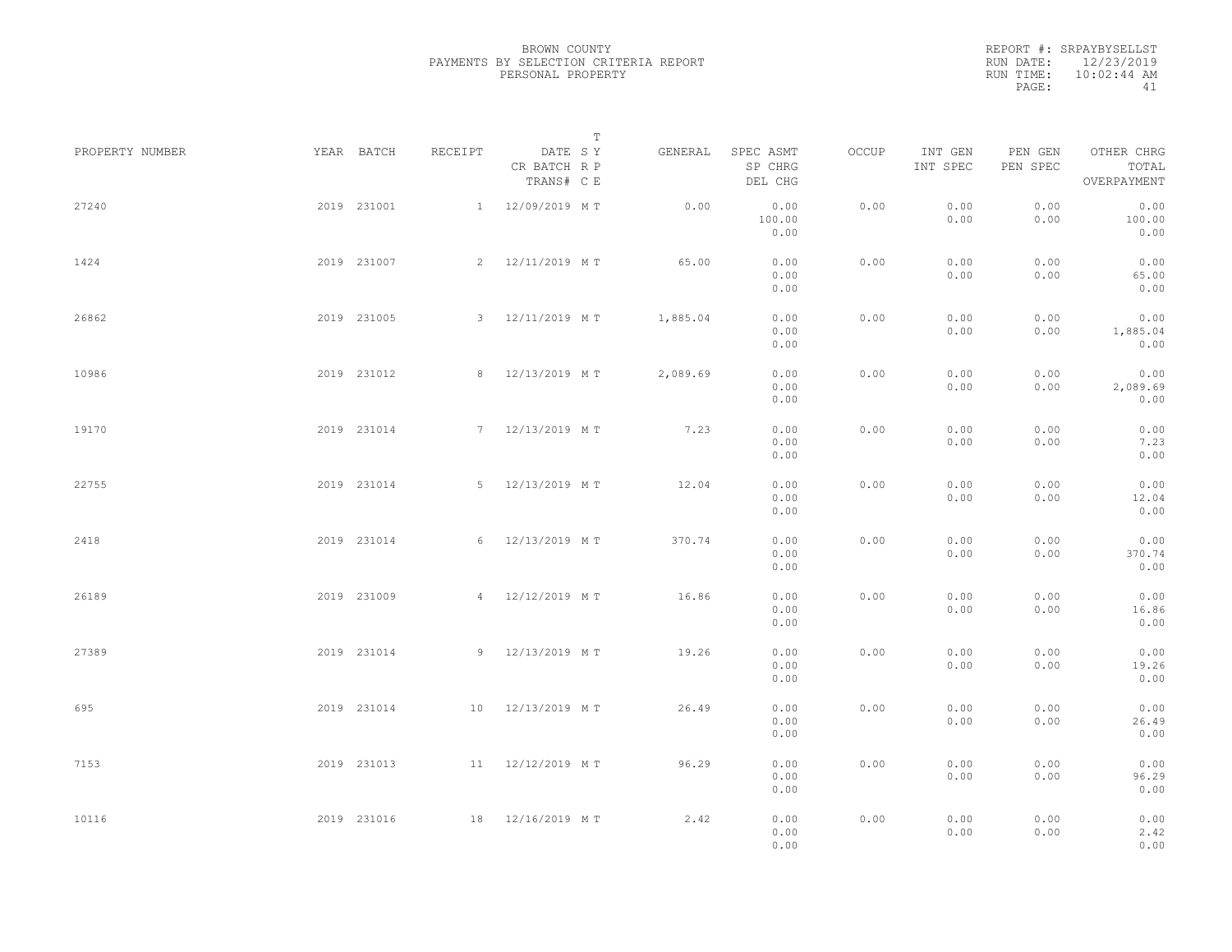|           | REPORT #: SRPAYBYSELLST |
|-----------|-------------------------|
|           | RUN DATE: 12/23/2019    |
| RUN TIME: | $10:02:44$ AM           |
| PAGE:     | ΔΩ                      |

|                 |             |             |         |                                       | $\mathbb T$ |                                 |       |                     |                     |                                    |  |
|-----------------|-------------|-------------|---------|---------------------------------------|-------------|---------------------------------|-------|---------------------|---------------------|------------------------------------|--|
| PROPERTY NUMBER |             | YEAR BATCH  | RECEIPT | DATE SY<br>CR BATCH R P<br>TRANS# C E | GENERAL     | SPEC ASMT<br>SP CHRG<br>DEL CHG | OCCUP | INT GEN<br>INT SPEC | PEN GEN<br>PEN SPEC | OTHER CHRG<br>TOTAL<br>OVERPAYMENT |  |
| 13952           |             | 2019 231017 |         | 21 12/16/2019 MT                      | 260.01      | 0.00<br>0.00<br>0.00            | 0.00  | 0.00<br>0.00        | 0.00<br>0.00        | 0.00<br>260.01<br>0.00             |  |
| 1472            |             | 2019 231017 |         | 15 12/16/2019 MT                      | 36.11       | 0.00<br>0.00<br>0.00            | 0.00  | 0.00<br>0.00        | 0.00<br>0.00        | 0.00<br>36.11<br>0.00              |  |
| 174             |             | 2019 231016 |         | 12 12/16/2019 MT                      | 24.07       | 0.00<br>0.00<br>0.00            | 0.00  | 0.00<br>0.00        | 0.00<br>0.00        | 0.00<br>24.07<br>0.00              |  |
| 2097            |             | 2019 231015 |         | 24 12/16/2019 MT                      | 4.81        | 0.00<br>0.00<br>0.00            | 0.00  | 0.00<br>0.00        | 0.00<br>0.00        | 0.00<br>4.81<br>0.00               |  |
| 21646           |             | 2019 231016 |         | 17 12/16/2019 MT                      | 226.31      | 0.00<br>0.00<br>0.00            | 0.00  | 0.00<br>0.00        | 0.00<br>0.00        | 0.00<br>226.31<br>0.00             |  |
| 23501           |             | 2019 231016 |         | 19 12/16/2019 MT                      | 204.64      | 0.00<br>0.00<br>0.00            | 0.00  | 0.00<br>0.00        | 0.00<br>0.00        | 0.00<br>204.64<br>0.00             |  |
| 2362            |             | 2019 231017 |         | 23 12/16/2019 MT                      | 9.63        | 0.00<br>0.00<br>0.00            | 0.00  | 0.00<br>0.00        | 0.00<br>0.00        | 0.00<br>9.63<br>0.00               |  |
| 24834           |             | 2019 231017 |         | 20 12/16/2019 MT                      | 195.01      | 0.00<br>0.00<br>0.00            | 0.00  | 0.00<br>0.00        | 0.00<br>0.00        | 0.00<br>195.01<br>0.00             |  |
| 25348           |             | 2019 231015 |         | 14 12/16/2019 MT                      | 43.34       | 0.00<br>0.00<br>0.00            | 0.00  | 0.00<br>0.00        | 0.00<br>0.00        | 0.00<br>43.34<br>0.00              |  |
| 25385           |             | 2019 231017 |         | 27 12/16/2019 MT                      | 1,608.19    | 0.00<br>0.00<br>0.00            | 0.00  | 0.00<br>0.00        | 0.00<br>0.00        | 0.00<br>1,608.19<br>0.00           |  |
| 27238           |             | 2019 231017 |         | 37 12/16/2019 MT                      | 45.00       | 0.00<br>0.00<br>0.00            | 0.00  | 0.00<br>0.00        | 0.00<br>0.00        | 0.00<br>45.00<br>0.00              |  |
| 27553           | 2019 231018 |             |         | 38 12/16/2019 MT                      | 60.18       | 0.00<br>0.00<br>0.00            | 0.00  | 0.00<br>0.00        | 0.00<br>0.00        | 0.00<br>60.18<br>0.00              |  |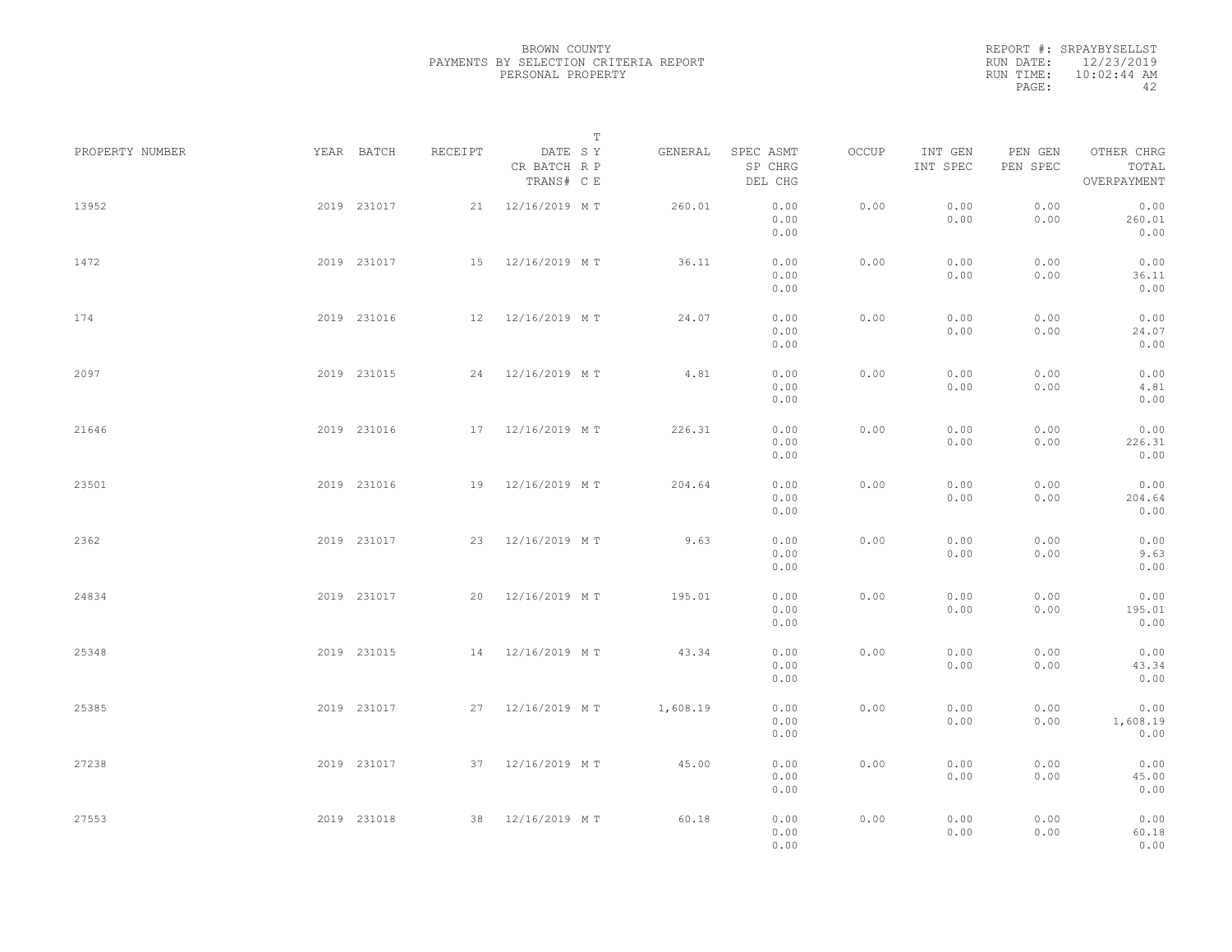|           | REPORT #: SRPAYBYSELLST |
|-----------|-------------------------|
| RUN DATE: | 12/23/2019              |
| RUN TIME: | $10:02:44$ AM           |
| PAGE:     | 43                      |

| PROPERTY NUMBER |             | YEAR BATCH  | RECEIPT | DATE SY                    | $\mathbb T$ | GENERAL  | SPEC ASMT            | OCCUP | INT GEN      | PEN GEN      | OTHER CHRG               |  |
|-----------------|-------------|-------------|---------|----------------------------|-------------|----------|----------------------|-------|--------------|--------------|--------------------------|--|
|                 |             |             |         | CR BATCH R P<br>TRANS# C E |             |          | SP CHRG<br>DEL CHG   |       | INT SPEC     | PEN SPEC     | TOTAL<br>OVERPAYMENT     |  |
| 6764            |             | 2019 231017 |         | 25 12/16/2019 MT           |             | 16.86    | 0.00<br>0.00<br>0.00 | 0.00  | 0.00<br>0.00 | 0.00<br>0.00 | 0.00<br>16.86<br>0.00    |  |
| 6893            |             | 2019 231015 |         | 22 12/16/2019 MT           |             | 332.24   | 0.00<br>0.00<br>0.00 | 0.00  | 0.00<br>0.00 | 0.00<br>0.00 | 0.00<br>332.24<br>0.00   |  |
| 7444            |             | 2019 231016 |         | 13 12/16/2019 MT           |             | 14.45    | 0.00<br>0.00<br>0.00 | 0.00  | 0.00<br>0.00 | 0.00<br>0.00 | 0.00<br>14.45<br>0.00    |  |
| 10121           |             | 2019 231022 |         | 40 12/16/2019 MT           |             | 26.49    | 0.00<br>0.00<br>0.00 | 0.00  | 0.00<br>0.00 | 0.00<br>0.00 | 0.00<br>26.49<br>0.00    |  |
| 11798           |             | 2019 231020 |         | 31 12/17/2019 MT           |             | 2.42     | 0.00<br>0.00<br>0.00 | 0.00  | 0.00<br>0.00 | 0.00<br>0.00 | 0.00<br>2.42<br>0.00     |  |
| 12417           |             | 2019 231024 |         | 63 12/17/2019 MT           |             | 57.78    | 0.00<br>0.00<br>0.00 | 0.00  | 0.00<br>0.00 | 0.00<br>0.00 | 0.00<br>57.78<br>0.00    |  |
| 13896           |             | 2019 231022 |         | 33 12/16/2019 MT           |             | 12.04    | 0.00<br>0.00<br>0.00 | 0.00  | 0.00<br>0.00 | 0.00<br>0.00 | 0.00<br>12.04<br>0.00    |  |
| 14293           |             | 2019 231023 |         | 56 12/17/2019 MT           |             | 2.42     | 0.00<br>0.00<br>0.00 | 0.00  | 0.00<br>0.00 | 0.00<br>0.00 | 0.00<br>2.42<br>0.00     |  |
| 14443           |             | 2019 231022 |         | 36 12/16/2019 MT           |             | 62.60    | 0.00<br>0.00<br>0.00 | 0.00  | 0.00<br>0.00 | 0.00<br>0.00 | 0.00<br>62.60<br>0.00    |  |
| 15339           |             | 2019 231020 |         | 26 12/17/2019 MT           |             | 3,339.17 | 0.00<br>0.00<br>0.00 | 0.00  | 0.00<br>0.00 | 0.00<br>0.00 | 0.00<br>3,339.17<br>0.00 |  |
| 15444           |             | 2019 231023 |         | 52 12/17/2019 MT           |             | 24.07    | 0.00<br>0.00<br>0.00 | 0.00  | 0.00<br>0.00 | 0.00<br>0.00 | 0.00<br>24.07<br>0.00    |  |
| 1561            | 2019 231022 |             |         | 39 12/16/2019 MT           |             | 9.63     | 0.00<br>0.00<br>0.00 | 0.00  | 0.00<br>0.00 | 0.00<br>0.00 | 0.00<br>9.63<br>0.00     |  |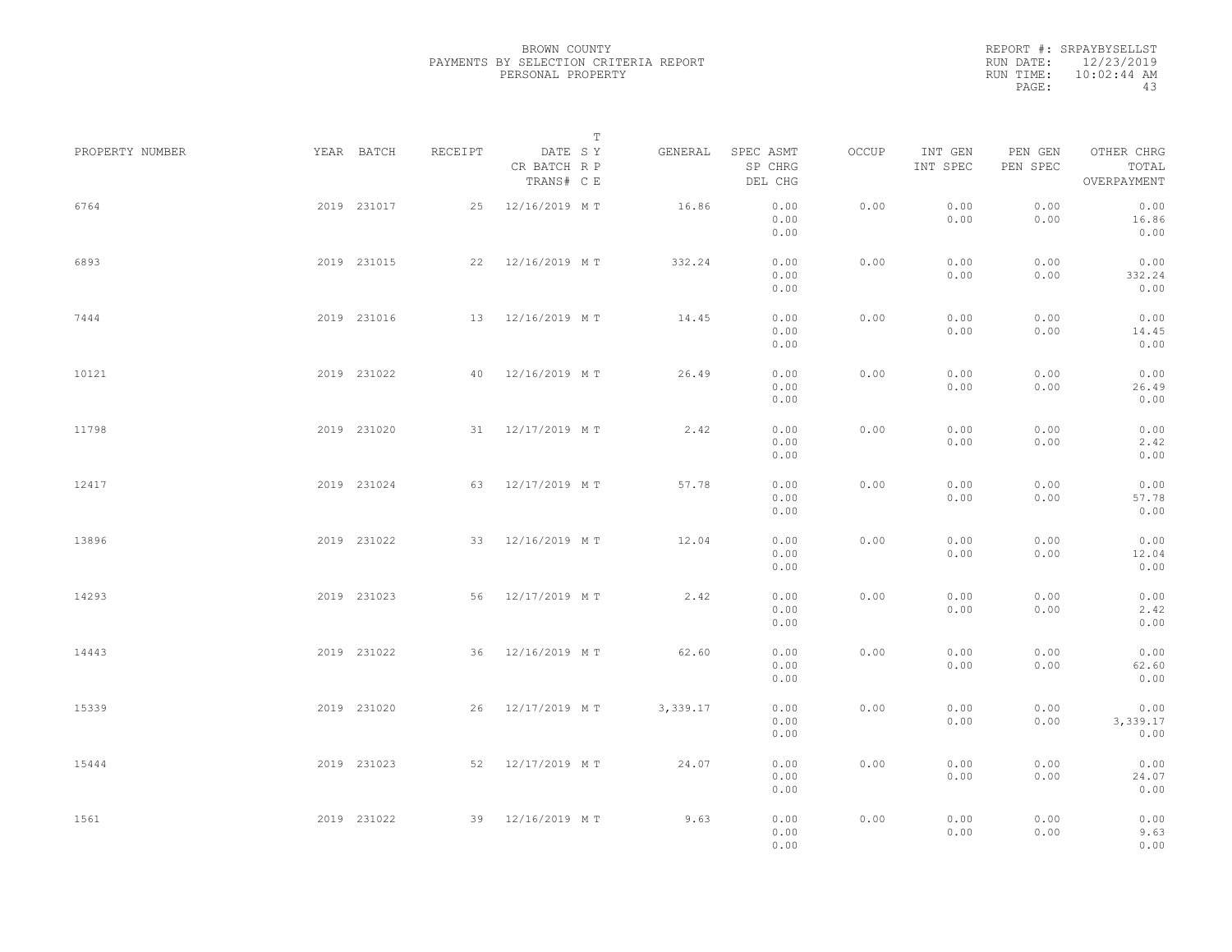|           | REPORT #: SRPAYBYSELLST |
|-----------|-------------------------|
| RUN DATE: | 12/23/2019              |
| RUN TIME: | $10:02:45$ AM           |
| PAGE:     | 44                      |

|                 |             |             |         | $\mathbb T$                           |          |                                 |       |                     |                     |                                    |  |
|-----------------|-------------|-------------|---------|---------------------------------------|----------|---------------------------------|-------|---------------------|---------------------|------------------------------------|--|
| PROPERTY NUMBER | YEAR BATCH  |             | RECEIPT | DATE SY<br>CR BATCH R P<br>TRANS# C E | GENERAL  | SPEC ASMT<br>SP CHRG<br>DEL CHG | OCCUP | INT GEN<br>INT SPEC | PEN GEN<br>PEN SPEC | OTHER CHRG<br>TOTAL<br>OVERPAYMENT |  |
| 16663           |             | 2019 231025 |         | 83 12/17/2019 MT                      | 98.70    | 0.00<br>0.00<br>0.00            | 0.00  | 0.00<br>0.00        | 0.00<br>0.00        | 0.00<br>98.70<br>0.00              |  |
| 18033           |             | 2019 231022 |         | 79 12/16/2019 MT                      | 74.63    | 0.00<br>0.00<br>0.00            | 0.00  | 0.00<br>0.00        | 0.00<br>0.00        | 0.00<br>74.63<br>0.00              |  |
| 18662           |             | 2019 231025 | 66      | 12/17/2019 MT                         | 293.72   | 0.00<br>0.00<br>0.00            | 0.00  | 0.00<br>0.00        | 0.00<br>0.00        | 0.00<br>293.72<br>0.00             |  |
| 1997            |             | 2019 231022 |         | 73 12/16/2019 MT                      | 127.59   | 0.00<br>0.00<br>0.00            | 0.00  | 0.00<br>0.00        | 0.00<br>0.00        | 0.00<br>127.59<br>0.00             |  |
| 20223           |             | 2019 231025 |         | 67 12/17/2019 MT                      | 4.81     | 0.00<br>0.00<br>0.00            | 0.00  | 0.00<br>0.00        | 0.00<br>0.00        | 0.00<br>4.81<br>0.00               |  |
| 20255           |             | 2019 231023 |         | 59 12/17/2019 MT                      | 156.49   | 0.00<br>0.00<br>0.00            | 0.00  | 0.00<br>0.00        | 0.00<br>0.00        | 0.00<br>156.49<br>0.00             |  |
| 20807           |             | 2019 231022 | 43      | 12/16/2019 MT                         | 50.56    | 0.00<br>0.00<br>0.00            | 0.00  | 0.00<br>0.00        | 0.00<br>0.00        | 0.00<br>50.56<br>0.00              |  |
| 21682           |             | 2019 231023 | 68      | 12/17/2019 MT                         | 19.26    | 0.00<br>0.00<br>0.00            | 0.00  | 0.00<br>0.00        | 0.00<br>0.00        | 0.00<br>19.26<br>0.00              |  |
| 21697           |             | 2019 231025 | 84      | 12/17/2019 MT                         | 175.75   | 0.00<br>0.00<br>0.00            | 0.00  | 0.00<br>0.00        | 0.00<br>0.00        | 0.00<br>175.75<br>0.00             |  |
| 22247           |             | 2019 231022 |         | 44 12/16/2019 MT                      | 1,827.27 | 0.00<br>0.00<br>0.00            | 0.00  | 0.00<br>0.00        | 0.00<br>0.00        | 0.00<br>1,827.27<br>0.00           |  |
| 23206           |             | 2019 231025 |         | 69 12/17/2019 MT                      | 62.60    | 0.00<br>0.00<br>0.00            | 0.00  | 0.00<br>0.00        | 0.00<br>0.00        | 0.00<br>62.60<br>0.00              |  |
| 23470           | 2019 231022 |             |         | 72 12/16/2019 MT                      | 36.11    | 0.00<br>0.00<br>0.00            | 0.00  | 0.00<br>0.00        | 0.00<br>0.00        | 0.00<br>36.11<br>0.00              |  |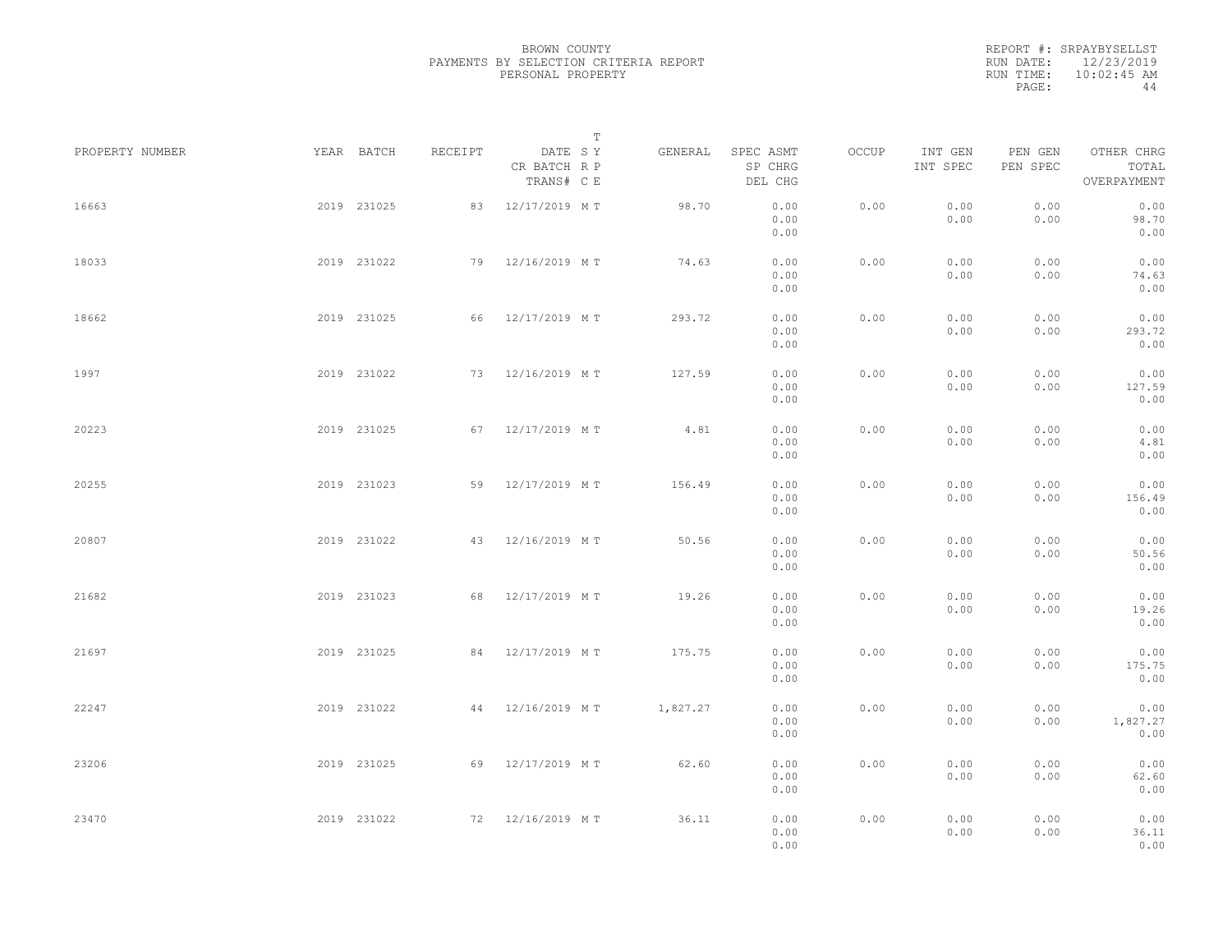|           | REPORT #: SRPAYBYSELLST |
|-----------|-------------------------|
|           | RUN DATE: 12/23/2019    |
| RUN TIME: | $10:02:45$ AM           |
| PAGE:     | 45                      |

|                 |             |             |         |                                       | $\mathbb T$ |          |                                 |       |                     |                     |                                    |  |
|-----------------|-------------|-------------|---------|---------------------------------------|-------------|----------|---------------------------------|-------|---------------------|---------------------|------------------------------------|--|
| PROPERTY NUMBER |             | YEAR BATCH  | RECEIPT | DATE SY<br>CR BATCH R P<br>TRANS# C E |             | GENERAL  | SPEC ASMT<br>SP CHRG<br>DEL CHG | OCCUP | INT GEN<br>INT SPEC | PEN GEN<br>PEN SPEC | OTHER CHRG<br>TOTAL<br>OVERPAYMENT |  |
| 23471           |             | 2019 231020 |         | 32 12/17/2019 MT                      |             | 81.86    | 0.00<br>0.00<br>0.00            | 0.00  | 0.00<br>0.00        | 0.00<br>0.00        | 0.00<br>81.86<br>0.00              |  |
| 23490           |             | 2019 231025 |         | 75 12/17/2019 MT                      |             | 3,006.95 | 0.00<br>0.00<br>0.00            | 0.00  | 0.00<br>0.00        | 0.00<br>0.00        | 0.00<br>3,006.95<br>0.00           |  |
| 23491           |             | 2019 231025 | 65      | 12/17/2019 MT                         |             | 245.56   | 0.00<br>0.00<br>0.00            | 0.00  | 0.00<br>0.00        | 0.00<br>0.00        | 0.00<br>245.56<br>0.00             |  |
| 24162           |             | 2019 231022 |         | 53 12/16/2019 MT                      |             | 2,477.29 | 0.00<br>0.00<br>0.00            | 0.00  | 0.00<br>0.00        | 0.00<br>0.00        | 0.00<br>2,477.29<br>0.00           |  |
| 24221           |             | 2019 231022 |         | 45 12/16/2019 MT                      |             | 214.26   | 0.00<br>0.00<br>0.00            | 0.00  | 0.00<br>0.00        | 0.00<br>0.00        | 0.00<br>214.26<br>0.00             |  |
| 24222           |             | 2019 231022 |         | 46 12/16/2019 MT                      |             | 267.24   | 0.00<br>0.00<br>0.00            | 0.00  | 0.00<br>0.00        | 0.00<br>0.00        | 0.00<br>267.24<br>0.00             |  |
| 24746           |             | 2019 231022 |         | 81 12/16/2019 MT                      |             | 26.49    | 0.00<br>0.00<br>0.00            | 0.00  | 0.00<br>0.00        | 0.00<br>0.00        | 0.00<br>26.49<br>0.00              |  |
| 2482            |             | 2019 231025 |         | 90 12/17/2019 MT                      |             | 21.68    | 0.00<br>0.00<br>0.00            | 0.00  | 0.00<br>0.00        | 0.00<br>0.00        | 0.00<br>21.68<br>0.00              |  |
| 24854           |             | 2019 231022 | 47      | 12/16/2019 MT                         |             | 69.82    | 0.00<br>0.00<br>0.00            | 0.00  | 0.00<br>0.00        | 0.00<br>0.00        | 0.00<br>69.82<br>0.00              |  |
| 25350           |             | 2019 231022 |         | 29 12/16/2019 MT                      |             | 1,001.51 | 0.00<br>0.00<br>0.00            | 0.00  | 0.00<br>0.00        | 0.00<br>0.00        | 0.00<br>1,001.51<br>0.00           |  |
| 25393           |             | 2019 231020 |         | 28 12/17/2019 MT                      |             | 38.51    | 0.00<br>0.00<br>0.00            | 0.00  | 0.00<br>0.00        | 0.00<br>0.00        | 0.00<br>38.51<br>0.00              |  |
| 25414           | 2019 231022 |             |         | 80 12/16/2019 MT                      |             | 21.68    | 0.00<br>0.00<br>0.00            | 0.00  | 0.00<br>0.00        | 0.00<br>0.00        | 0.00<br>21.68<br>0.00              |  |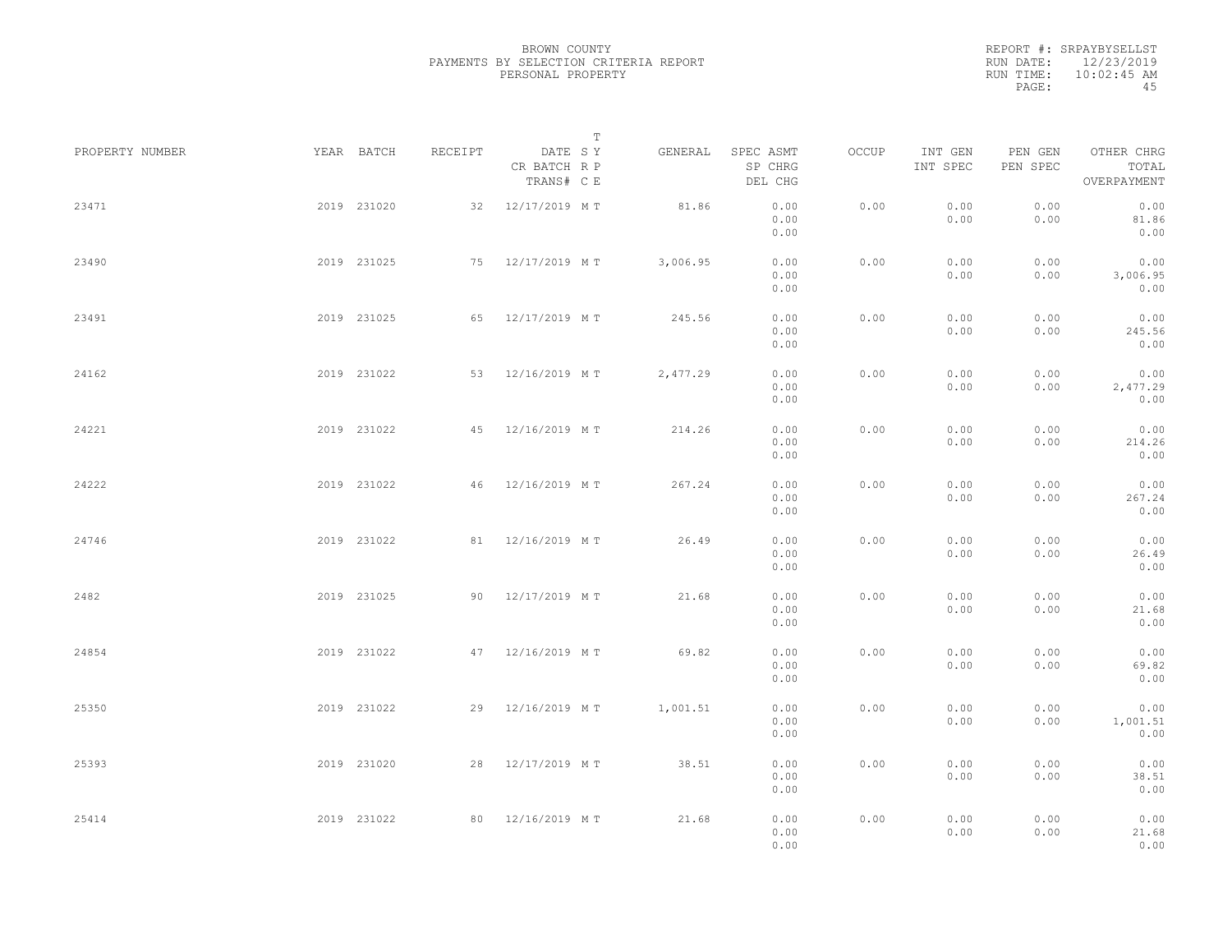|           | REPORT #: SRPAYBYSELLST |
|-----------|-------------------------|
| RUN DATE: | 12/23/2019              |
| RUN TIME: | $10:02:46$ AM           |
| PAGE:     | 46                      |

|                 |             |             |         |                                       | T       |                                 |       |                     |                     |                                    |  |
|-----------------|-------------|-------------|---------|---------------------------------------|---------|---------------------------------|-------|---------------------|---------------------|------------------------------------|--|
| PROPERTY NUMBER |             | YEAR BATCH  | RECEIPT | DATE SY<br>CR BATCH R P<br>TRANS# C E | GENERAL | SPEC ASMT<br>SP CHRG<br>DEL CHG | OCCUP | INT GEN<br>INT SPEC | PEN GEN<br>PEN SPEC | OTHER CHRG<br>TOTAL<br>OVERPAYMENT |  |
| 26082           |             | 2019 231025 | 88      | 12/17/2019 MT                         | 113.15  | 0.00<br>0.00<br>0.00            | 0.00  | 0.00<br>0.00        | 0.00<br>0.00        | 0.00<br>113.15<br>0.00             |  |
| 26097           |             | 2019 231020 |         | 30 12/17/2019 MT                      | 9.63    | 0.00<br>0.00<br>0.00            | 0.00  | 0.00<br>0.00        | 0.00<br>0.00        | 0.00<br>9.63<br>0.00               |  |
| 26207           |             | 2019 231022 | 48      | 12/16/2019 MT                         | 122.78  | 0.00<br>0.00<br>0.00            | 0.00  | 0.00<br>0.00        | 0.00<br>0.00        | 0.00<br>122.78<br>0.00             |  |
| 26226           |             | 2019 231025 | 86      | 12/17/2019 MT                         | 2.42    | 0.00<br>0.00<br>0.00            | 0.00  | 0.00<br>0.00        | 0.00<br>0.00        | 0.00<br>2.42<br>0.00               |  |
| 26806           |             | 2019 231025 |         | 71 12/17/2019 MT                      | 130.01  | 0.00<br>0.00<br>0.00            | 0.00  | 0.00<br>0.00        | 0.00<br>0.00        | 0.00<br>130.01<br>0.00             |  |
| 26874           |             | 2019 231022 | 49      | 12/16/2019 MT                         | 185.38  | 0.00<br>0.00<br>0.00            | 0.00  | 0.00<br>0.00        | 0.00<br>0.00        | 0.00<br>185.38<br>0.00             |  |
| 27209           |             | 2019 231022 |         | 34 12/16/2019 MT                      | 79.44   | 0.00<br>0.00<br>0.00            | 0.00  | 0.00<br>0.00        | 0.00<br>0.00        | 0.00<br>79.44<br>0.00              |  |
| 27345           |             | 2019 231022 |         | 35 12/16/2019 MT                      | 14.45   | 0.00<br>0.00<br>0.00            | 0.00  | 0.00<br>0.00        | 0.00<br>0.00        | 0.00<br>14.45<br>0.00              |  |
| 27588           |             | 2019 231022 |         | 70 12/16/2019 MT                      | 67.41   | 0.00<br>0.00<br>0.00            | 0.00  | 0.00<br>0.00        | 0.00<br>0.00        | 0.00<br>67.41<br>0.00              |  |
| 5249            |             | 2019 231023 |         | 64 12/17/2019 MT                      | 322.60  | 0.00<br>0.00<br>0.00            | 0.00  | 0.00<br>0.00        | 0.00<br>0.00        | 0.00<br>322.60<br>0.00             |  |
| 5944            |             | 2019 231025 |         | 85 12/17/2019 MT                      | 192.60  | 0.00<br>0.00<br>0.00            | 0.00  | 0.00<br>0.00        | 0.00<br>0.00        | 0.00<br>192.60<br>0.00             |  |
| 681             | 2019 231020 |             |         | 42 12/17/2019 MT                      | 96.29   | 0.00<br>0.00<br>0.00            | 0.00  | 0.00<br>0.00        | 0.00<br>0.00        | 0.00<br>96.29<br>0.00              |  |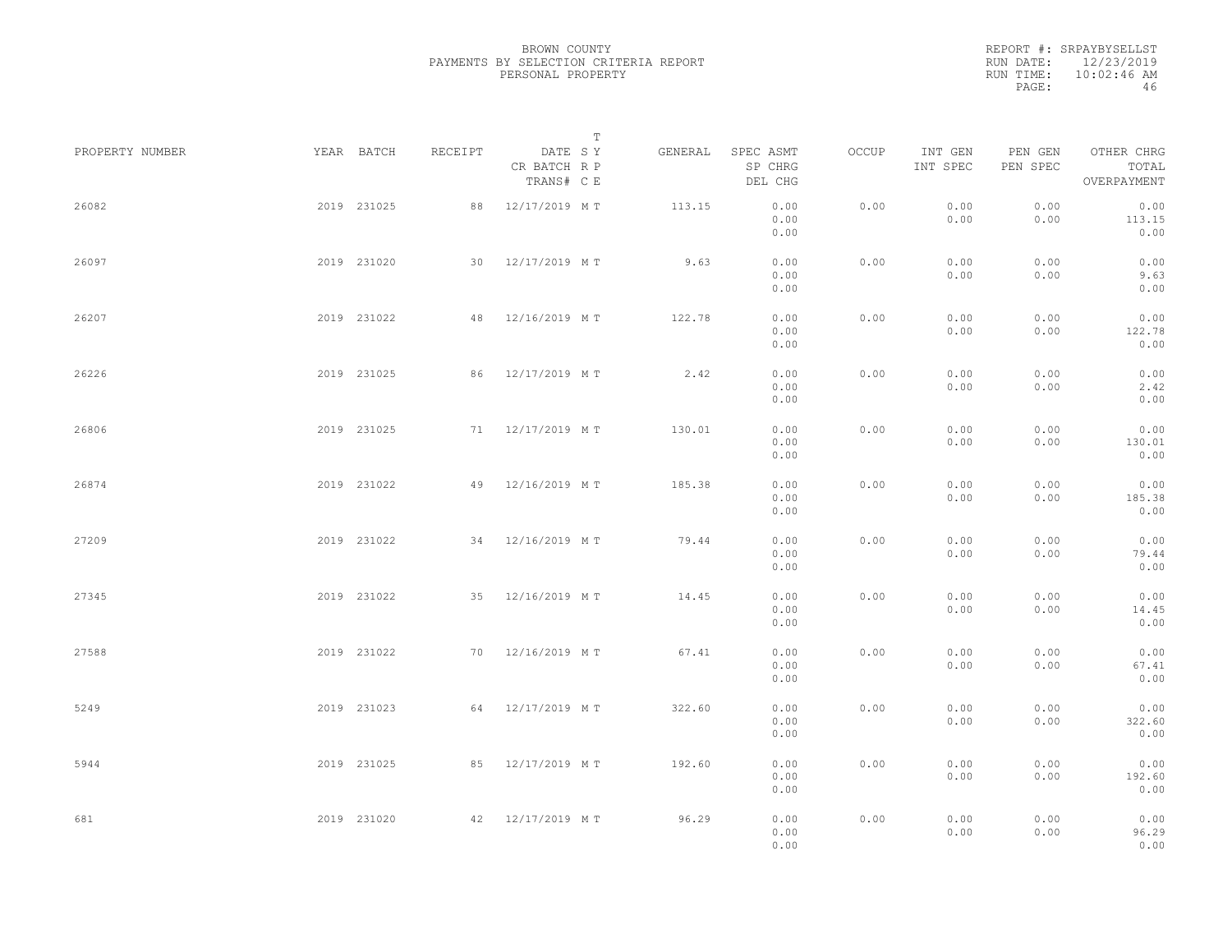|           | REPORT #: SRPAYBYSELLST |
|-----------|-------------------------|
| RUN DATE: | 12/23/2019              |
| RUN TIME: | $10:02:46$ AM           |
| PAGE:     | 47                      |

|                 |             |         |                                       | $\mathbb T$ |           |                                 |       |                     |                     |                                    |  |
|-----------------|-------------|---------|---------------------------------------|-------------|-----------|---------------------------------|-------|---------------------|---------------------|------------------------------------|--|
| PROPERTY NUMBER | YEAR BATCH  | RECEIPT | DATE SY<br>CR BATCH R P<br>TRANS# C E |             | GENERAL   | SPEC ASMT<br>SP CHRG<br>DEL CHG | OCCUP | INT GEN<br>INT SPEC | PEN GEN<br>PEN SPEC | OTHER CHRG<br>TOTAL<br>OVERPAYMENT |  |
| 6821            | 2019 231022 |         | 41 12/16/2019 MT                      |             | 79.44     | 0.00<br>0.00<br>0.00            | 0.00  | 0.00<br>0.00        | 0.00<br>0.00        | 0.00<br>79.44<br>0.00              |  |
| 7126            | 2019 231020 |         | 54 12/17/2019 MT                      |             | 103.52    | 0.00<br>0.00<br>0.00            | 0.00  | 0.00<br>0.00        | 0.00<br>0.00        | 0.00<br>103.52<br>0.00             |  |
| 7684            | 2019 231022 |         | 51 12/16/2019 MT                      |             | 3,423.43  | 0.00<br>0.00<br>0.00            | 0.00  | 0.00<br>0.00        | 0.00<br>0.00        | 0.00<br>3,423.43<br>0.00           |  |
| 9689            | 2019 231022 | 50      | 12/16/2019 MT                         |             | 17,507.19 | 0.00<br>0.00<br>0.00            | 0.00  | 0.00<br>0.00        | 0.00<br>0.00        | 0.00<br>17,507.19<br>0.00          |  |
| 13997           | 2019 231029 | 92      | 12/17/2019 MT                         |             | 4.81      | 0.00<br>0.00<br>0.00            | 0.00  | 0.00<br>0.00        | 0.00<br>0.00        | 0.00<br>4.81<br>0.00               |  |
| 1776            | 2019 231029 | 95      | 12/17/2019 MT                         |             | 515.20    | 0.00<br>0.00<br>0.00            | 0.00  | 0.00<br>0.00        | 0.00<br>0.00        | 0.00<br>515.20<br>0.00             |  |
| 24925           | 2019 231029 | 82      | 12/17/2019 MT                         |             | 200.00    | 0.00<br>0.00<br>0.00            | 0.00  | 0.00<br>0.00        | 0.00<br>0.00        | 0.00<br>200.00<br>0.00             |  |
| 25486           | 2019 231029 | 98      | 12/17/2019 MT                         |             | 320.19    | 0.00<br>0.00<br>0.00            | 0.00  | 0.00<br>0.00        | 0.00<br>0.00        | 0.00<br>320.19<br>0.00             |  |
| 1083            | 2019 231026 |         | 128 12/18/2019 MT                     |             | 16.86     | 0.00<br>0.00<br>0.00            | 0.00  | 0.00<br>0.00        | 0.00<br>0.00        | 0.00<br>16.86<br>0.00              |  |
| 10940           | 2019 231027 |         | 78 12/18/2019 MT                      |             | 455.02    | 0.00<br>0.00<br>0.00            | 0.00  | 0.00<br>0.00        | 0.00<br>0.00        | 0.00<br>455.02<br>0.00             |  |
| 1138            | 2019 231027 |         | 91 12/18/2019 MT                      |             | 7.23      | 0.00<br>0.00<br>0.00            | 0.00  | 0.00<br>0.00        | 0.00<br>0.00        | 0.00<br>7.23<br>0.00               |  |
| 1154            | 2019 231026 |         | 62 12/18/2019 M T                     |             | 498.34    | 0.00<br>0.00<br>0.00            | 0.00  | 0.00<br>0.00        | 0.00<br>0.00        | 0.00<br>498.34<br>0.00             |  |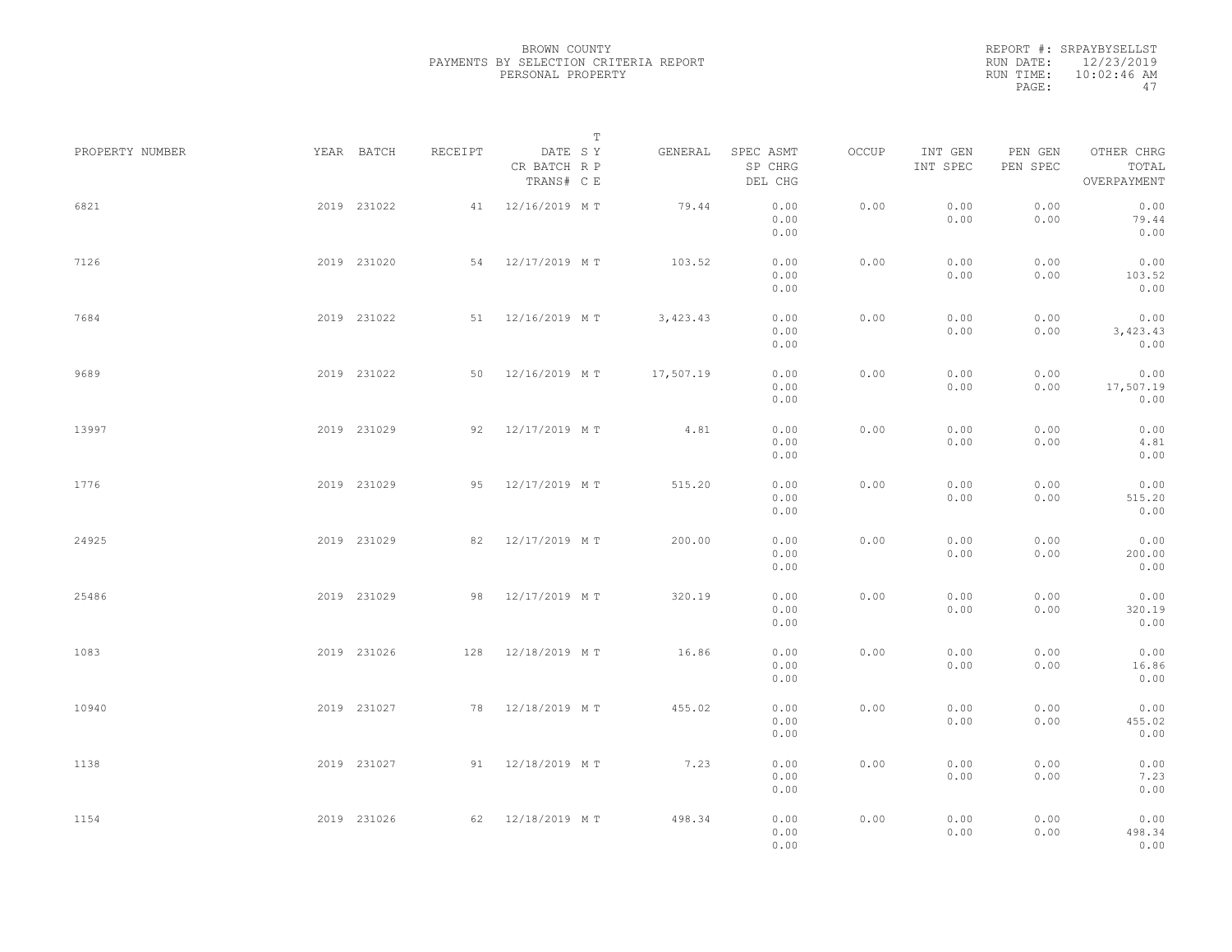REPORT #: SRPAYBYSELLST RUN DATE: 12/23/2019 RUN TIME: 10:02:46 AM PAGE: 48

|                 |             |             |         | $\mathbb T$                           |          |                                 |       |                     |                     |                                    |  |
|-----------------|-------------|-------------|---------|---------------------------------------|----------|---------------------------------|-------|---------------------|---------------------|------------------------------------|--|
| PROPERTY NUMBER |             | YEAR BATCH  | RECEIPT | DATE SY<br>CR BATCH R P<br>TRANS# C E | GENERAL  | SPEC ASMT<br>SP CHRG<br>DEL CHG | OCCUP | INT GEN<br>INT SPEC | PEN GEN<br>PEN SPEC | OTHER CHRG<br>TOTAL<br>OVERPAYMENT |  |
| 12328           |             | 2019 231028 | 143     | 12/17/2019 MT                         | 43.34    | 0.00<br>0.00<br>0.00            | 0.00  | 0.00<br>0.00        | 0.00<br>0.00        | 0.00<br>43.34<br>0.00              |  |
| 1310            |             | 2019 231027 |         | 103 12/18/2019 MT                     | 199.82   | 0.00<br>0.00<br>0.00            | 0.00  | 0.00<br>0.00        | 0.00<br>0.00        | 0.00<br>199.82<br>0.00             |  |
| 1338            |             | 2019 231026 |         | 116 12/18/2019 MT                     | 315.37   | 0.00<br>0.00<br>0.00            | 0.00  | 0.00<br>0.00        | 0.00<br>0.00        | 0.00<br>315.37<br>0.00             |  |
| 13459           |             | 2019 231026 |         | 58 12/18/2019 MT                      | 38.51    | 0.00<br>0.00<br>0.00            | 0.00  | 0.00<br>0.00        | 0.00<br>0.00        | 0.00<br>38.51<br>0.00              |  |
| 13637           |             | 2019 231027 |         | 120 12/18/2019 MT                     | 69.82    | 0.00<br>0.00<br>0.00            | 0.00  | 0.00<br>0.00        | 0.00<br>0.00        | 0.00<br>69.82<br>0.00              |  |
| 14026           |             | 2019 231028 | 107     | 12/17/2019 MT                         | 14.45    | 0.00<br>0.00<br>0.00            | 0.00  | 0.00<br>0.00        | 0.00<br>0.00        | 0.00<br>14.45<br>0.00              |  |
| 14087           |             | 2019 231027 | 139     | 12/18/2019 MT                         | 2.42     | 0.00<br>0.00<br>0.00            | 0.00  | 0.00<br>0.00        | 0.00<br>0.00        | 0.00<br>2.42<br>0.00               |  |
| 1468            |             | 2019 231027 |         | 126 12/18/2019 MT                     | 86.67    | 0.00<br>0.00<br>0.00            | 0.00  | 0.00<br>0.00        | 0.00<br>0.00        | 0.00<br>86.67<br>0.00              |  |
| 1479            |             | 2019 231026 |         | 118 12/18/2019 MT                     | 3,471.58 | 0.00<br>0.00<br>0.00            | 0.00  | 0.00<br>0.00        | 0.00<br>0.00        | 0.00<br>3,471.58<br>0.00           |  |
| 1535            |             | 2019 231031 |         | 112 12/18/2019 MT                     | 305.75   | 0.00<br>0.00<br>0.00            | 0.00  | 0.00<br>0.00        | 0.00<br>0.00        | 0.00<br>305.75<br>0.00             |  |
| 16166           |             | 2019 231026 |         | 60 12/18/2019 MT                      | 36.11    | 0.00<br>0.00<br>0.00            | 0.00  | 0.00<br>0.00        | 0.00<br>0.00        | 0.00<br>36.11<br>0.00              |  |
| 16822           | 2019 231026 |             |         | 55 12/18/2019 MT                      | 43.34    | 0.00<br>0.00<br>0.00            | 0.00  | 0.00<br>0.00        | 0.00<br>0.00        | 0.00<br>43.34<br>0.00              |  |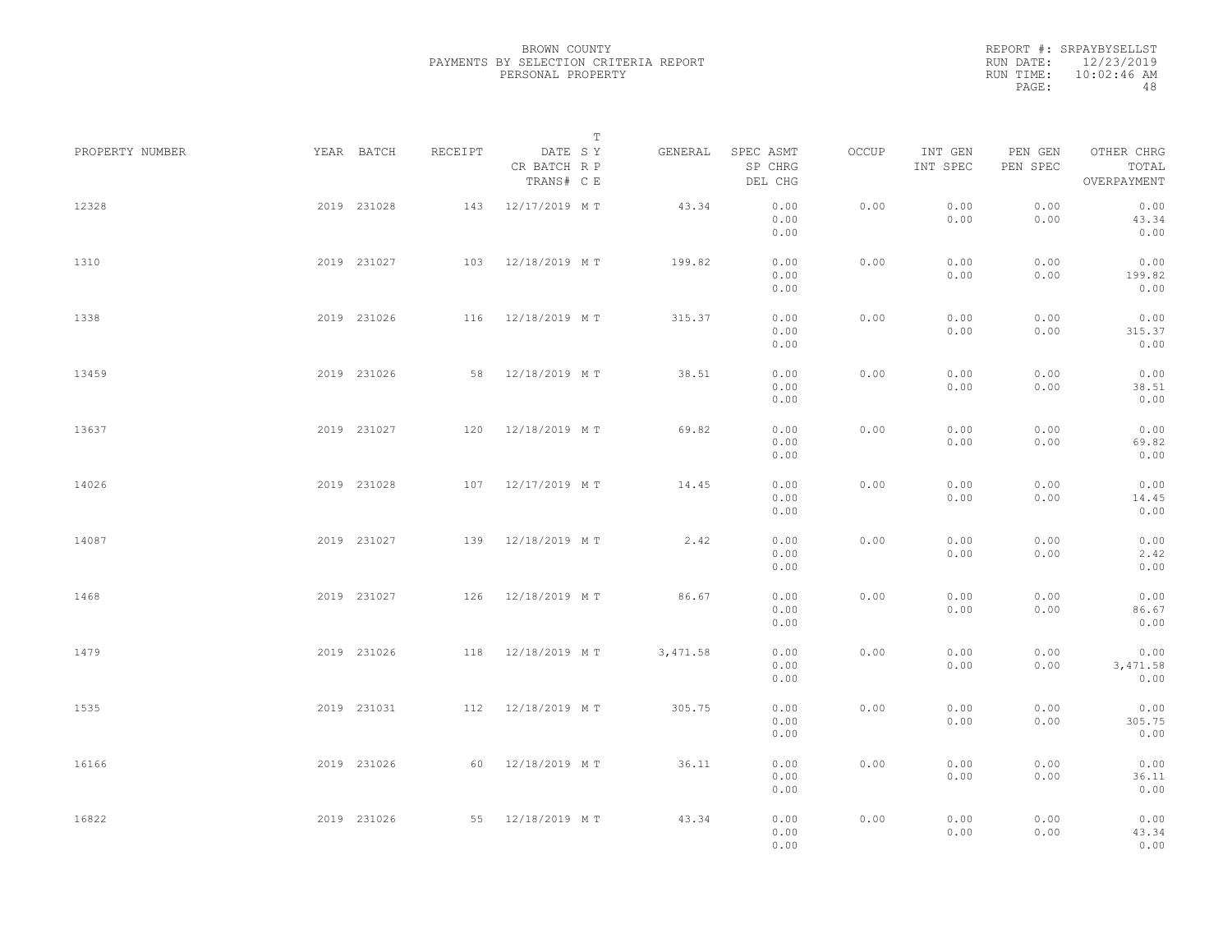|           | REPORT #: SRPAYBYSELLST |
|-----------|-------------------------|
| RUN DATE: | 12/23/2019              |
| RUN TIME: | $10:02:47$ AM           |
| PAGE:     | 49                      |

|                 |             |             |         | $\mathbb T$                           |         |                                 |       |                     |                     |                                    |  |
|-----------------|-------------|-------------|---------|---------------------------------------|---------|---------------------------------|-------|---------------------|---------------------|------------------------------------|--|
| PROPERTY NUMBER |             | YEAR BATCH  | RECEIPT | DATE SY<br>CR BATCH R P<br>TRANS# C E | GENERAL | SPEC ASMT<br>SP CHRG<br>DEL CHG | OCCUP | INT GEN<br>INT SPEC | PEN GEN<br>PEN SPEC | OTHER CHRG<br>TOTAL<br>OVERPAYMENT |  |
| 17131           |             | 2019 231032 |         | 111 12/17/2019 MT                     | 341.86  | 0.00<br>0.00<br>0.00            | 0.00  | 0.00<br>0.00        | 0.00<br>0.00        | 0.00<br>341.86<br>0.00             |  |
| 17184           |             | 2019 231032 |         | 99 12/17/2019 MT                      | 38.51   | 0.00<br>0.00<br>0.00            | 0.00  | 0.00<br>0.00        | 0.00<br>0.00        | 0.00<br>38.51<br>0.00              |  |
| 1803            |             | 2019 231030 |         | 87 12/18/2019 MT                      | 74.63   | 0.00<br>0.00<br>0.00            | 0.00  | 0.00<br>0.00        | 0.00<br>0.00        | 0.00<br>74.63<br>0.00              |  |
| 19246           |             | 2019 231026 |         | 129 12/18/2019 MT                     | 48.15   | 0.00<br>0.00<br>0.00            | 0.00  | 0.00<br>0.00        | 0.00<br>0.00        | 0.00<br>48.15<br>0.00              |  |
| 19257           |             | 2019 231031 |         | 123 12/18/2019 MT                     | 185.38  | 0.00<br>0.00<br>0.00            | 0.00  | 0.00<br>0.00        | 0.00<br>0.00        | 0.00<br>185.38<br>0.00             |  |
| 19433           |             | 2019 231035 |         | 137 12/18/2019 MT                     | 380.39  | 0.00<br>0.00<br>0.00            | 0.00  | 0.00<br>0.00        | 0.00<br>0.00        | 0.00<br>380.39<br>0.00             |  |
| 19992           |             | 2019 231027 | 135     | 12/18/2019 MT                         | 55.37   | 0.00<br>0.00<br>0.00            | 0.00  | 0.00<br>0.00        | 0.00<br>0.00        | 0.00<br>55.37<br>0.00              |  |
| 22869           |             | 2019 231027 |         | 74 12/18/2019 MT                      | 57.78   | 0.00<br>0.00<br>0.00            | 0.00  | 0.00<br>0.00        | 0.00<br>0.00        | 0.00<br>57.78<br>0.00              |  |
| 23361           |             | 2019 231030 |         | 113 12/18/2019 MT                     | 9.63    | 0.00<br>0.00<br>0.00            | 0.00  | 0.00<br>0.00        | 0.00<br>0.00        | 0.00<br>9.63<br>0.00               |  |
| 23375           |             | 2019 231030 |         | 96 12/18/2019 MT                      | 12.04   | 0.00<br>0.00<br>0.00            | 0.00  | 0.00<br>0.00        | 0.00<br>0.00        | 0.00<br>12.04<br>0.00              |  |
| 23413           |             | 2019 231030 |         | 97 12/18/2019 MT                      | 12.04   | 0.00<br>0.00<br>0.00            | 0.00  | 0.00<br>0.00        | 0.00<br>0.00        | 0.00<br>12.04<br>0.00              |  |
| 23434           | 2019 231032 |             |         | 100 12/17/2019 MT                     | 26.49   | 0.00<br>0.00<br>0.00            | 0.00  | 0.00<br>0.00        | 0.00<br>0.00        | 0.00<br>26.49<br>0.00              |  |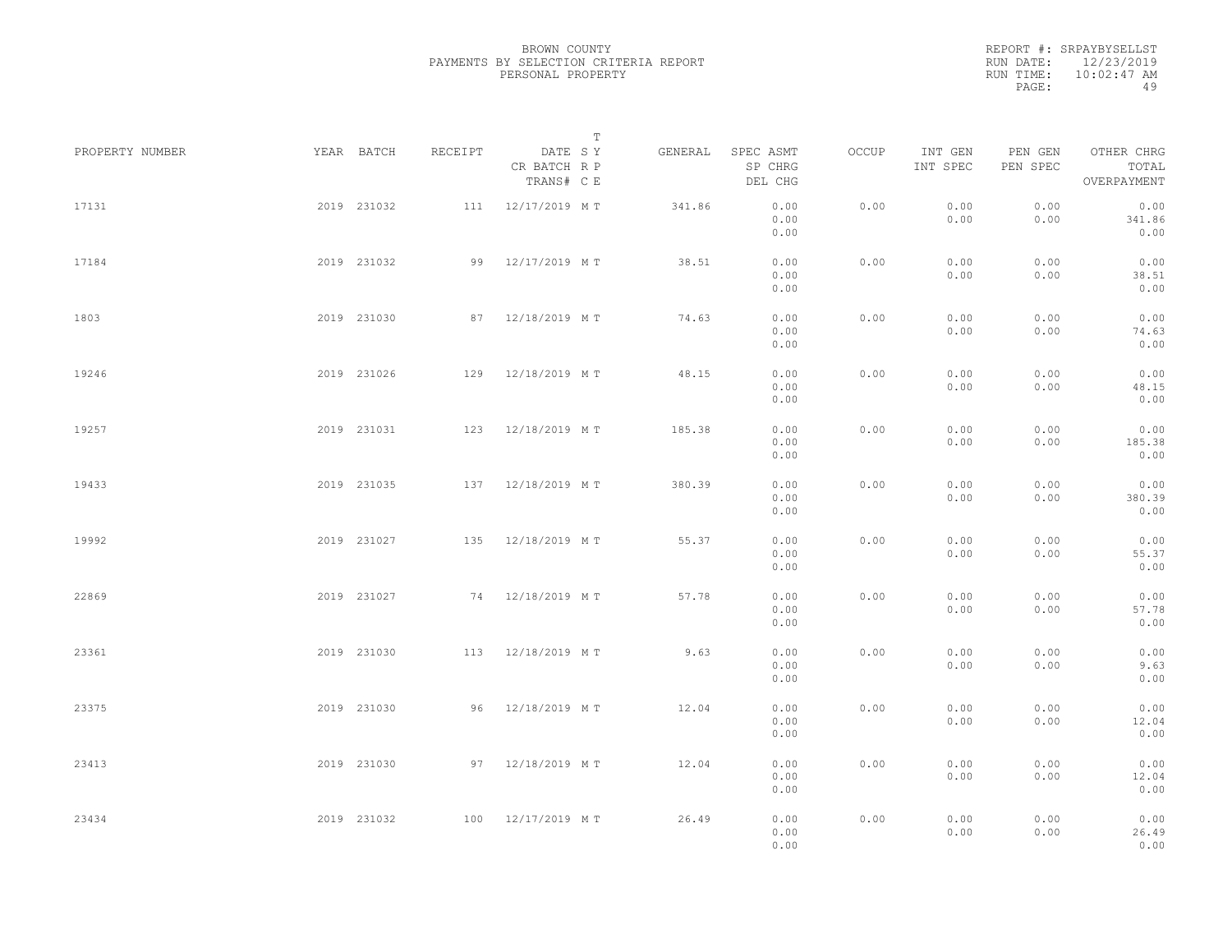|           | REPORT #: SRPAYBYSELLST |
|-----------|-------------------------|
|           | RUN DATE: 12/23/2019    |
| RUN TIME: | $10:02:47$ AM           |
| PAGE:     | 50                      |

|                 |             |             |         |                                       | $\mathbb T$ |                                 |       |                     |                     |                                    |  |
|-----------------|-------------|-------------|---------|---------------------------------------|-------------|---------------------------------|-------|---------------------|---------------------|------------------------------------|--|
| PROPERTY NUMBER |             | YEAR BATCH  | RECEIPT | DATE SY<br>CR BATCH R P<br>TRANS# C E | GENERAL     | SPEC ASMT<br>SP CHRG<br>DEL CHG | OCCUP | INT GEN<br>INT SPEC | PEN GEN<br>PEN SPEC | OTHER CHRG<br>TOTAL<br>OVERPAYMENT |  |
| 23486           |             | 2019 231026 |         | 61 12/18/2019 MT                      | 4.81        | 0.00<br>0.00<br>0.00            | 0.00  | 0.00<br>0.00        | 0.00<br>0.00        | 0.00<br>4.81<br>0.00               |  |
| 2381            |             | 2019 231026 |         | 108 12/18/2019 MT                     | 722.25      | 0.00<br>0.00<br>0.00            | 0.00  | 0.00<br>0.00        | 0.00<br>0.00        | 0.00<br>722.25<br>0.00             |  |
| 24182           |             | 2019 231027 |         | 131 12/18/2019 MT                     | 4.81        | 0.00<br>0.00<br>0.00            | 0.00  | 0.00<br>0.00        | 0.00<br>0.00        | 0.00<br>4.81<br>0.00               |  |
| 24251           |             | 2019 231027 |         | 93 12/18/2019 MT                      | 9.63        | 0.00<br>0.00<br>0.00            | 0.00  | 0.00<br>0.00        | 0.00<br>0.00        | 0.00<br>9.63<br>0.00               |  |
| 24781           |             | 2019 231028 |         | 76 12/17/2019 MT                      | 113.15      | 0.00<br>0.00<br>0.00            | 0.00  | 0.00<br>0.00        | 0.00<br>0.00        | 0.00<br>113.15<br>0.00             |  |
| 2529            |             | 2019 231031 |         | 117 12/18/2019 MT                     | 91.48       | 0.00<br>0.00<br>0.00            | 0.00  | 0.00<br>0.00        | 0.00<br>0.00        | 0.00<br>91.48<br>0.00              |  |
| 25341           |             | 2019 231027 |         | 94 12/18/2019 MT                      | 4.81        | 0.00<br>0.00<br>0.00            | 0.00  | 0.00<br>0.00        | 0.00<br>0.00        | 0.00<br>4.81<br>0.00               |  |
| 25446           |             | 2019 231026 |         | 119 12/18/2019 MT                     | 192.60      | 0.00<br>0.00<br>0.00            | 0.00  | 0.00<br>0.00        | 0.00<br>0.00        | 0.00<br>192.60<br>0.00             |  |
| 25450           |             | 2019 231026 |         | 124 12/18/2019 MT                     | 801.69      | 0.00<br>0.00<br>0.00            | 0.00  | 0.00<br>0.00        | 0.00<br>0.00        | 0.00<br>801.69<br>0.00             |  |
| 25518           |             | 2019 231027 |         | 134 12/18/2019 MT                     | 57.78       | 0.00<br>0.00<br>0.00            | 0.00  | 0.00<br>0.00        | 0.00<br>0.00        | 0.00<br>57.78<br>0.00              |  |
| 26269           |             | 2019 231026 |         | 57 12/18/2019 MT                      | 62.60       | 0.00<br>0.00<br>0.00            | 0.00  | 0.00<br>0.00        | 0.00<br>0.00        | 0.00<br>62.60<br>0.00              |  |
| 26803           | 2019 231030 |             |         | 110 12/18/2019 MT                     | 9.63        | 0.00<br>0.00<br>0.00            | 0.00  | 0.00<br>0.00        | 0.00<br>0.00        | 0.00<br>9.63<br>0.00               |  |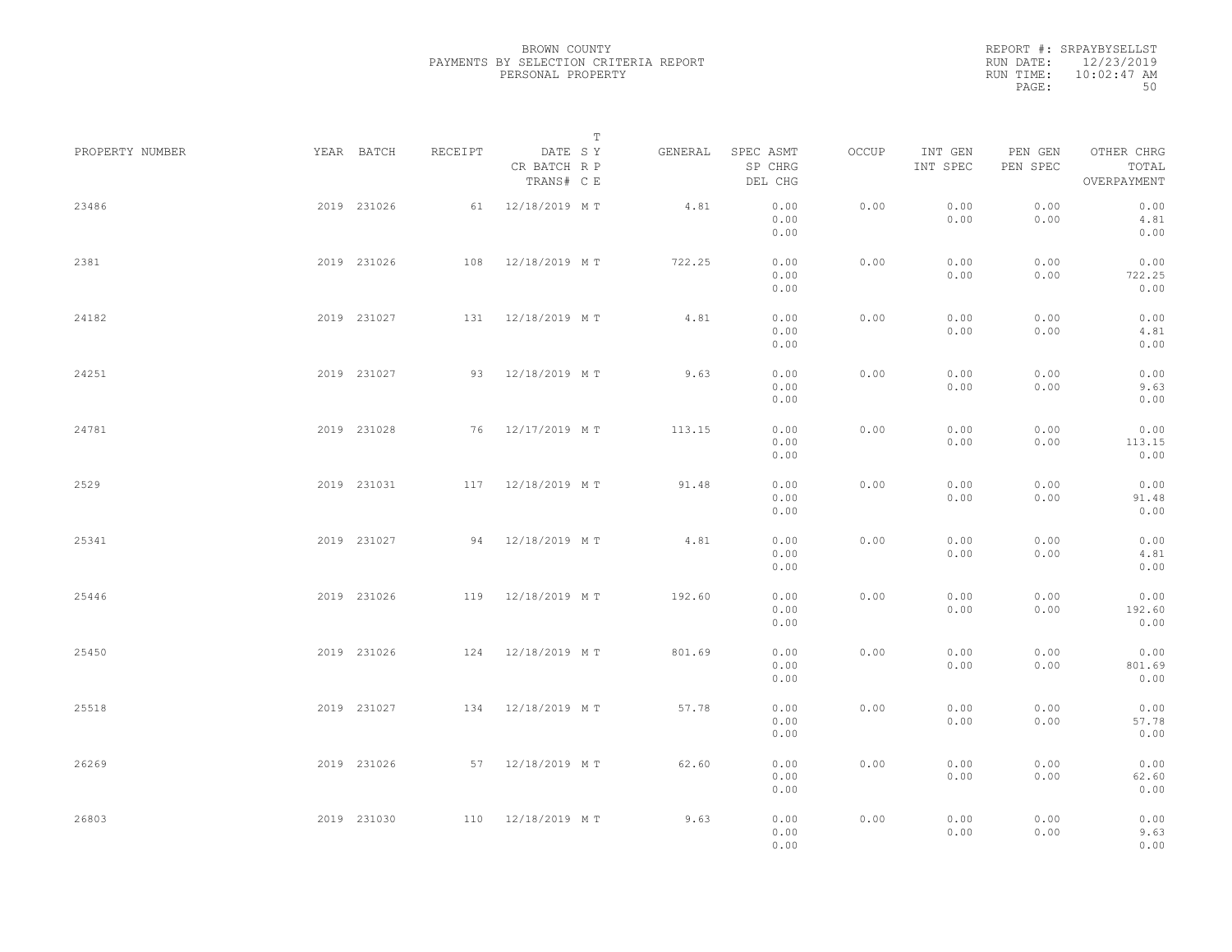REPORT #: SRPAYBYSELLST RUN DATE: 12/23/2019 RUN TIME: 10:02:47 AM PAGE: 51

|                 |             |             |         | $\mathbb T$                           |          |                                 |       |                     |                     |                                    |  |
|-----------------|-------------|-------------|---------|---------------------------------------|----------|---------------------------------|-------|---------------------|---------------------|------------------------------------|--|
| PROPERTY NUMBER |             | YEAR BATCH  | RECEIPT | DATE SY<br>CR BATCH R P<br>TRANS# C E | GENERAL  | SPEC ASMT<br>SP CHRG<br>DEL CHG | OCCUP | INT GEN<br>INT SPEC | PEN GEN<br>PEN SPEC | OTHER CHRG<br>TOTAL<br>OVERPAYMENT |  |
| 26849           |             | 2019 231031 |         | 122 12/18/2019 MT                     | 467.06   | 0.00<br>0.00<br>0.00            | 0.00  | 0.00<br>0.00        | 0.00<br>0.00        | 0.00<br>467.06<br>0.00             |  |
| 26854           |             | 2019 231027 |         | 89 12/18/2019 MT                      | 1,121.87 | 0.00<br>0.00<br>0.00            | 0.00  | 0.00<br>0.00        | 0.00<br>0.00        | 0.00<br>1,121.87<br>0.00           |  |
| 26905           |             | 2019 231030 |         | 106 12/18/2019 MT                     | 65.00    | 0.00<br>0.00<br>0.00            | 0.00  | 0.00<br>0.00        | 0.00<br>0.00        | 0.00<br>65.00<br>0.00              |  |
| 27211           |             | 2019 231028 |         | 127 12/17/2019 MT                     | 4.81     | 0.00<br>0.00<br>0.00            | 0.00  | 0.00<br>0.00        | 0.00<br>0.00        | 0.00<br>4.81<br>0.00               |  |
| 27258           |             | 2019 231031 |         | 104 12/18/2019 MT                     | 31.30    | 0.00<br>0.00<br>0.00            | 0.00  | 0.00<br>0.00        | 0.00<br>0.00        | 0.00<br>31.30<br>0.00              |  |
| 27279           |             | 2019 231035 | 136     | 12/18/2019 MT                         | 16.86    | 0.00<br>0.00<br>0.00            | 0.00  | 0.00<br>0.00        | 0.00<br>0.00        | 0.00<br>16.86<br>0.00              |  |
| 27370           |             | 2019 231028 | 101     | 12/17/2019 MT                         | 43.34    | 0.00<br>0.00<br>0.00            | 0.00  | 0.00<br>0.00        | 0.00<br>0.00        | 0.00<br>43.34<br>0.00              |  |
| 453             |             | 2019 231035 |         | 138 12/18/2019 MT                     | 98.70    | 0.00<br>0.00<br>0.00            | 0.00  | 0.00<br>0.00        | 0.00<br>0.00        | 0.00<br>98.70<br>0.00              |  |
| 6128            |             | 2019 231030 |         | 109 12/18/2019 MT                     | 9.63     | 0.00<br>0.00<br>0.00            | 0.00  | 0.00<br>0.00        | 0.00<br>0.00        | 0.00<br>9.63<br>0.00               |  |
| 7212            |             | 2019 231026 |         | 102 12/18/2019 MT                     | 14.45    | 0.00<br>0.00<br>0.00            | 0.00  | 0.00<br>0.00        | 0.00<br>0.00        | 0.00<br>14.45<br>0.00              |  |
| 751             |             | 2019 231031 |         | 121 12/18/2019 MT                     | 2,482.10 | 0.00<br>0.00<br>0.00            | 0.00  | 0.00<br>0.00        | 0.00<br>0.00        | 0.00<br>2,482.10<br>0.00           |  |
| 7701            | 2019 231030 |             |         | 115 12/18/2019 MT                     | 2.42     | 0.00<br>0.00<br>0.00            | 0.00  | 0.00<br>0.00        | 0.00<br>0.00        | 0.00<br>2.42<br>0.00               |  |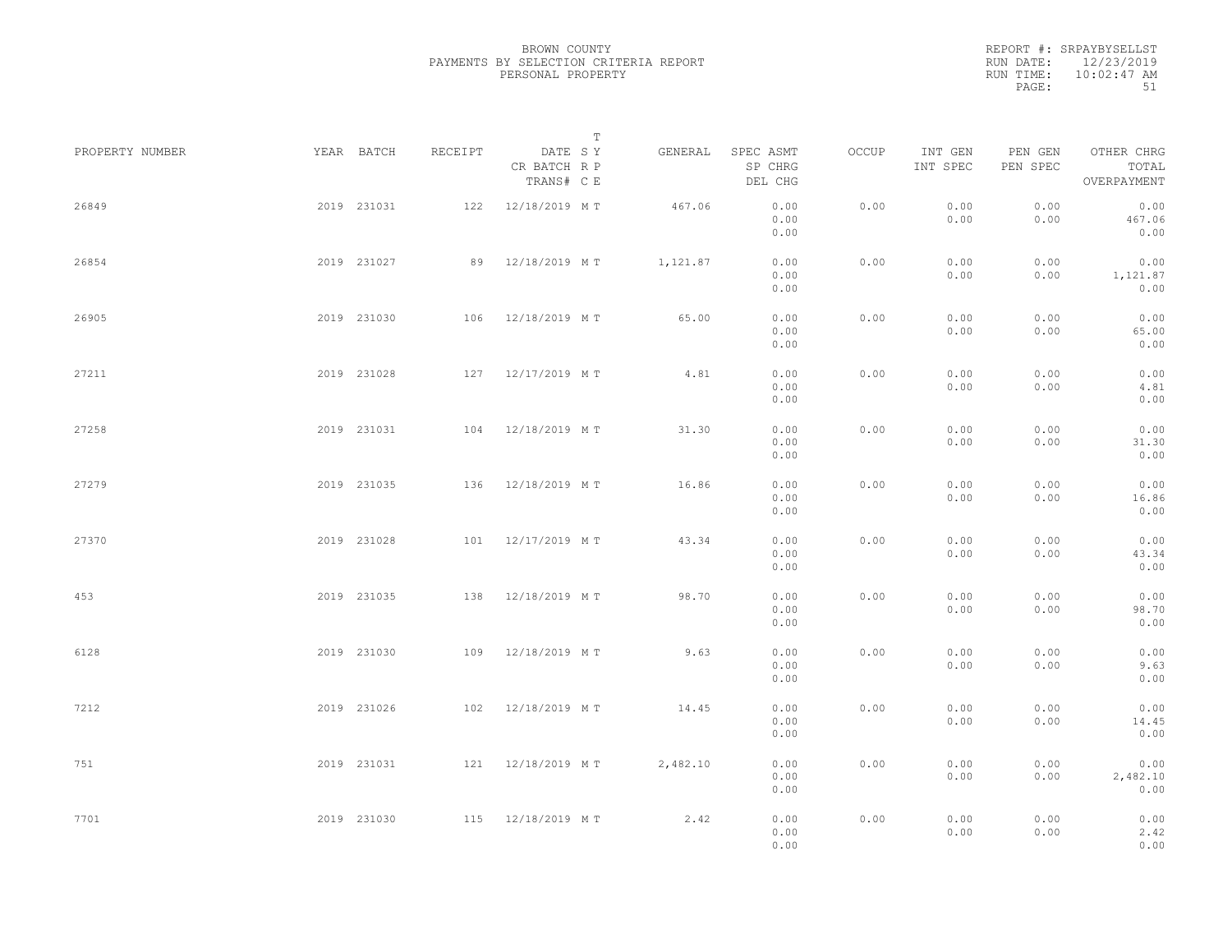| REPORT #: SRPAYBYSELLST    |
|----------------------------|
| RUN DATE: 12/23/2019       |
| $10:02:48$ AM<br>RUN TIME: |
| 52                         |
|                            |

| PROPERTY NUMBER     | YEAR BATCH  | RECEIPT | DATE SY                    | $\mathbb T$ | GENERAL | SPEC ASMT            | OCCUP | INT GEN      | PEN GEN      | OTHER CHRG             |  |
|---------------------|-------------|---------|----------------------------|-------------|---------|----------------------|-------|--------------|--------------|------------------------|--|
|                     |             |         | CR BATCH R P<br>TRANS# C E |             |         | SP CHRG<br>DEL CHG   |       | INT SPEC     | PEN SPEC     | TOTAL<br>OVERPAYMENT   |  |
| 842                 | 2019 231028 |         | 105 12/17/2019 MT          |             | 60.18   | 0.00<br>0.00<br>0.00 | 0.00  | 0.00<br>0.00 | 0.00<br>0.00 | 0.00<br>60.18<br>0.00  |  |
| 9462                | 2019 231031 |         | 125 12/18/2019 MT          |             | 96.29   | 0.00<br>0.00<br>0.00 | 0.00  | 0.00<br>0.00 | 0.00<br>0.00 | 0.00<br>96.29<br>0.00  |  |
| 21130               | 2019 231030 |         | 130 12/18/2019 MT          |             | 67.40   | 0.00<br>0.00<br>0.00 | 0.00  | 0.00<br>0.00 | 0.00<br>0.00 | 0.00<br>67.40<br>0.00  |  |
| 10854               | 2019 231042 |         | 186 12/19/2019 MT          |             | 2.42    | 0.00<br>0.00<br>0.00 | 0.00  | 0.00<br>0.00 | 0.00<br>0.00 | 0.00<br>2.42<br>0.00   |  |
| 1111                | 2019 231036 |         | 149 12/19/2019 MT          |             | 503.17  | 0.00<br>0.00<br>0.00 | 0.00  | 0.00<br>0.00 | 0.00<br>0.00 | 0.00<br>503.17<br>0.00 |  |
| 1120                | 2019 231036 |         | 148 12/19/2019 MT          |             | 105.92  | 0.00<br>0.00<br>0.00 | 0.00  | 0.00<br>0.00 | 0.00<br>0.00 | 0.00<br>105.92<br>0.00 |  |
| 11677               | 2019 231041 |         | 180 12/19/2019 MT          |             | 21.68   | 0.00<br>0.00<br>0.00 | 0.00  | 0.00<br>0.00 | 0.00<br>0.00 | 0.00<br>21.68<br>0.00  |  |
| 12449               | 2019 231036 |         | 167 12/19/2019 MT          |             | 161.29  | 0.00<br>0.00<br>0.00 | 0.00  | 0.00<br>0.00 | 0.00<br>0.00 | 0.00<br>161.29<br>0.00 |  |
| 15431               | 2019 231033 |         | 150 12/18/2019 MT          |             | 763.17  | 0.00<br>0.00<br>0.00 | 0.00  | 0.00<br>0.00 | 0.00<br>0.00 | 0.00<br>763.17<br>0.00 |  |
| 1572                | 2019 231042 |         | 174 12/19/2019 MT          |             | 455.02  | 0.00<br>0.00<br>0.00 | 0.00  | 0.00<br>0.00 | 0.00<br>0.00 | 0.00<br>455.02<br>0.00 |  |
| 16054               | 2019 231042 |         | 182 12/19/2019 MT          |             | 31.30   | 0.00<br>0.00<br>0.00 | 0.00  | 0.00<br>0.00 | 0.00<br>0.00 | 0.00<br>31.30<br>0.00  |  |
| 2019 231034<br>1649 |             |         | 142 12/19/2019 MT          |             | 9.63    | 0.00<br>0.00<br>0.00 | 0.00  | 0.00<br>0.00 | 0.00<br>0.00 | 0.00<br>9.63<br>0.00   |  |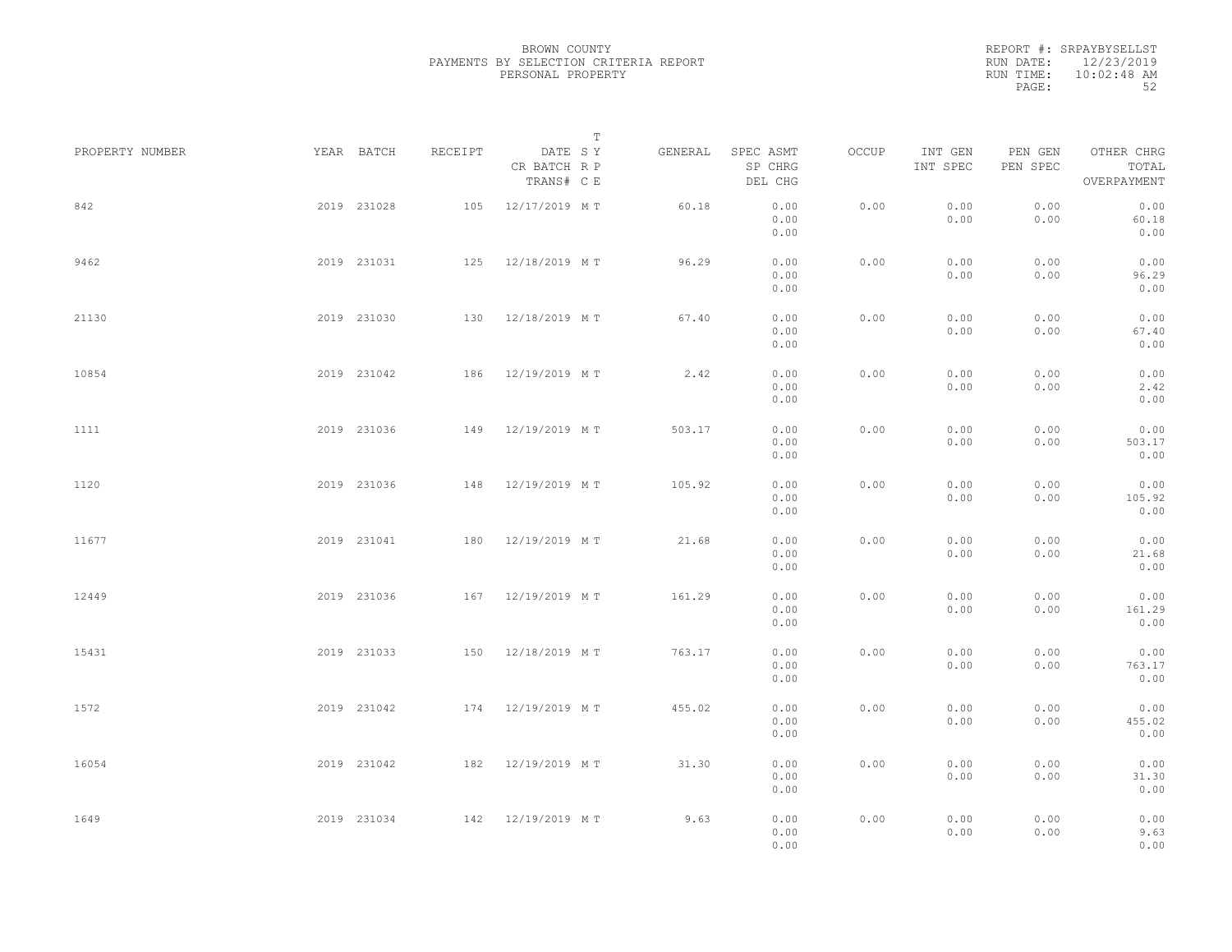|                 |             |                   |                                       | T |          |                                 |       |                     |                     |                                    |  |
|-----------------|-------------|-------------------|---------------------------------------|---|----------|---------------------------------|-------|---------------------|---------------------|------------------------------------|--|
| PROPERTY NUMBER | YEAR BATCH  | RECEIPT           | DATE SY<br>CR BATCH R P<br>TRANS# C E |   | GENERAL  | SPEC ASMT<br>SP CHRG<br>DEL CHG | OCCUP | INT GEN<br>INT SPEC | PEN GEN<br>PEN SPEC | OTHER CHRG<br>TOTAL<br>OVERPAYMENT |  |
| 1868            | 2019 231036 |                   | 153 12/19/2019 MT                     |   | 2,029.50 | 0.00<br>0.00<br>0.00            | 0.00  | 0.00<br>0.00        | 0.00<br>0.00        | 0.00<br>2,029.50<br>0.00           |  |
| 19401           | 2019 231042 |                   | 159 12/19/2019 MT                     |   | 977.45   | 0.00<br>165.00<br>0.00          | 0.00  | 0.00<br>0.00        | 0.00<br>0.00        | 0.00<br>1,142.45<br>0.00           |  |
| 20039           | 2019 231042 |                   | 185 12/19/2019 MT                     |   | 216.68   | 0.00<br>0.00<br>0.00            | 0.00  | 0.00<br>0.00        | 0.00<br>0.00        | 0.00<br>216.68<br>0.00             |  |
| 2048            | 2019 231040 |                   | 165 12/19/2019 MT                     |   | 65.00    | 0.00<br>0.00<br>0.00            | 0.00  | 0.00<br>0.00        | 0.00<br>0.00        | 0.00<br>65.00<br>0.00              |  |
| 21074           | 2019 231040 | 156               | 12/19/2019 MT                         |   | 226.31   | 0.00<br>0.00<br>0.00            | 0.00  | 0.00<br>0.00        | 0.00<br>0.00        | 0.00<br>226.31<br>0.00             |  |
| 21848           | 2019 231034 | 140               | 12/19/2019 MT                         |   | 4.81     | 0.00<br>0.00<br>0.00            | 0.00  | 0.00<br>0.00        | 0.00<br>0.00        | 0.00<br>4.81<br>0.00               |  |
| 22186           | 2019 231033 |                   | 145 12/18/2019 MT                     |   | 4.81     | 0.00<br>0.00<br>0.00            | 0.00  | 0.00<br>0.00        | 0.00<br>0.00        | 0.00<br>4.81<br>0.00               |  |
| 22291           | 2019 231042 |                   | 157 12/19/2019 MT                     |   | 149.27   | 0.00<br>0.00<br>0.00            | 0.00  | 0.00<br>0.00        | 0.00<br>0.00        | 0.00<br>149.27<br>0.00             |  |
| 22813           | 2019 231041 |                   | 181 12/19/2019 MT                     |   | 21.68    | 0.00<br>0.00<br>0.00            | 0.00  | 0.00<br>0.00        | 0.00<br>0.00        | 0.00<br>21.68<br>0.00              |  |
| 22915           | 2019 231036 |                   | 162 12/19/2019 MT                     |   | 170.93   | 0.00<br>0.00<br>0.00            | 0.00  | 0.00<br>0.00        | 0.00<br>0.00        | 0.00<br>170.93<br>0.00             |  |
| 23017           | 2019 231034 |                   | 133 12/19/2019 MT                     |   | 26.49    | 0.00<br>0.00<br>0.00            | 0.00  | 0.00<br>0.00        | 0.00<br>0.00        | 0.00<br>26.49<br>0.00              |  |
| 24131           | 2019 231042 | 184 12/19/2019 MT |                                       |   | 108.34   | 0.00<br>0.00<br>0.00            | 0.00  | 0.00<br>0.00        | 0.00<br>0.00        | 0.00<br>108.34<br>0.00             |  |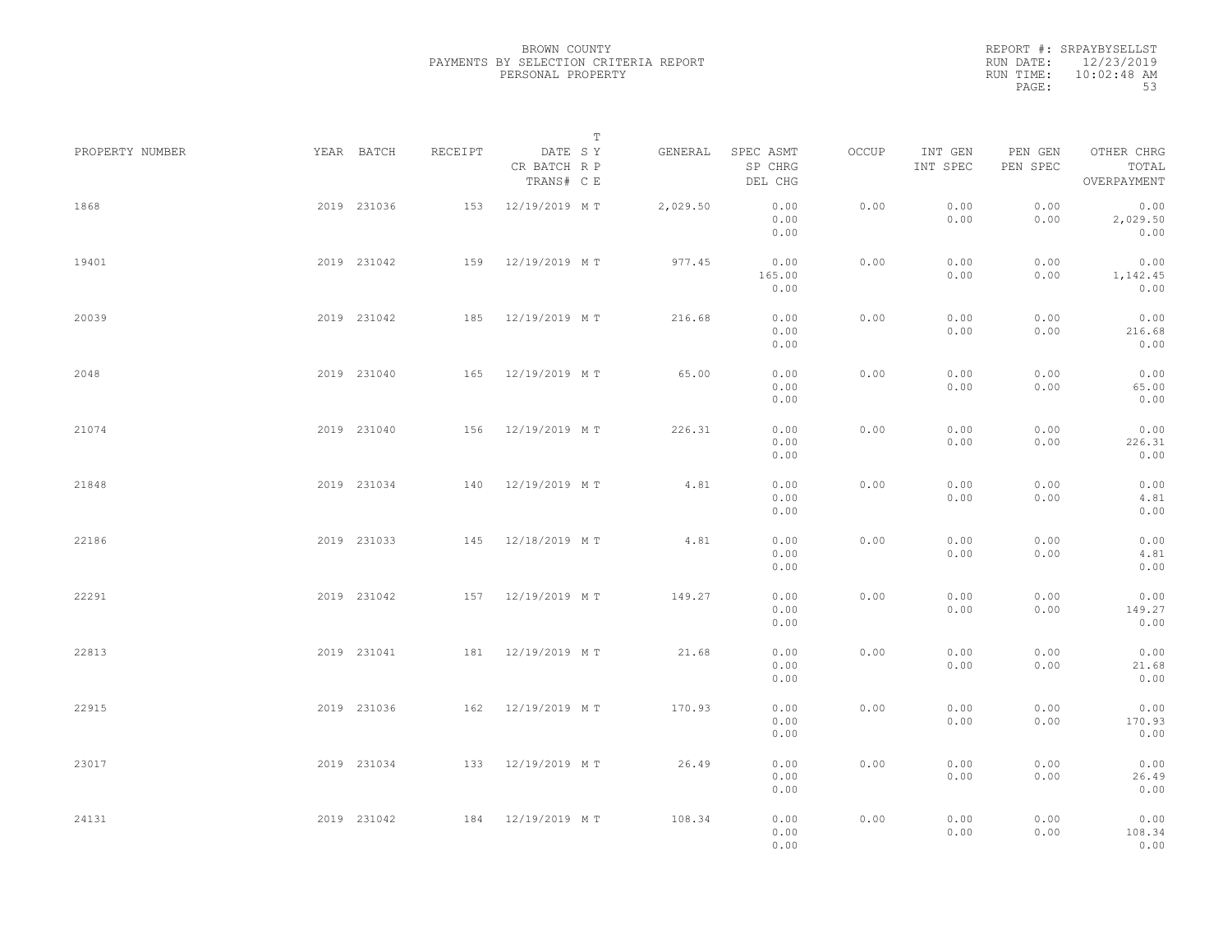|                 |             |             |         |                                       | $\mathbb{T}$ |          |                                 |       |                     |                     |                                    |  |
|-----------------|-------------|-------------|---------|---------------------------------------|--------------|----------|---------------------------------|-------|---------------------|---------------------|------------------------------------|--|
| PROPERTY NUMBER |             | YEAR BATCH  | RECEIPT | DATE SY<br>CR BATCH R P<br>TRANS# C E |              | GENERAL  | SPEC ASMT<br>SP CHRG<br>DEL CHG | OCCUP | INT GEN<br>INT SPEC | PEN GEN<br>PEN SPEC | OTHER CHRG<br>TOTAL<br>OVERPAYMENT |  |
| 24794           |             | 2019 231034 |         | 144 12/19/2019 MT                     |              | 31.30    | 0.00<br>0.00<br>0.00            | 0.00  | 0.00<br>0.00        | 0.00<br>0.00        | 0.00<br>31.30<br>0.00              |  |
| 24797           |             | 2019 231040 |         | 163 12/19/2019 MT                     |              | 101.11   | 0.00<br>0.00<br>0.00            | 0.00  | 0.00<br>0.00        | 0.00<br>0.00        | 0.00<br>101.11<br>0.00             |  |
| 24828           |             | 2019 231041 |         | 178 12/19/2019 MT                     |              | 36.11    | 0.00<br>0.00<br>0.00            | 0.00  | 0.00<br>0.00        | 0.00<br>0.00        | 0.00<br>36.11<br>0.00              |  |
| 25369           |             | 2019 231036 |         | 169 12/19/2019 MT                     |              | 204.64   | 0.00<br>0.00<br>0.00            | 0.00  | 0.00<br>0.00        | 0.00<br>0.00        | 0.00<br>204.64<br>0.00             |  |
| 25399           |             | 2019 231042 |         | 183 12/19/2019 MT                     |              | 1,846.54 | 0.00<br>0.00<br>0.00            | 0.00  | 0.00<br>0.00        | 0.00<br>0.00        | 0.00<br>1,846.54<br>0.00           |  |
| 26135           |             | 2019 231040 | 158     | 12/19/2019 MT                         |              | 12.04    | 0.00<br>0.00<br>0.00            | 0.00  | 0.00<br>0.00        | 0.00<br>0.00        | 0.00<br>12.04<br>0.00              |  |
| 26201           |             | 2019 231042 |         | 176 12/19/2019 MT                     |              | 7.23     | 0.00<br>0.00<br>0.00            | 0.00  | 0.00<br>0.00        | 0.00<br>0.00        | 0.00<br>7.23<br>0.00               |  |
| 2645            |             | 2019 231041 |         | 173 12/19/2019 MT                     |              | 16.86    | 0.00<br>0.00<br>0.00            | 0.00  | 0.00<br>0.00        | 0.00<br>0.00        | 0.00<br>16.86<br>0.00              |  |
| 26916           |             | 2019 231036 |         | 177 12/19/2019 MT                     |              | 113.15   | 0.00<br>0.00<br>0.00            | 0.00  | 0.00<br>0.00        | 0.00<br>0.00        | 0.00<br>113.15<br>0.00             |  |
| 27241           |             | 2019 231040 |         | 152 12/19/2019 MT                     |              | 166.10   | 0.00<br>0.00<br>0.00            | 0.00  | 0.00<br>0.00        | 0.00<br>0.00        | 0.00<br>166.10<br>0.00             |  |
| 27269           |             | 2019 231036 |         | 166 12/19/2019 MT                     |              | 113.15   | 0.00<br>0.00<br>0.00            | 0.00  | 0.00<br>0.00        | 0.00<br>0.00        | 0.00<br>113.15<br>0.00             |  |
| 27300           | 2019 231036 |             |         | 154 12/19/2019 MT                     |              | 45.74    | 0.00<br>0.00<br>0.00            | 0.00  | 0.00<br>0.00        | 0.00<br>0.00        | 0.00<br>45.74<br>0.00              |  |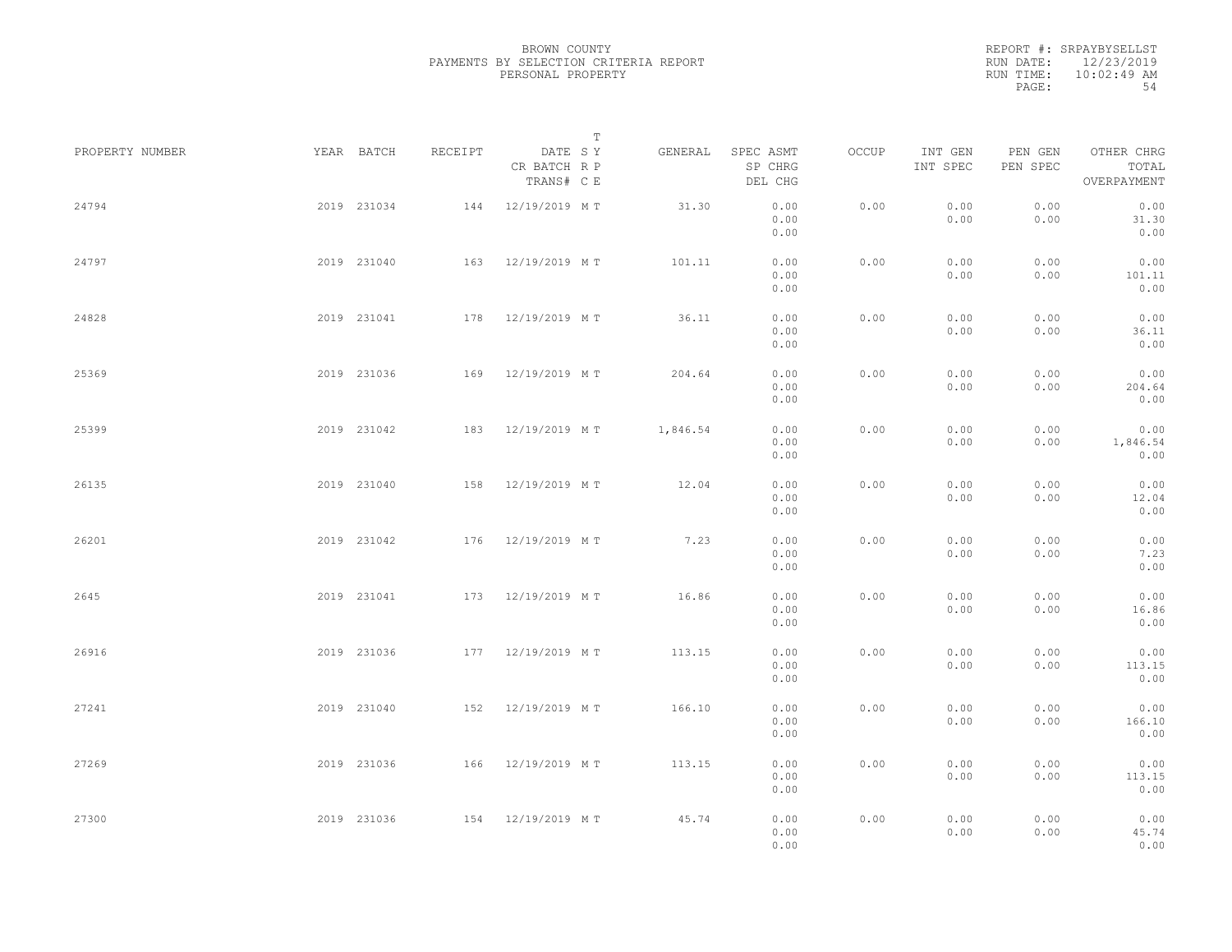|                 |             |         | $\mathbb T$                           |           |                                 |       |                     |                     |                                    |
|-----------------|-------------|---------|---------------------------------------|-----------|---------------------------------|-------|---------------------|---------------------|------------------------------------|
| PROPERTY NUMBER | YEAR BATCH  | RECEIPT | DATE SY<br>CR BATCH R P<br>TRANS# C E | GENERAL   | SPEC ASMT<br>SP CHRG<br>DEL CHG | OCCUP | INT GEN<br>INT SPEC | PEN GEN<br>PEN SPEC | OTHER CHRG<br>TOTAL<br>OVERPAYMENT |
| 27329           | 2019 231037 |         | 147 12/19/2019 MT                     | 69.82     | 0.00<br>0.00<br>0.00            | 0.00  | 0.00<br>0.00        | 0.00<br>0.00        | 0.00<br>69.82<br>0.00              |
| 27556           | 2019 231041 |         | 160 12/19/2019 MT                     | 219.09    | 0.00<br>0.00<br>0.00            | 0.00  | 0.00<br>0.00        | 0.00<br>0.00        | 0.00<br>219.09<br>0.00             |
| 322             | 2019 231040 |         | 155 12/19/2019 MT                     | 62.60     | 0.00<br>0.00<br>0.00            | 0.00  | 0.00<br>0.00        | 0.00<br>0.00        | 0.00<br>62.60<br>0.00              |
| 4864            | 2019 231036 |         | 164 12/19/2019 MT                     | 57.78     | 0.00<br>0.00<br>0.00            | 0.00  | 0.00<br>0.00        | 0.00<br>0.00        | 0.00<br>57.78<br>0.00              |
| 5321            | 2019 231036 |         | 161 12/19/2019 MT                     | 250.38    | 0.00<br>0.00<br>0.00            | 0.00  | 0.00<br>0.00        | 0.00<br>0.00        | 0.00<br>250.38<br>0.00             |
| 7484            | 2019 231036 |         | 146 12/19/2019 MT                     | 693.35    | 0.00<br>0.00<br>0.00            | 0.00  | 0.00<br>0.00        | 0.00<br>0.00        | 0.00<br>693.35<br>0.00             |
| 9126            | 2019 231036 |         | 168 12/19/2019 MT                     | 9.63      | 0.00<br>0.00<br>0.00            | 0.00  | 0.00<br>0.00        | 0.00<br>0.00        | 0.00<br>9.63<br>0.00               |
| 9430            | 2019 231034 |         | 141 12/19/2019 MT                     | 69.82     | 0.00<br>0.00<br>0.00            | 0.00  | 0.00<br>0.00        | 0.00<br>0.00        | 0.00<br>69.82<br>0.00              |
|                 |             |         | CITY OF GREEN BAY TOTAL               | 68,783.67 | 0.00<br>265.00<br>0.00          | 0.00  | 0.00<br>0.00        | 0.00<br>0.00        | 0.00<br>69,048.67<br>0.00          |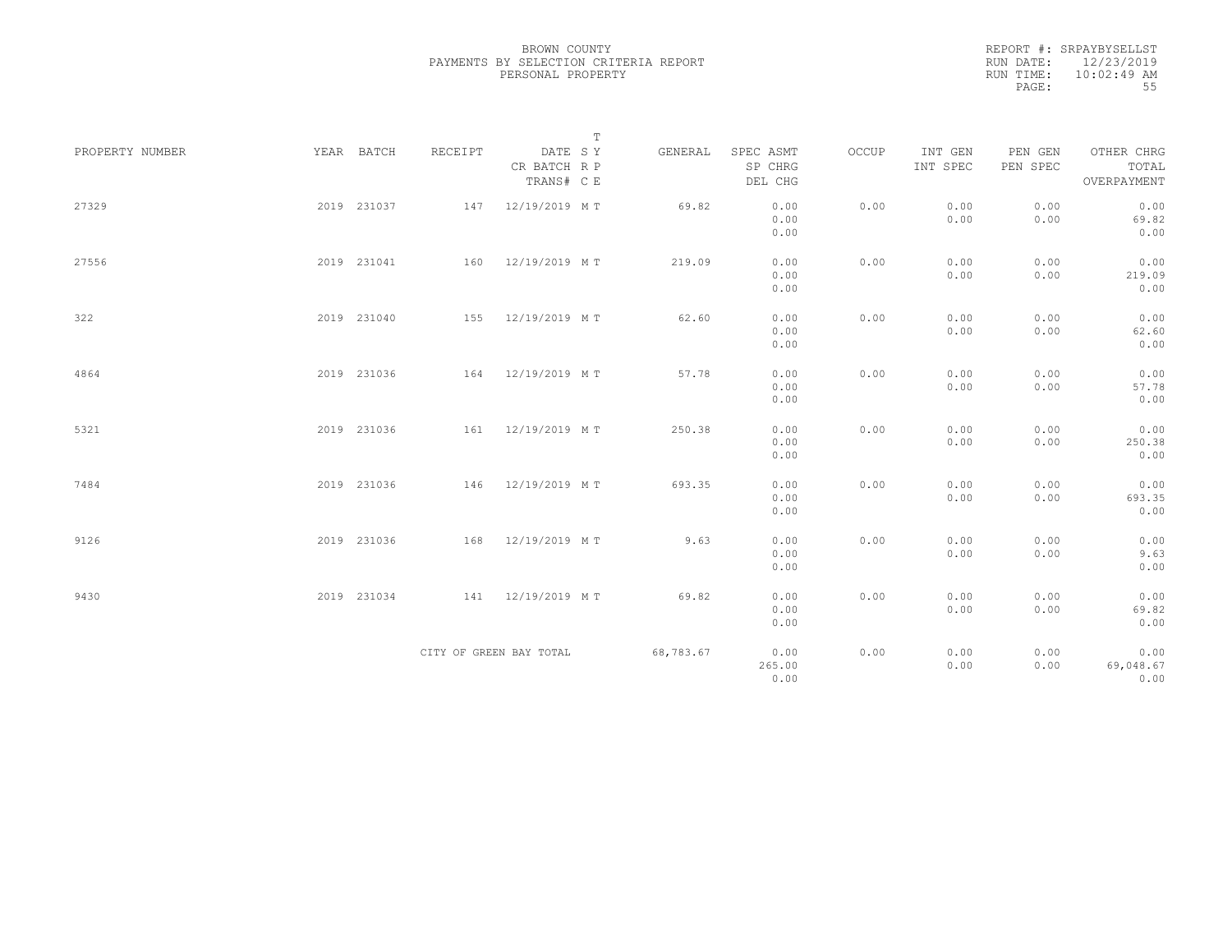|           | REPORT #: SRPAYBYSELLST |
|-----------|-------------------------|
| RUN DATE: | 12/23/2019              |
| RUN TIME: | $10:02:49$ AM           |
| PAGE:     | 56                      |
|           |                         |

|                 |      |       |         | $\mathbf{m}$ |            |           |       |            |          |             |
|-----------------|------|-------|---------|--------------|------------|-----------|-------|------------|----------|-------------|
| PROPERTY NUMBER | YEAR | BATCH | RECEIPT | DATE SY      | GENERAL    | SPEC ASMT | OCCUP | INT<br>GEN | PEN GEN  | OTHER CHRG  |
|                 |      |       |         | CR BATCH R P |            | SP CHRG   |       | INT SPEC   | PEN SPEC | TOTAL       |
|                 |      |       |         | TRANS# C E   |            | DEL CHG   |       |            |          | OVERPAYMENT |
|                 |      |       |         | GRAND TOTAL  | 170,584.70 | 0.00      | 0.00  | 0.00       | 0.00     | 0.00        |
|                 |      |       |         |              |            | 265.00    |       | 0.00       | 0.00     | 170,849.70  |
|                 |      |       |         |              |            | 0.00      |       |            |          | 3,090.23    |